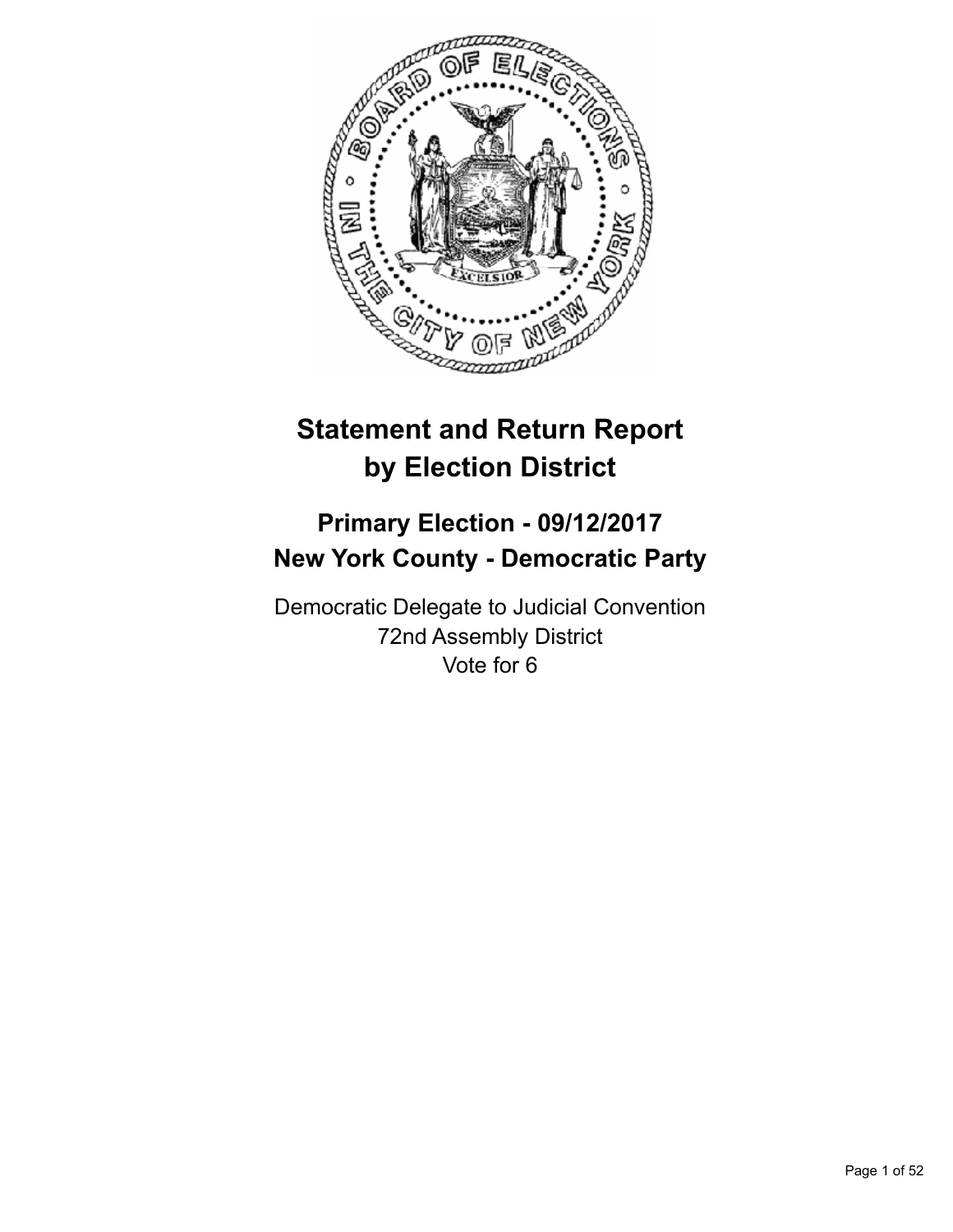

| PUBLIC COUNTER                                           | 65             |
|----------------------------------------------------------|----------------|
| <b>MANUALLY COUNTED EMERGENCY</b>                        | 0              |
| <b>ABSENTEE / MILITARY</b>                               | $\overline{2}$ |
| <b>AFFIDAVIT</b>                                         | $\overline{2}$ |
| <b>Total Ballots</b>                                     | 69             |
| Less - Inapplicable Federal/Special Presidential Ballots | $\Omega$       |
| <b>Total Applicable Ballots</b>                          | 69             |
| <b>ELIZABETH PEPIN</b>                                   | 24             |
| <b>MICHAEL ORTIZ</b>                                     | 18             |
| <b>ANDREA KORNBLUTH</b>                                  | 30             |
| <b>ALSACIA JIMENEZ</b>                                   | 15             |
| <b>GIOLMI MEJIA</b>                                      | 9              |
| CARINA VILLALONA                                         | 18             |
| <b>MARTHA RODRIGUEZ</b>                                  | 22             |
| ROLANDO CESPEDES                                         | 11             |
| ROSARIO CAPELLAN                                         | 11             |
| ELIZABETH M. BATISTA                                     | 26             |
| JOSE LOUIS ESPIRITUSANTO                                 | 8              |
| MICAELA LUGO                                             | 12             |
| UNATTRIBUTABLE WRITE-IN (WRITE-IN)                       | 1              |
| <b>Total Votes</b>                                       | 205            |
| Unrecorded                                               | 209            |

| <b>PUBLIC COUNTER</b>                                    | 104            |
|----------------------------------------------------------|----------------|
| MANUALLY COUNTED EMERGENCY                               | 0              |
| <b>ABSENTEE / MILITARY</b>                               | 6              |
| <b>AFFIDAVIT</b>                                         | $\overline{2}$ |
| <b>Total Ballots</b>                                     | 112            |
| Less - Inapplicable Federal/Special Presidential Ballots | 0              |
| <b>Total Applicable Ballots</b>                          | 112            |
| <b>ELIZABETH PEPIN</b>                                   | 37             |
| <b>MICHAEL ORTIZ</b>                                     | 33             |
| ANDREA KORNBLUTH                                         | 24             |
| ALSACIA JIMENEZ                                          | 20             |
| <b>GIOLMI MEJIA</b>                                      | 16             |
| <b>CARINA VILLALONA</b>                                  | 22             |
| <b>MARTHA RODRIGUEZ</b>                                  | 33             |
| ROLANDO CESPEDES                                         | 15             |
| ROSARIO CAPELLAN                                         | 25             |
| ELIZABETH M. BATISTA                                     | 28             |
| <b>JOSE LOUIS ESPIRITUSANTO</b>                          | 11             |
| <b>MICAELA LUGO</b>                                      | 17             |
| UNATTRIBUTABLE WRITE-IN (WRITE-IN)                       | 3              |
| <b>Total Votes</b>                                       | 284            |
| Unrecorded                                               | 388            |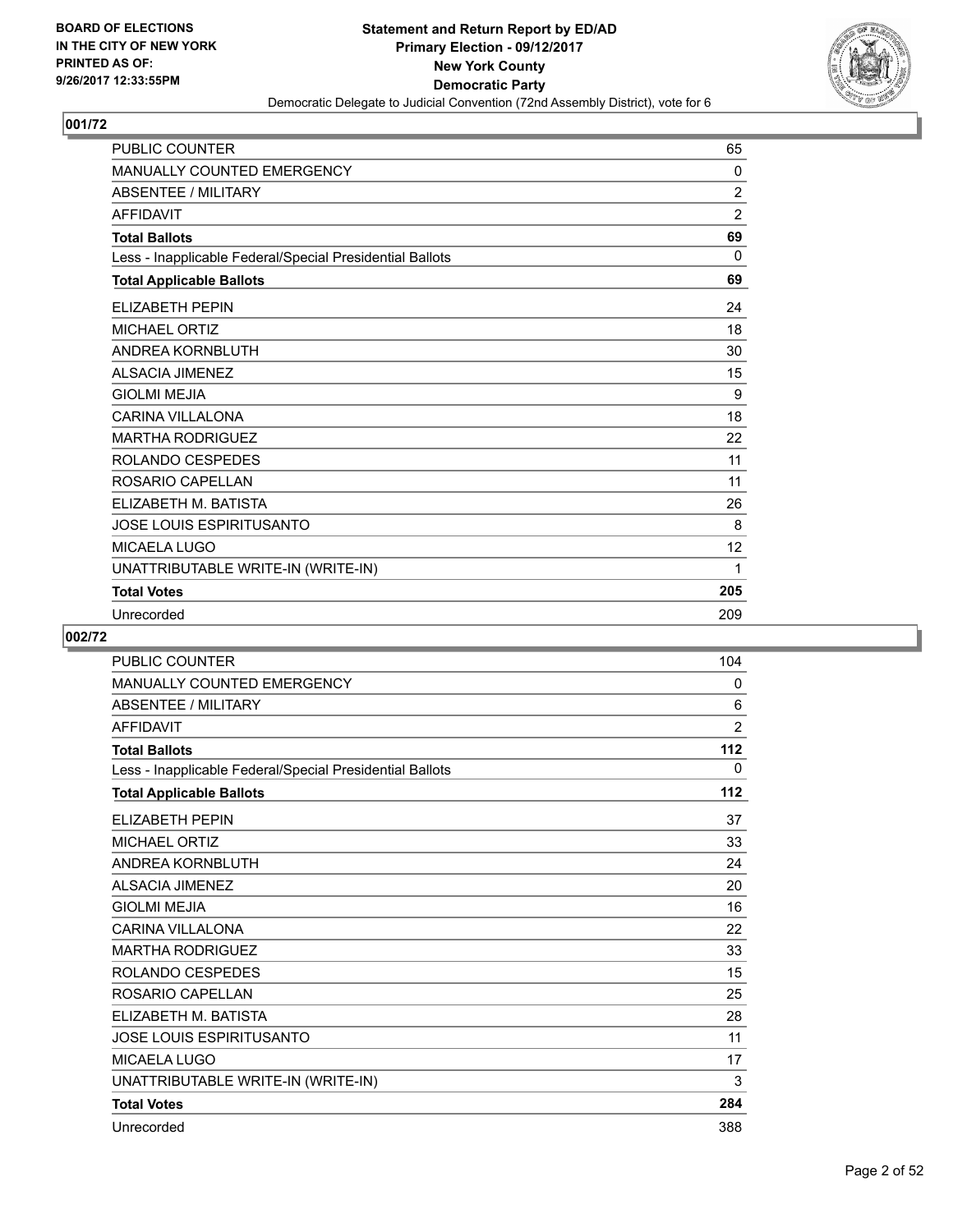

| <b>PUBLIC COUNTER</b>                                    | 63             |
|----------------------------------------------------------|----------------|
| <b>MANUALLY COUNTED EMERGENCY</b>                        | 0              |
| <b>ABSENTEE / MILITARY</b>                               | 1              |
| <b>AFFIDAVIT</b>                                         | 1              |
| <b>Total Ballots</b>                                     | 65             |
| Less - Inapplicable Federal/Special Presidential Ballots | 0              |
| <b>Total Applicable Ballots</b>                          | 65             |
| <b>ELIZABETH PEPIN</b>                                   | 19             |
| <b>MICHAEL ORTIZ</b>                                     | 16             |
| <b>ANDREA KORNBLUTH</b>                                  | 12             |
| <b>ALSACIA JIMENEZ</b>                                   | 18             |
| <b>GIOLMI MEJIA</b>                                      | $\overline{7}$ |
| <b>CARINA VILLALONA</b>                                  | 19             |
| <b>MARTHA RODRIGUEZ</b>                                  | 23             |
| ROLANDO CESPEDES                                         | 5              |
| ROSARIO CAPELLAN                                         | 11             |
| ELIZABETH M. BATISTA                                     | 18             |
| <b>JOSE LOUIS ESPIRITUSANTO</b>                          | 6              |
| <b>MICAELA LUGO</b>                                      | 9              |
| UNATTRIBUTABLE WRITE-IN (WRITE-IN)                       | 9              |
| <b>Total Votes</b>                                       | 172            |
| Unrecorded                                               | 218            |

| <b>PUBLIC COUNTER</b>                                    | 79             |
|----------------------------------------------------------|----------------|
| MANUALLY COUNTED EMERGENCY                               | 0              |
| <b>ABSENTEE / MILITARY</b>                               | 1              |
| <b>AFFIDAVIT</b>                                         | 1              |
| <b>Total Ballots</b>                                     | 81             |
| Less - Inapplicable Federal/Special Presidential Ballots | 0              |
| <b>Total Applicable Ballots</b>                          | 81             |
| <b>ELIZABETH PEPIN</b>                                   | 26             |
| <b>MICHAEL ORTIZ</b>                                     | 18             |
| ANDREA KORNBLUTH                                         | 19             |
| <b>ALSACIA JIMENEZ</b>                                   | 11             |
| <b>GIOLMI MEJIA</b>                                      | $\overline{7}$ |
| <b>CARINA VILLALONA</b>                                  | 23             |
| <b>MARTHA RODRIGUEZ</b>                                  | 21             |
| ROLANDO CESPEDES                                         | 12             |
| ROSARIO CAPELLAN                                         | 13             |
| ELIZABETH M. BATISTA                                     | 18             |
| <b>JOSE LOUIS ESPIRITUSANTO</b>                          | $\overline{7}$ |
| <b>MICAELA LUGO</b>                                      | 13             |
| UNATTRIBUTABLE WRITE-IN (WRITE-IN)                       | 1              |
| <b>Total Votes</b>                                       | 189            |
| Unrecorded                                               | 297            |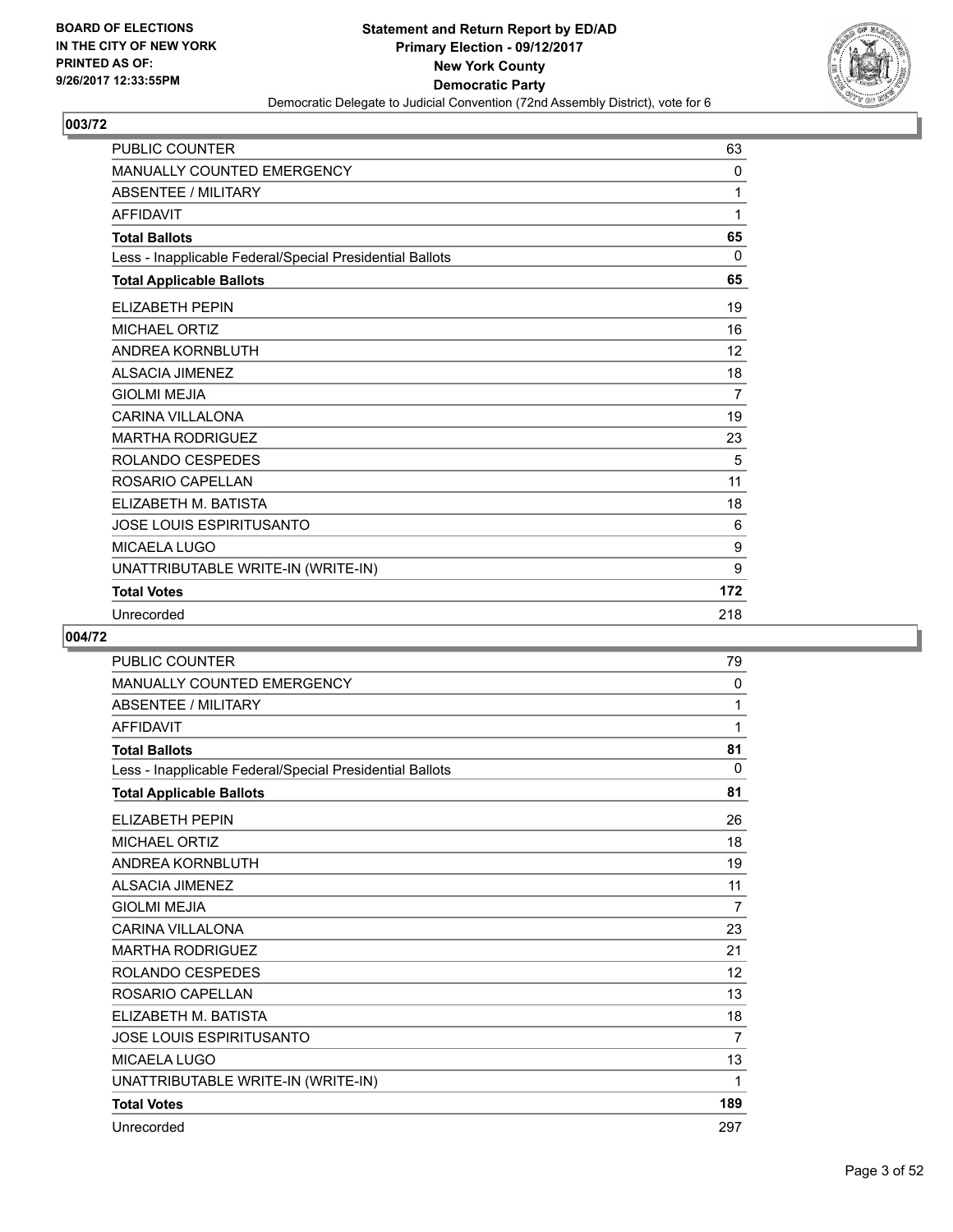

| PUBLIC COUNTER                                           | 70             |
|----------------------------------------------------------|----------------|
| MANUALLY COUNTED EMERGENCY                               | $\mathbf{0}$   |
| <b>ABSENTEE / MILITARY</b>                               | 0              |
| <b>AFFIDAVIT</b>                                         | $\overline{2}$ |
| <b>Total Ballots</b>                                     | 72             |
| Less - Inapplicable Federal/Special Presidential Ballots | $\mathbf{0}$   |
| <b>Total Applicable Ballots</b>                          | 72             |
| <b>ELIZABETH PEPIN</b>                                   | 17             |
| <b>MICHAEL ORTIZ</b>                                     | 11             |
| <b>ANDREA KORNBLUTH</b>                                  | 4              |
| <b>ALSACIA JIMENEZ</b>                                   | 12             |
| <b>GIOLMI MEJIA</b>                                      | 6              |
| CARINA VILLALONA                                         | 18             |
| <b>MARTHA RODRIGUEZ</b>                                  | 17             |
| ROLANDO CESPEDES                                         | 13             |
| ROSARIO CAPELLAN                                         | 8              |
| ELIZABETH M. BATISTA                                     | 16             |
| <b>JOSE LOUIS ESPIRITUSANTO</b>                          | 3              |
| MICAELA LUGO                                             | 8              |
| <b>Total Votes</b>                                       | 133            |
| Unrecorded                                               | 299            |

| <b>PUBLIC COUNTER</b>                                    | 44           |
|----------------------------------------------------------|--------------|
| MANUALLY COUNTED EMERGENCY                               | $\mathbf{0}$ |
| <b>ABSENTEE / MILITARY</b>                               | 1            |
| <b>AFFIDAVIT</b>                                         | 0            |
| <b>Total Ballots</b>                                     | 45           |
| Less - Inapplicable Federal/Special Presidential Ballots | $\Omega$     |
| <b>Total Applicable Ballots</b>                          | 45           |
| <b>ELIZABETH PEPIN</b>                                   | 9            |
| <b>MICHAEL ORTIZ</b>                                     | 16           |
| ANDREA KORNBLUTH                                         | 5            |
| <b>ALSACIA JIMENEZ</b>                                   | 11           |
| <b>GIOLMI MEJIA</b>                                      | 8            |
| <b>CARINA VILLALONA</b>                                  | 15           |
| <b>MARTHA RODRIGUEZ</b>                                  | 20           |
| ROLANDO CESPEDES                                         | 10           |
| ROSARIO CAPELLAN                                         | 12           |
| ELIZABETH M. BATISTA                                     | 20           |
| <b>JOSE LOUIS ESPIRITUSANTO</b>                          | 3            |
| MICAELA LUGO                                             | 10           |
| UNATTRIBUTABLE WRITE-IN (WRITE-IN)                       | 5            |
| <b>Total Votes</b>                                       | 144          |
| Unrecorded                                               | 126          |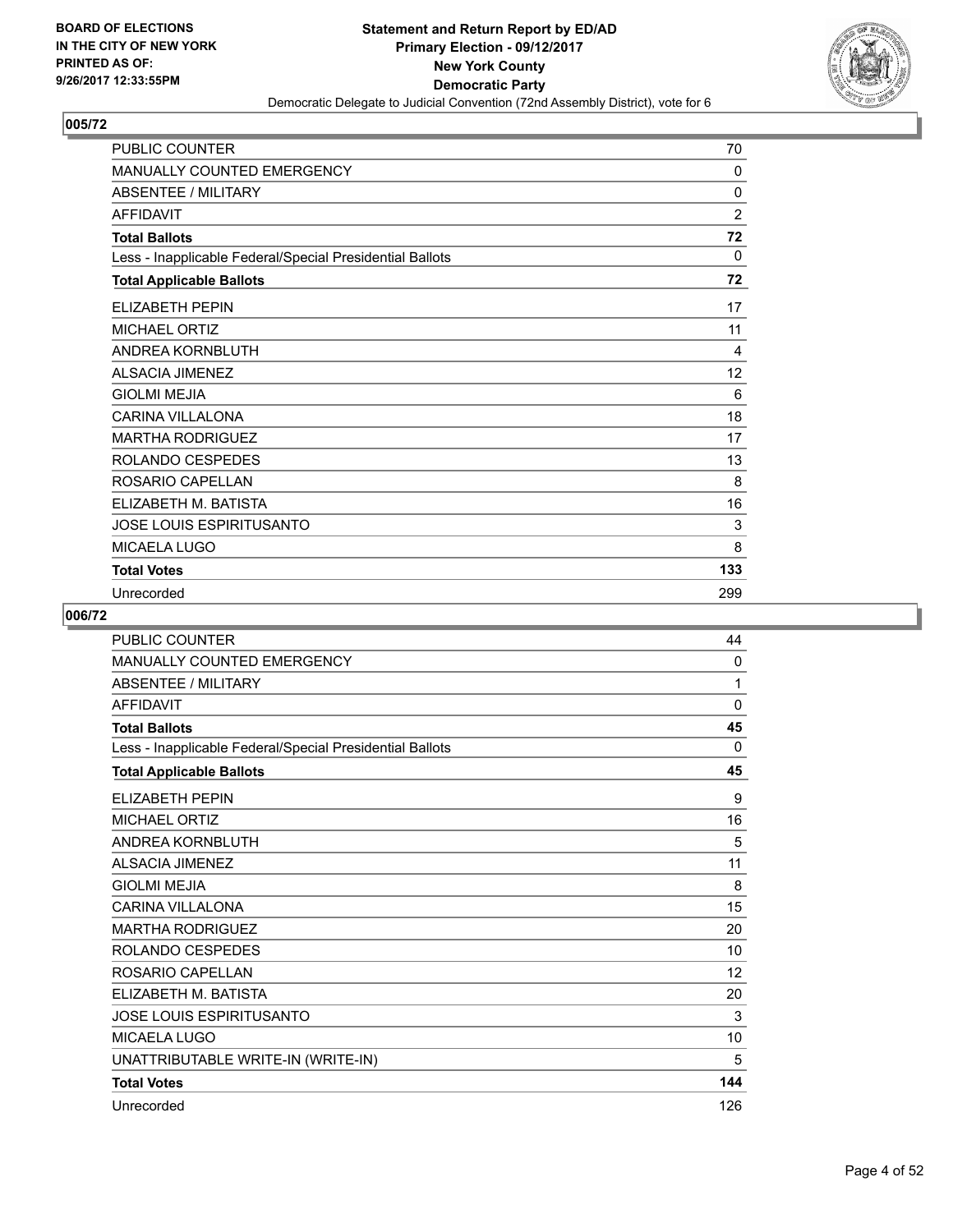

| <b>PUBLIC COUNTER</b>                                    | 46             |
|----------------------------------------------------------|----------------|
| <b>MANUALLY COUNTED EMERGENCY</b>                        | 0              |
| <b>ABSENTEE / MILITARY</b>                               | 1              |
| <b>AFFIDAVIT</b>                                         | $\mathbf 0$    |
| <b>Total Ballots</b>                                     | 47             |
| Less - Inapplicable Federal/Special Presidential Ballots | 0              |
| <b>Total Applicable Ballots</b>                          | 47             |
| <b>ELIZABETH PEPIN</b>                                   | 10             |
| <b>MICHAEL ORTIZ</b>                                     | 5              |
| <b>ANDREA KORNBLUTH</b>                                  | 3              |
| <b>ALSACIA JIMENEZ</b>                                   | 5              |
| <b>GIOLMI MEJIA</b>                                      | $\overline{2}$ |
| <b>CARINA VILLALONA</b>                                  | 6              |
| <b>MARTHA RODRIGUEZ</b>                                  | 8              |
| ROLANDO CESPEDES                                         | 3              |
| ROSARIO CAPELLAN                                         | $\overline{2}$ |
| ELIZABETH M. BATISTA                                     | 5              |
| <b>JOSE LOUIS ESPIRITUSANTO</b>                          | 4              |
| <b>MICAELA LUGO</b>                                      | $\overline{2}$ |
| UNATTRIBUTABLE WRITE-IN (WRITE-IN)                       | 1              |
| <b>Total Votes</b>                                       | 56             |
| Unrecorded                                               | 226            |

| <b>PUBLIC COUNTER</b>                                    | 66       |
|----------------------------------------------------------|----------|
| MANUALLY COUNTED EMERGENCY                               | $\Omega$ |
| <b>ABSENTEE / MILITARY</b>                               | 4        |
| <b>AFFIDAVIT</b>                                         | 0        |
| <b>Total Ballots</b>                                     | 70       |
| Less - Inapplicable Federal/Special Presidential Ballots | 0        |
| <b>Total Applicable Ballots</b>                          | 70       |
| <b>ELIZABETH PEPIN</b>                                   | 14       |
| <b>MICHAEL ORTIZ</b>                                     | 11       |
| ANDREA KORNBLUTH                                         | 9        |
| <b>ALSACIA JIMENEZ</b>                                   | 14       |
| <b>GIOLMI MEJIA</b>                                      | 9        |
| <b>CARINA VILLALONA</b>                                  | 17       |
| <b>MARTHA RODRIGUEZ</b>                                  | 20       |
| ROLANDO CESPEDES                                         | 15       |
| ROSARIO CAPELLAN                                         | 11       |
| ELIZABETH M. BATISTA                                     | 16       |
| <b>JOSE LOUIS ESPIRITUSANTO</b>                          | 8        |
| <b>MICAELA LUGO</b>                                      | 8        |
| <b>Total Votes</b>                                       | 152      |
| Unrecorded                                               | 268      |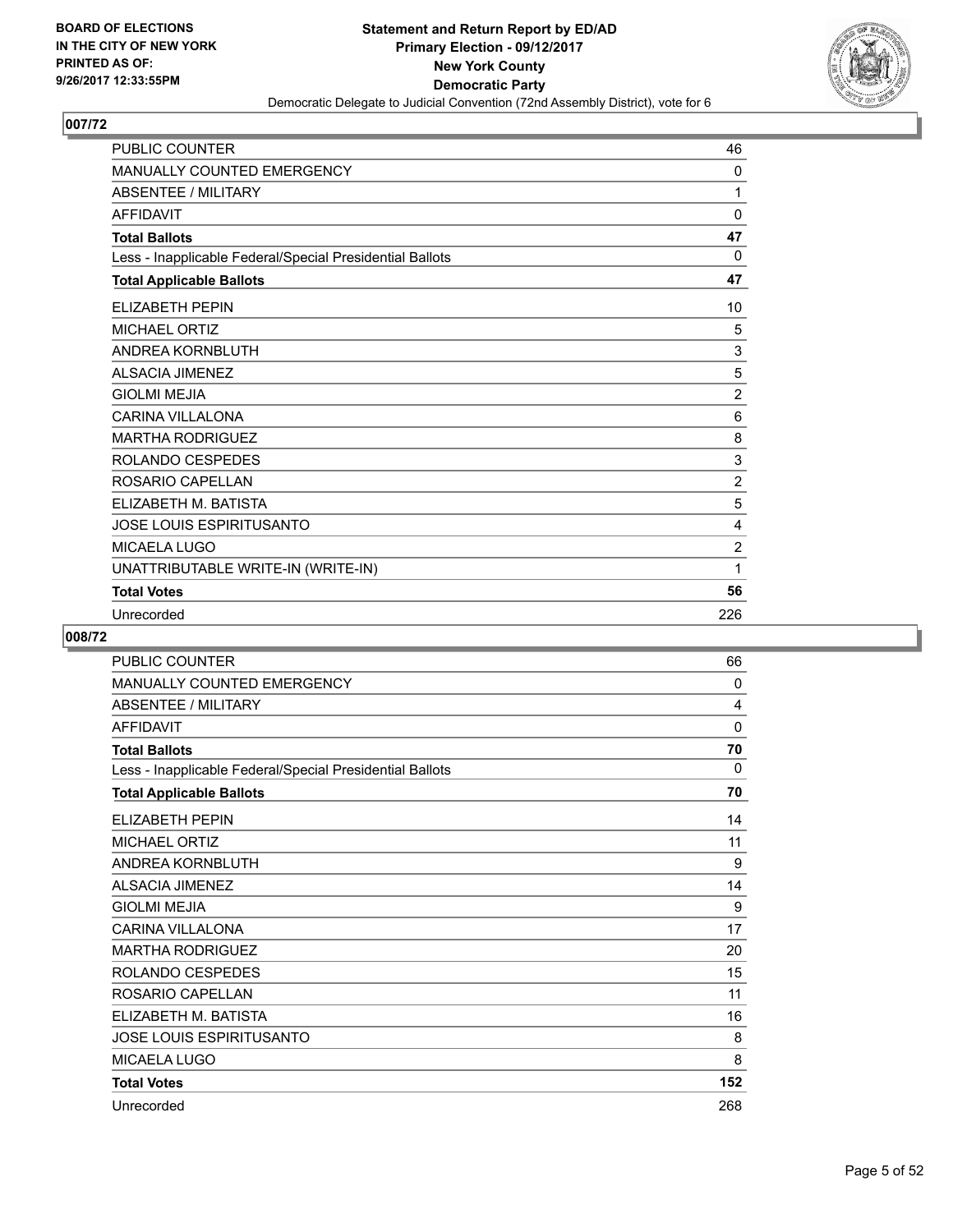

| <b>PUBLIC COUNTER</b>                                    | 94             |
|----------------------------------------------------------|----------------|
| <b>MANUALLY COUNTED EMERGENCY</b>                        | 0              |
| <b>ABSENTEE / MILITARY</b>                               | 0              |
| <b>AFFIDAVIT</b>                                         | 1              |
| <b>Total Ballots</b>                                     | 95             |
| Less - Inapplicable Federal/Special Presidential Ballots | $\mathbf{0}$   |
| <b>Total Applicable Ballots</b>                          | 95             |
| <b>ELIZABETH PEPIN</b>                                   | 14             |
| <b>MICHAEL ORTIZ</b>                                     | 11             |
| ANDREA KORNBLUTH                                         | 7              |
| <b>ALSACIA JIMENEZ</b>                                   | 8              |
| <b>GIOLMI MEJIA</b>                                      | $\overline{2}$ |
| <b>CARINA VILLALONA</b>                                  | 11             |
| <b>MARTHA RODRIGUEZ</b>                                  | 22             |
| ROLANDO CESPEDES                                         | 12             |
| ROSARIO CAPELLAN                                         | 14             |
| ELIZABETH M. BATISTA                                     | 14             |
| <b>JOSE LOUIS ESPIRITUSANTO</b>                          | 10             |
| MICAELA LUGO                                             | 10             |
| <b>Total Votes</b>                                       | 135            |
| Unrecorded                                               | 435            |

| PUBLIC COUNTER                                           | 97  |
|----------------------------------------------------------|-----|
| <b>MANUALLY COUNTED EMERGENCY</b>                        | 0   |
| <b>ABSENTEE / MILITARY</b>                               | 1   |
| <b>AFFIDAVIT</b>                                         | 1   |
| <b>Total Ballots</b>                                     | 99  |
| Less - Inapplicable Federal/Special Presidential Ballots | 0   |
| <b>Total Applicable Ballots</b>                          | 99  |
| <b>ELIZABETH PEPIN</b>                                   | 19  |
| <b>MICHAEL ORTIZ</b>                                     | 20  |
| ANDREA KORNBLUTH                                         | 12  |
| <b>ALSACIA JIMENEZ</b>                                   | 12  |
| <b>GIOLMI MEJIA</b>                                      | 8   |
| CARINA VII LAI ONA                                       | 21  |
| <b>MARTHA RODRIGUEZ</b>                                  | 18  |
| ROLANDO CESPEDES                                         | 10  |
| ROSARIO CAPELLAN                                         | 10  |
| ELIZABETH M. BATISTA                                     | 13  |
| <b>JOSE LOUIS ESPIRITUSANTO</b>                          | 6   |
| MICAELA LUGO                                             | 13  |
| <b>Total Votes</b>                                       | 162 |
| Unrecorded                                               | 432 |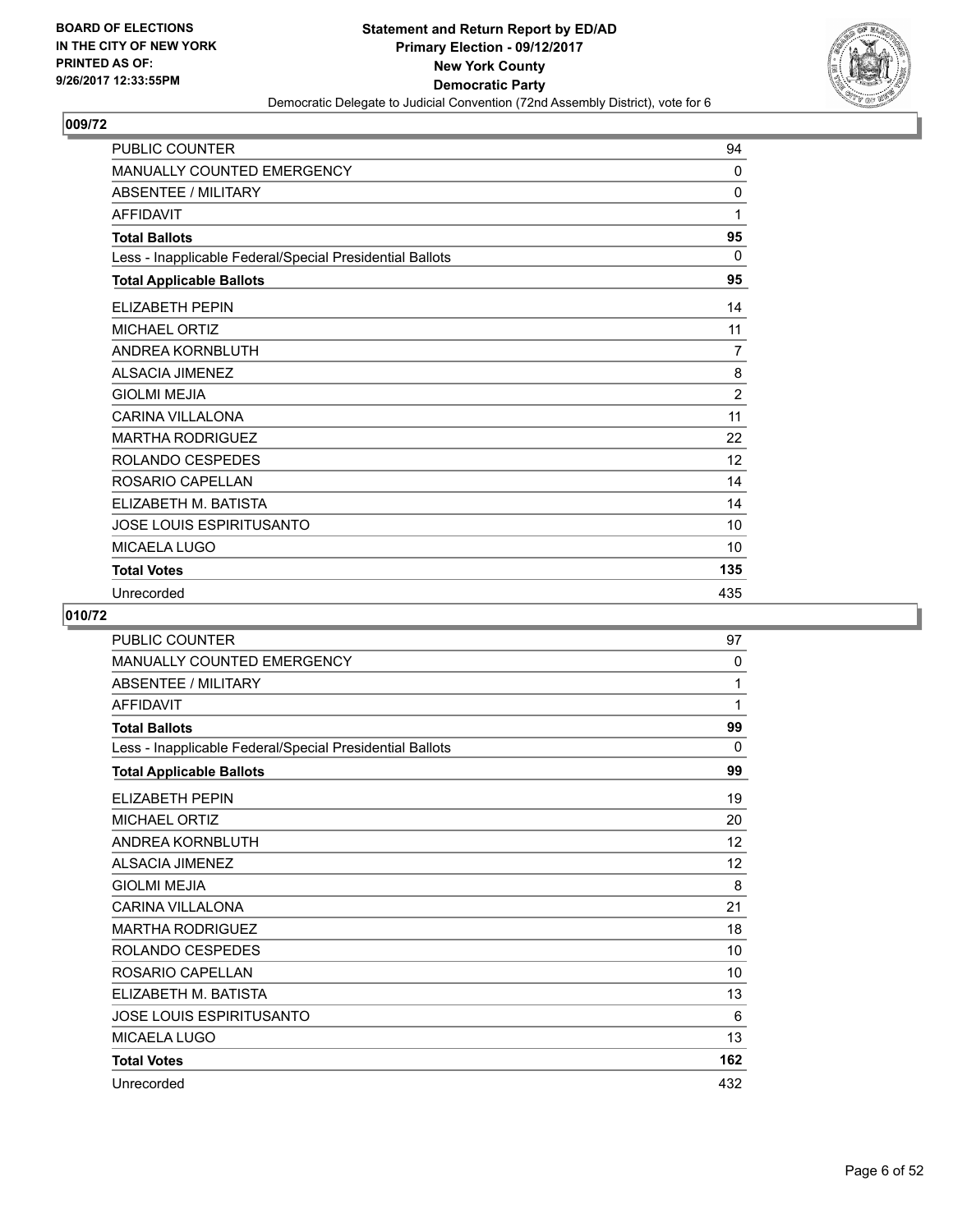

| <b>PUBLIC COUNTER</b>                                    | 47  |
|----------------------------------------------------------|-----|
| MANUALLY COUNTED EMERGENCY                               | 0   |
| <b>ABSENTEE / MILITARY</b>                               | 1   |
| <b>AFFIDAVIT</b>                                         | 0   |
| <b>Total Ballots</b>                                     | 48  |
| Less - Inapplicable Federal/Special Presidential Ballots | 0   |
| <b>Total Applicable Ballots</b>                          | 48  |
| <b>ELIZABETH PEPIN</b>                                   | 10  |
| <b>MICHAEL ORTIZ</b>                                     | 6   |
| ANDREA KORNBLUTH                                         | 5   |
| <b>ALSACIA JIMENEZ</b>                                   | 11  |
| <b>GIOLMI MEJIA</b>                                      | 5   |
| <b>CARINA VILLALONA</b>                                  | 13  |
| <b>MARTHA RODRIGUEZ</b>                                  | 9   |
| ROLANDO CESPEDES                                         | 5   |
| ROSARIO CAPELLAN                                         | 8   |
| ELIZABETH M. BATISTA                                     | 11  |
| <b>JOSE LOUIS ESPIRITUSANTO</b>                          | 4   |
| <b>MICAELA LUGO</b>                                      | 4   |
| <b>Total Votes</b>                                       | 91  |
| Unrecorded                                               | 197 |

| <b>PUBLIC COUNTER</b>                                    | 93             |
|----------------------------------------------------------|----------------|
| MANUALLY COUNTED EMERGENCY                               | 0              |
| <b>ABSENTEE / MILITARY</b>                               | 1              |
| <b>AFFIDAVIT</b>                                         | $\mathbf{0}$   |
| <b>Total Ballots</b>                                     | 94             |
| Less - Inapplicable Federal/Special Presidential Ballots | 0              |
| <b>Total Applicable Ballots</b>                          | 94             |
| <b>ELIZABETH PEPIN</b>                                   | 12             |
| <b>MICHAEL ORTIZ</b>                                     | 12             |
| <b>ANDREA KORNBLUTH</b>                                  | 6              |
| <b>ALSACIA JIMENEZ</b>                                   | 11             |
| <b>GIOLMI MEJIA</b>                                      | $\overline{7}$ |
| <b>CARINA VILLALONA</b>                                  | 20             |
| <b>MARTHA RODRIGUEZ</b>                                  | 29             |
| ROLANDO CESPEDES                                         | 18             |
| ROSARIO CAPELLAN                                         | 20             |
| ELIZABETH M. BATISTA                                     | 22             |
| <b>JOSE LOUIS ESPIRITUSANTO</b>                          | 10             |
| MICAELA LUGO                                             | 17             |
| ARGENTINA CRUZ (WRITE-IN)                                | 2              |
| <b>Total Votes</b>                                       | 186            |
| Unrecorded                                               | 378            |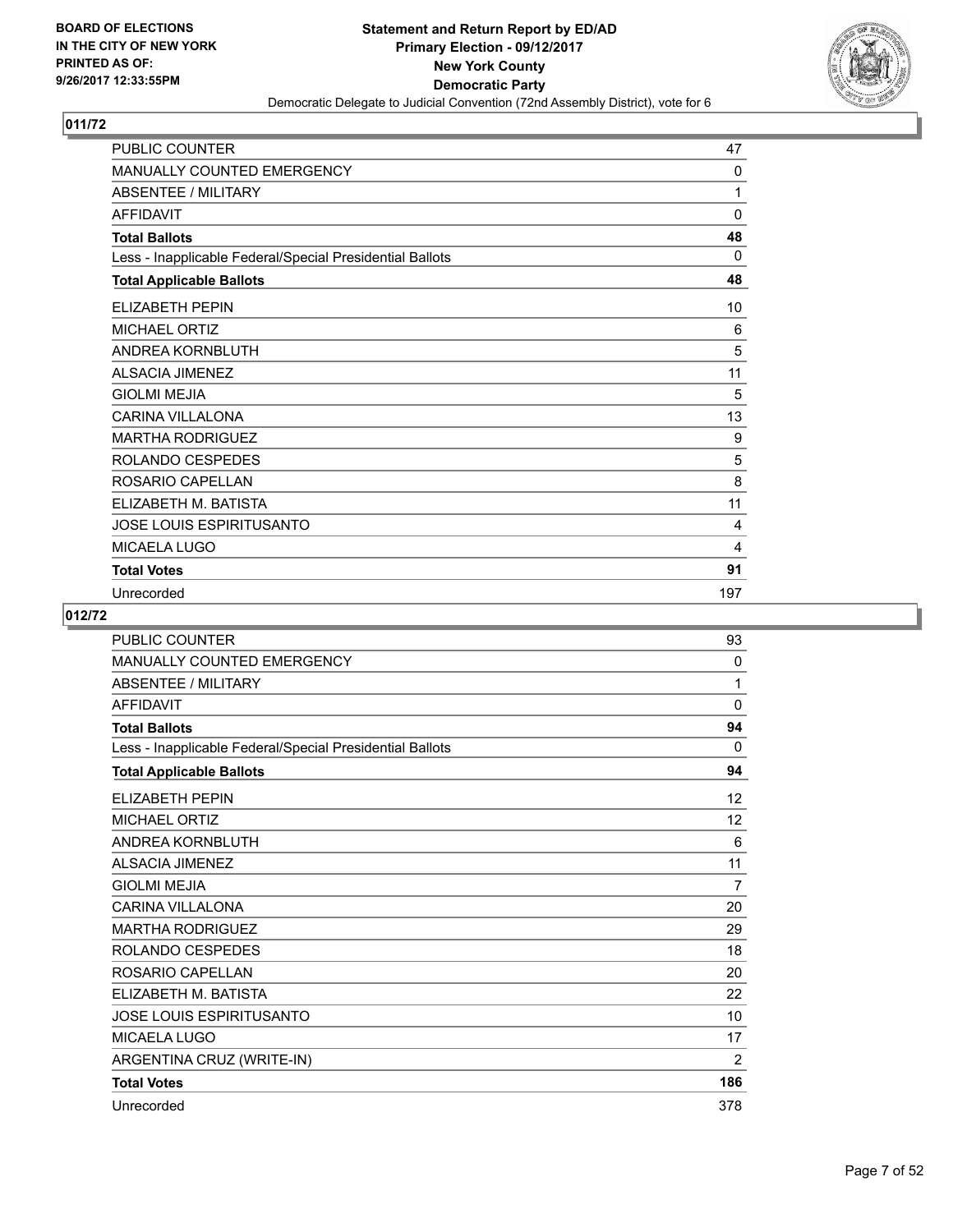

| <b>PUBLIC COUNTER</b>                                    | 50             |
|----------------------------------------------------------|----------------|
| <b>MANUALLY COUNTED EMERGENCY</b>                        | $\mathbf{0}$   |
| <b>ABSENTEE / MILITARY</b>                               | $\Omega$       |
| <b>AFFIDAVIT</b>                                         | 0              |
| <b>Total Ballots</b>                                     | 50             |
| Less - Inapplicable Federal/Special Presidential Ballots | $\Omega$       |
| <b>Total Applicable Ballots</b>                          | 50             |
| ELIZABETH PEPIN                                          | 13             |
| <b>MICHAEL ORTIZ</b>                                     | 11             |
| <b>ANDREA KORNBLUTH</b>                                  | 4              |
| <b>ALSACIA JIMENEZ</b>                                   | 9              |
| <b>GIOLMI MEJIA</b>                                      | 7              |
| <b>CARINA VILLALONA</b>                                  | 9              |
| <b>MARTHA RODRIGUEZ</b>                                  | 11             |
| ROLANDO CESPEDES                                         | $\overline{7}$ |
| ROSARIO CAPELLAN                                         | 6              |
| ELIZABETH M. BATISTA                                     | $\overline{7}$ |
| <b>JOSE LOUIS ESPIRITUSANTO</b>                          | 5              |
| <b>MICAELA LUGO</b>                                      | 5              |
| <b>Total Votes</b>                                       | 94             |
| Unrecorded                                               | 206            |

| PUBLIC COUNTER                                           | 70  |
|----------------------------------------------------------|-----|
| MANUALLY COUNTED EMERGENCY                               | 0   |
| <b>ABSENTEE / MILITARY</b>                               | 5   |
| <b>AFFIDAVIT</b>                                         | 0   |
| <b>Total Ballots</b>                                     | 75  |
| Less - Inapplicable Federal/Special Presidential Ballots | 0   |
| <b>Total Applicable Ballots</b>                          | 75  |
| ELIZABETH PEPIN                                          | 26  |
| <b>MICHAEL ORTIZ</b>                                     | 17  |
| ANDREA KORNBLUTH                                         | 14  |
| ALSACIA JIMENEZ                                          | 11  |
| <b>GIOLMI MEJIA</b>                                      | 5   |
| <b>CARINA VILLALONA</b>                                  | 20  |
| <b>MARTHA RODRIGUEZ</b>                                  | 15  |
| ROLANDO CESPEDES                                         | 16  |
| ROSARIO CAPELLAN                                         | 13  |
| ELIZABETH M. BATISTA                                     | 19  |
| <b>JOSE LOUIS ESPIRITUSANTO</b>                          | 6   |
| MICAELA LUGO                                             | 10  |
| <b>Total Votes</b>                                       | 172 |
| Unrecorded                                               | 278 |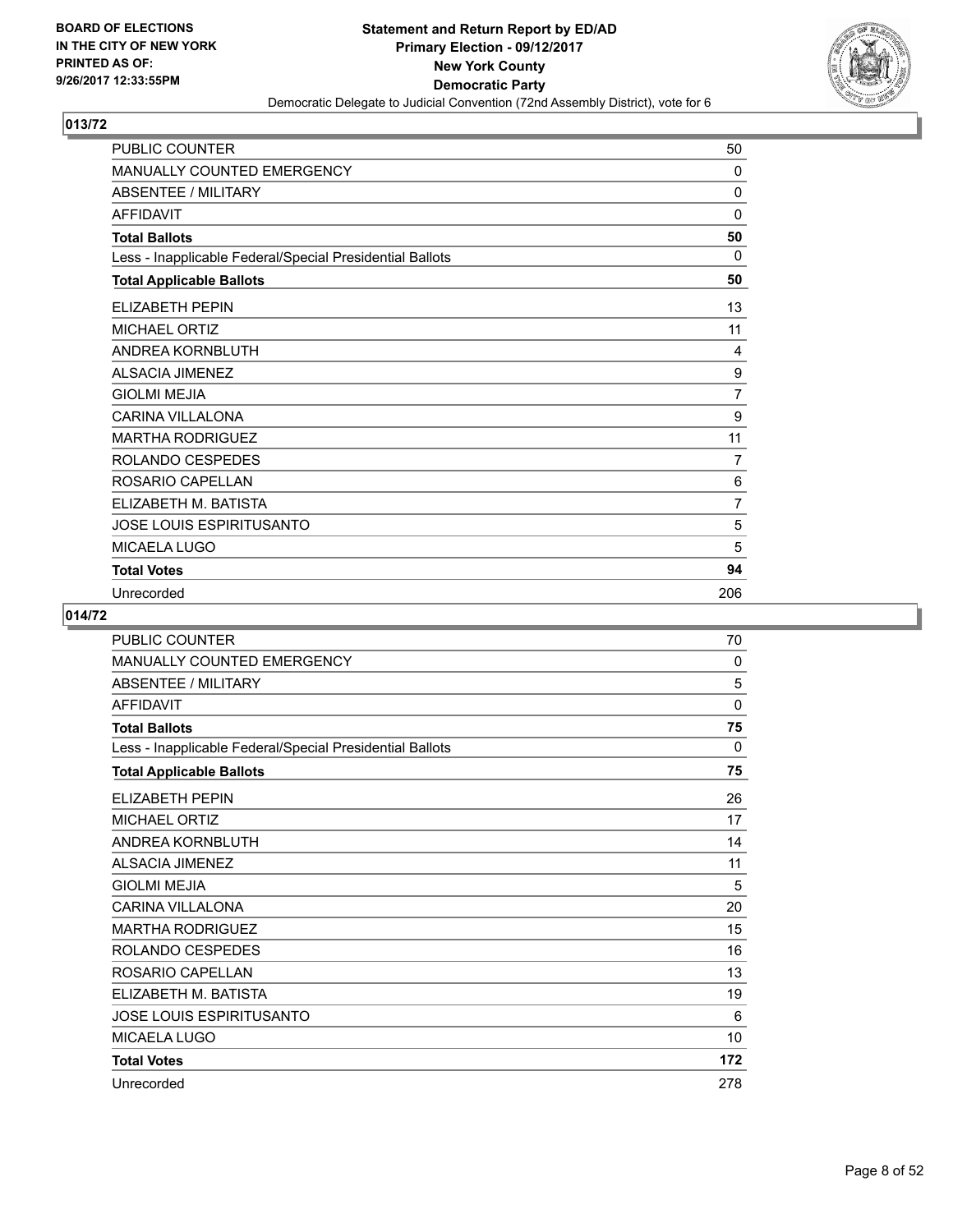

| <b>PUBLIC COUNTER</b>                                    | 75             |
|----------------------------------------------------------|----------------|
| MANUALLY COUNTED EMERGENCY                               | $\mathbf{0}$   |
| <b>ABSENTEE / MILITARY</b>                               | $\overline{2}$ |
| <b>AFFIDAVIT</b>                                         | $\mathbf{0}$   |
| <b>Total Ballots</b>                                     | 77             |
| Less - Inapplicable Federal/Special Presidential Ballots | $\Omega$       |
| <b>Total Applicable Ballots</b>                          | 77             |
| <b>ELIZABETH PEPIN</b>                                   | 26             |
| <b>MICHAEL ORTIZ</b>                                     | 23             |
| <b>ANDREA KORNBLUTH</b>                                  | 10             |
| <b>ALSACIA JIMENEZ</b>                                   | 15             |
| <b>GIOLMI MEJIA</b>                                      | 11             |
| <b>CARINA VILLALONA</b>                                  | 26             |
| <b>MARTHA RODRIGUEZ</b>                                  | 21             |
| ROLANDO CESPEDES                                         | 20             |
| ROSARIO CAPELLAN                                         | 11             |
| ELIZABETH M. BATISTA                                     | 22             |
| JOSE LOUIS ESPIRITUSANTO                                 | 5              |
| MICAELA LUGO                                             | 12             |
| <b>Total Votes</b>                                       | 202            |
| Unrecorded                                               | 260            |

| <b>PUBLIC COUNTER</b>                                    | 94                |
|----------------------------------------------------------|-------------------|
| <b>MANUALLY COUNTED EMERGENCY</b>                        | $\mathbf{0}$      |
| <b>ABSENTEE / MILITARY</b>                               | 0                 |
| <b>AFFIDAVIT</b>                                         | 0                 |
| <b>Total Ballots</b>                                     | 94                |
| Less - Inapplicable Federal/Special Presidential Ballots | $\Omega$          |
| <b>Total Applicable Ballots</b>                          | 94                |
| <b>ELIZABETH PEPIN</b>                                   | 29                |
| <b>MICHAEL ORTIZ</b>                                     | 22                |
| ANDREA KORNBLUTH                                         | 16                |
| <b>ALSACIA JIMENEZ</b>                                   | 14                |
| <b>GIOLMI MEJIA</b>                                      | 6                 |
| <b>CARINA VILLALONA</b>                                  | 33                |
| <b>MARTHA RODRIGUEZ</b>                                  | 27                |
| ROLANDO CESPEDES                                         | 23                |
| ROSARIO CAPELLAN                                         | 19                |
| ELIZABETH M. BATISTA                                     | 25                |
| <b>JOSE LOUIS ESPIRITUSANTO</b>                          | 15                |
| <b>MICAELA LUGO</b>                                      | $12 \overline{ }$ |
| <b>Total Votes</b>                                       | 241               |
| Unrecorded                                               | 323               |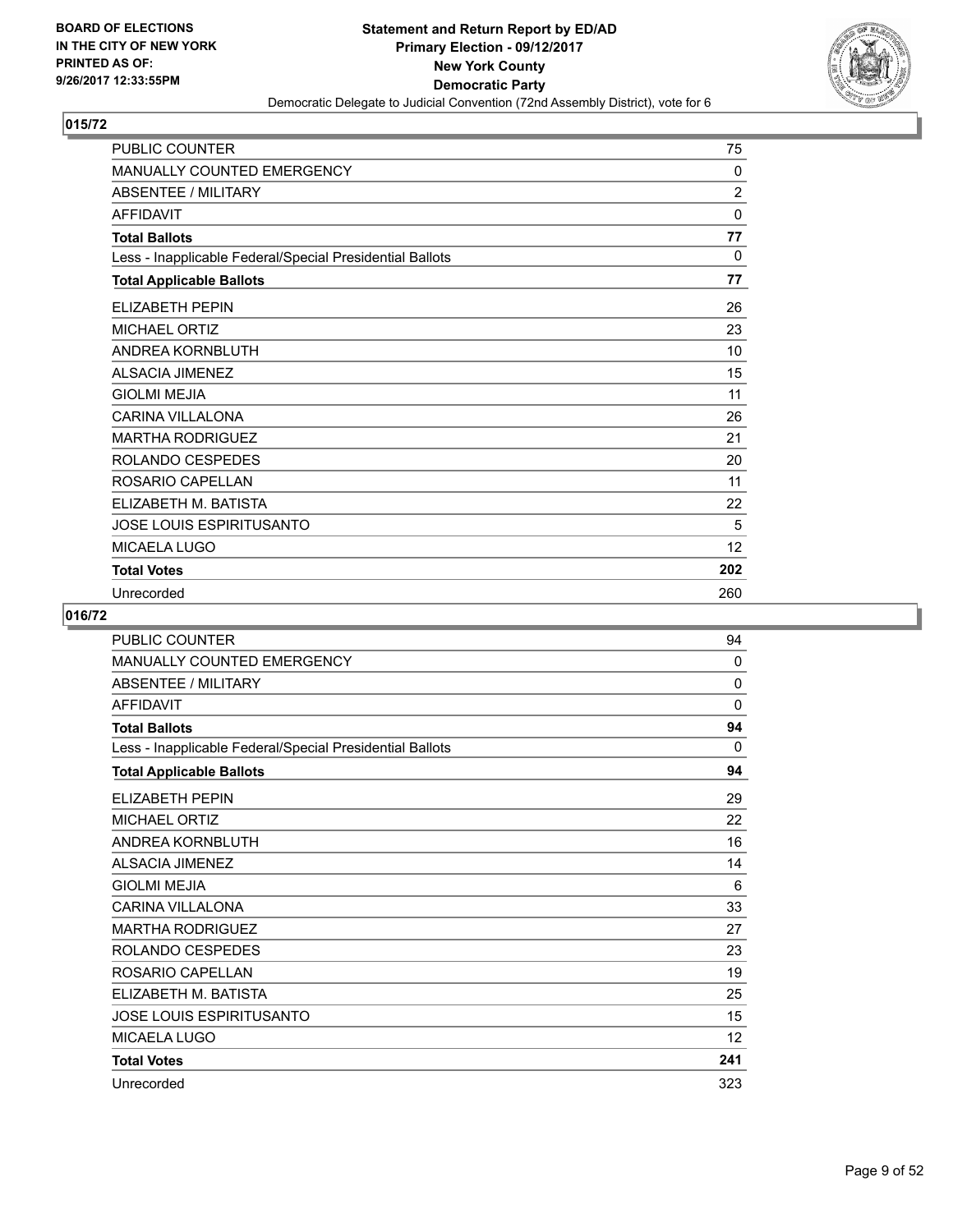

| <b>PUBLIC COUNTER</b>                                    | 102 |
|----------------------------------------------------------|-----|
| <b>MANUALLY COUNTED EMERGENCY</b>                        | 0   |
| <b>ABSENTEE / MILITARY</b>                               | 1   |
| <b>AFFIDAVIT</b>                                         | 0   |
| <b>Total Ballots</b>                                     | 103 |
| Less - Inapplicable Federal/Special Presidential Ballots | 0   |
| <b>Total Applicable Ballots</b>                          | 103 |
| <b>ELIZABETH PEPIN</b>                                   | 26  |
| <b>MICHAEL ORTIZ</b>                                     | 33  |
| ANDREA KORNBLUTH                                         | 17  |
| <b>ALSACIA JIMENEZ</b>                                   | 34  |
| <b>GIOLMI MEJIA</b>                                      | 17  |
| <b>CARINA VILLALONA</b>                                  | 29  |
| <b>MARTHA RODRIGUEZ</b>                                  | 35  |
| ROLANDO CESPEDES                                         | 23  |
| ROSARIO CAPELLAN                                         | 25  |
| ELIZABETH M. BATISTA                                     | 32  |
| <b>JOSE LOUIS ESPIRITUSANTO</b>                          | 18  |
| MICAELA LUGO                                             | 20  |
| <b>Total Votes</b>                                       | 309 |
| Unrecorded                                               | 309 |

| <b>PUBLIC COUNTER</b>                                    | 90             |
|----------------------------------------------------------|----------------|
| MANUALLY COUNTED EMERGENCY                               | 0              |
| <b>ABSENTEE / MILITARY</b>                               | $\overline{2}$ |
| <b>AFFIDAVIT</b>                                         | $\Omega$       |
| <b>Total Ballots</b>                                     | 92             |
| Less - Inapplicable Federal/Special Presidential Ballots | 0              |
| <b>Total Applicable Ballots</b>                          | 92             |
| <b>ELIZABETH PEPIN</b>                                   | 30             |
| <b>MICHAEL ORTIZ</b>                                     | 23             |
| ANDREA KORNBLUTH                                         | 26             |
| <b>ALSACIA JIMENEZ</b>                                   | 23             |
| <b>GIOLMI MEJIA</b>                                      | 14             |
| <b>CARINA VILLALONA</b>                                  | 25             |
| <b>MARTHA RODRIGUEZ</b>                                  | 31             |
| ROLANDO CESPEDES                                         | 15             |
| ROSARIO CAPELLAN                                         | 19             |
| ELIZABETH M. BATISTA                                     | 25             |
| <b>JOSE LOUIS ESPIRITUSANTO</b>                          | 12             |
| <b>MICAELA LUGO</b>                                      | 18             |
| IRA SAIGER (WRITE-IN)                                    | 1              |
| <b>Total Votes</b>                                       | 262            |
| Unrecorded                                               | 290            |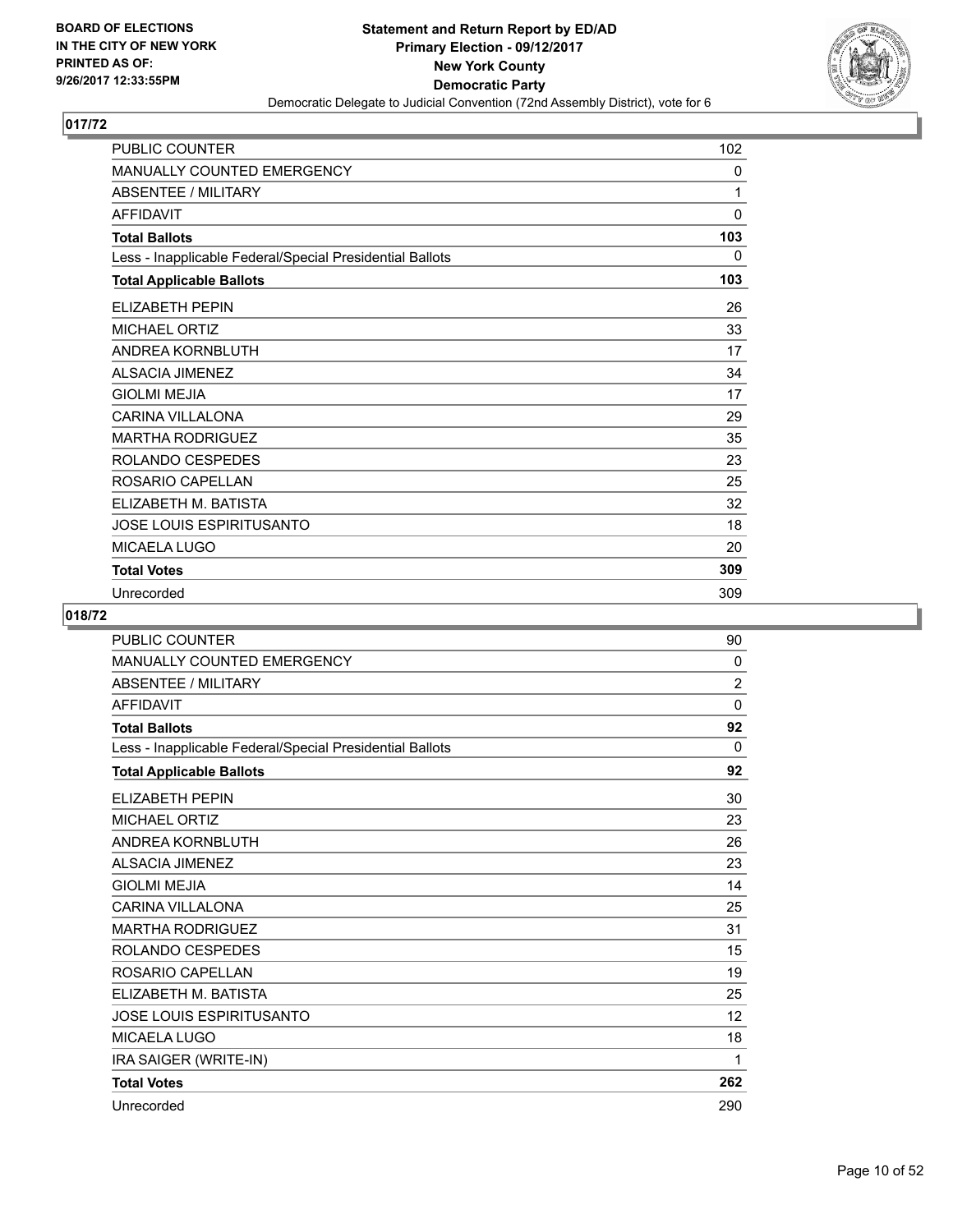

| <b>PUBLIC COUNTER</b>                                    | 122          |
|----------------------------------------------------------|--------------|
| MANUALLY COUNTED EMERGENCY                               | 0            |
| <b>ABSENTEE / MILITARY</b>                               | 3            |
| <b>AFFIDAVIT</b>                                         | 1            |
| <b>Total Ballots</b>                                     | 126          |
| Less - Inapplicable Federal/Special Presidential Ballots | $\mathbf{0}$ |
| <b>Total Applicable Ballots</b>                          | 126          |
| ELIZABETH PEPIN                                          | 36           |
| <b>MICHAEL ORTIZ</b>                                     | 29           |
| ANDREA KORNBLUTH                                         | 35           |
| <b>ALSACIA JIMENEZ</b>                                   | 22           |
| <b>GIOLMI MEJIA</b>                                      | 22           |
| <b>CARINA VILLALONA</b>                                  | 35           |
| <b>MARTHA RODRIGUEZ</b>                                  | 25           |
| ROLANDO CESPEDES                                         | 14           |
| ROSARIO CAPELLAN                                         | 17           |
| ELIZABETH M. BATISTA                                     | 24           |
| JOSE LOUIS ESPIRITUSANTO                                 | 11           |
| MICAELA LUGO                                             | 18           |
| <b>Total Votes</b>                                       | 288          |
| Unrecorded                                               | 468          |

| <b>PUBLIC COUNTER</b>                                    | 71                |
|----------------------------------------------------------|-------------------|
| <b>MANUALLY COUNTED EMERGENCY</b>                        | $\Omega$          |
| <b>ABSENTEE / MILITARY</b>                               | 0                 |
| <b>AFFIDAVIT</b>                                         | $\overline{2}$    |
| <b>Total Ballots</b>                                     | 73                |
| Less - Inapplicable Federal/Special Presidential Ballots | $\Omega$          |
| <b>Total Applicable Ballots</b>                          | 73                |
| <b>ELIZABETH PEPIN</b>                                   | 20                |
| <b>MICHAEL ORTIZ</b>                                     | 12                |
| ANDREA KORNBLUTH                                         | 11                |
| <b>ALSACIA JIMENEZ</b>                                   | 11                |
| <b>GIOLMI MEJIA</b>                                      | 4                 |
| <b>CARINA VILLALONA</b>                                  | 10                |
| <b>MARTHA RODRIGUEZ</b>                                  | 23                |
| ROLANDO CESPEDES                                         | $12 \overline{ }$ |
| ROSARIO CAPELLAN                                         | 17                |
| ELIZABETH M. BATISTA                                     | 18                |
| <b>JOSE LOUIS ESPIRITUSANTO</b>                          | 10                |
| MICAELA LUGO                                             | $12 \overline{ }$ |
| <b>Total Votes</b>                                       | 160               |
| Unrecorded                                               | 278               |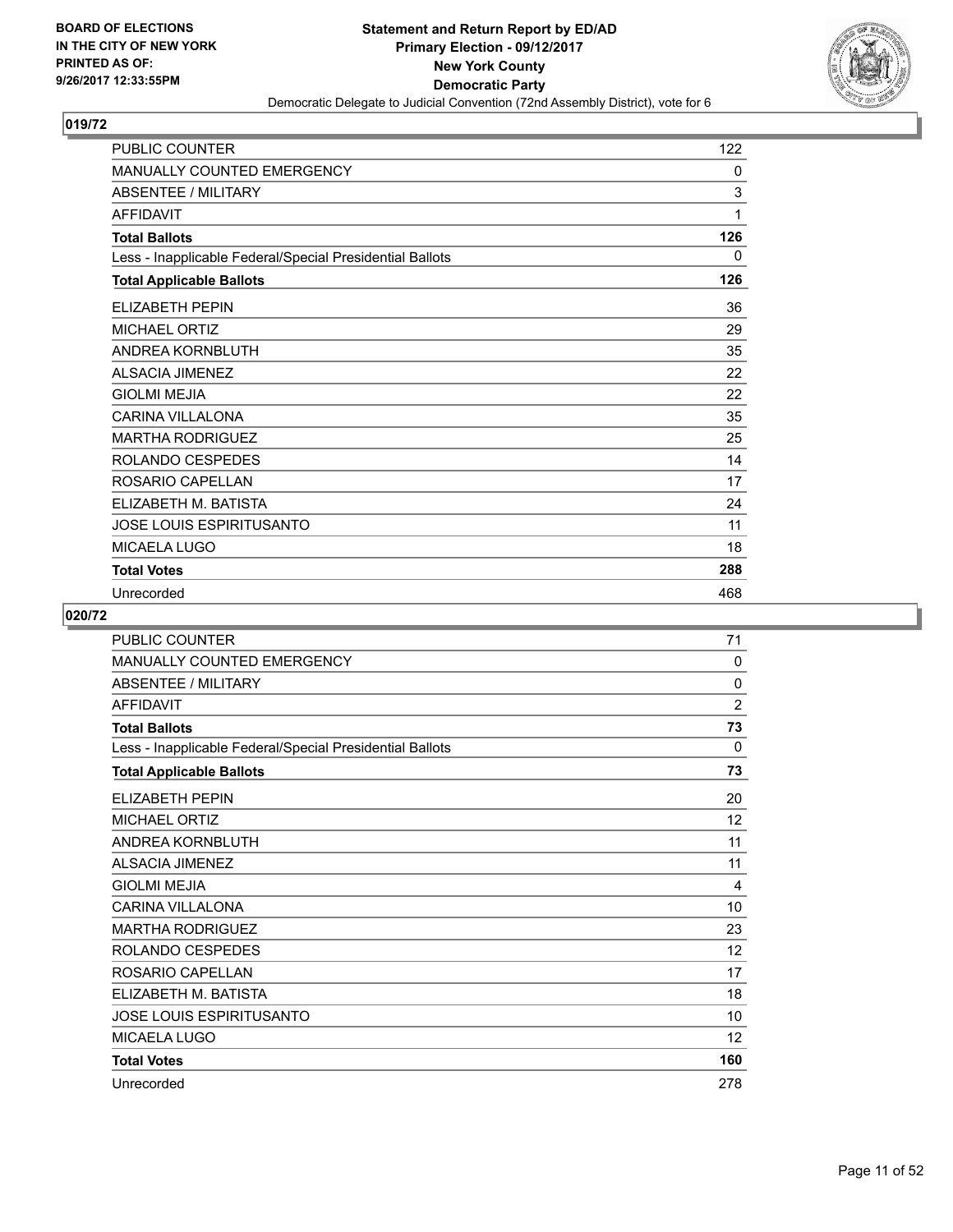

| <b>PUBLIC COUNTER</b>                                    | 122 |
|----------------------------------------------------------|-----|
| MANUALLY COUNTED EMERGENCY                               | 0   |
| <b>ABSENTEE / MILITARY</b>                               | 0   |
| <b>AFFIDAVIT</b>                                         | 4   |
| <b>Total Ballots</b>                                     | 126 |
| Less - Inapplicable Federal/Special Presidential Ballots | 0   |
| <b>Total Applicable Ballots</b>                          | 126 |
| <b>ELIZABETH PEPIN</b>                                   | 27  |
| <b>MICHAEL ORTIZ</b>                                     | 24  |
| ANDREA KORNBLUTH                                         | 18  |
| <b>ALSACIA JIMENEZ</b>                                   | 20  |
| <b>GIOLMI MEJIA</b>                                      | 8   |
| <b>CARINA VILLALONA</b>                                  | 33  |
| <b>MARTHA RODRIGUEZ</b>                                  | 26  |
| ROLANDO CESPEDES                                         | 26  |
| ROSARIO CAPELLAN                                         | 14  |
| ELIZABETH M. BATISTA                                     | 21  |
| <b>JOSE LOUIS ESPIRITUSANTO</b>                          | 7   |
| MICAELA LUGO                                             | 8   |
| UNATTRIBUTABLE WRITE-IN (WRITE-IN)                       | 1   |
| <b>Total Votes</b>                                       | 233 |
| Unrecorded                                               | 523 |

| <b>PUBLIC COUNTER</b>                                    | 96           |
|----------------------------------------------------------|--------------|
| MANUALLY COUNTED EMERGENCY                               | 0            |
| <b>ABSENTEE / MILITARY</b>                               | 0            |
| AFFIDAVIT                                                | 1            |
| <b>Total Ballots</b>                                     | 97           |
| Less - Inapplicable Federal/Special Presidential Ballots | $\mathbf{0}$ |
| <b>Total Applicable Ballots</b>                          | 97           |
| <b>ELIZABETH PEPIN</b>                                   | 25           |
| <b>MICHAEL ORTIZ</b>                                     | 18           |
| ANDREA KORNBLUTH                                         | 13           |
| <b>ALSACIA JIMENEZ</b>                                   | 18           |
| <b>GIOLMI MEJIA</b>                                      | 11           |
| <b>CARINA VILLALONA</b>                                  | 24           |
| <b>MARTHA RODRIGUEZ</b>                                  | 22           |
| ROLANDO CESPEDES                                         | 23           |
| ROSARIO CAPELLAN                                         | 11           |
| ELIZABETH M. BATISTA                                     | 15           |
| JOSE LOUIS ESPIRITUSANTO                                 | 4            |
| <b>MICAELA LUGO</b>                                      | 8            |
| UNATTRIBUTABLE WRITE-IN (WRITE-IN)                       | 1            |
| <b>Total Votes</b>                                       | 193          |
| Unrecorded                                               | 389          |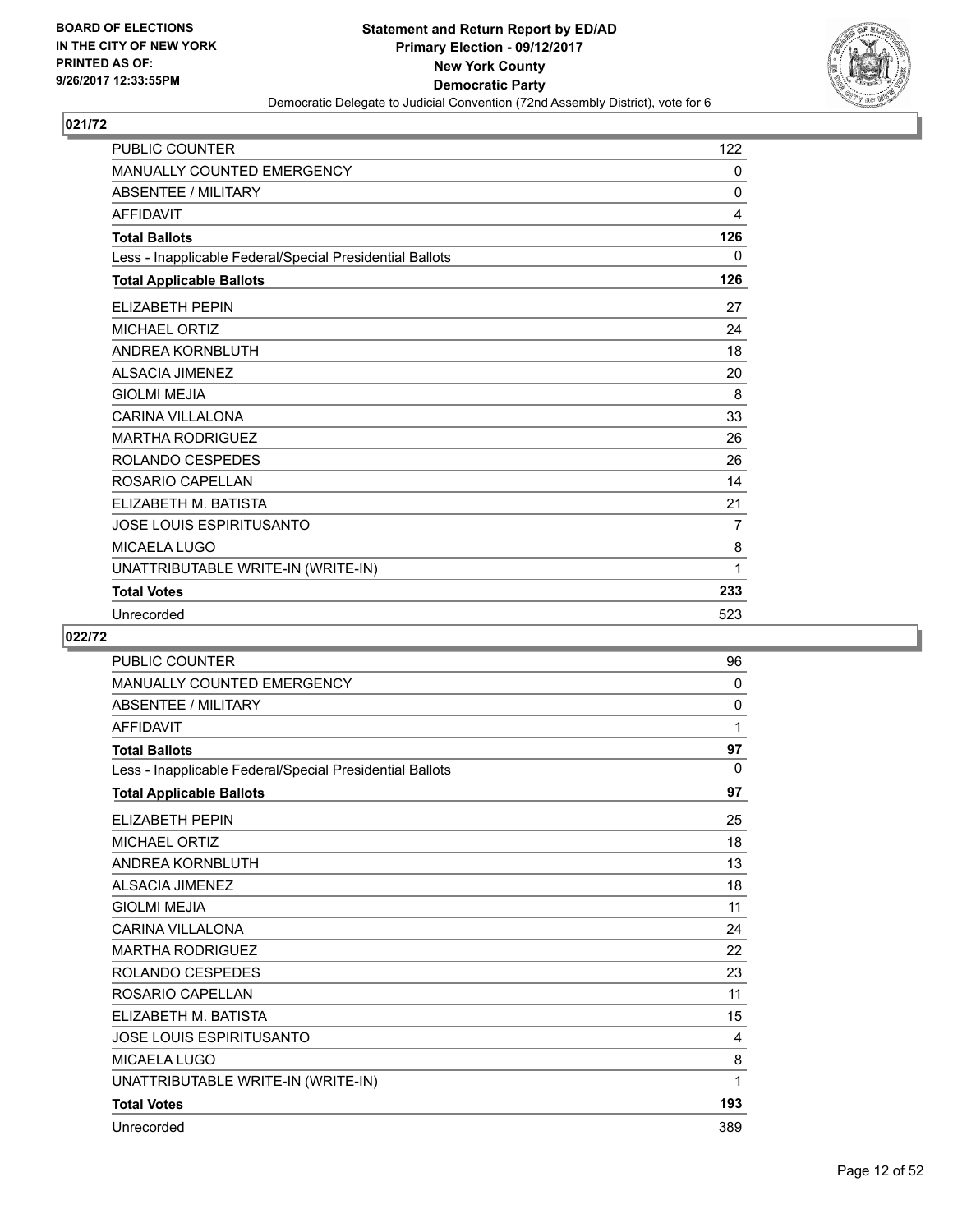

| <b>PUBLIC COUNTER</b>                                    | 74       |
|----------------------------------------------------------|----------|
| MANUALLY COUNTED EMERGENCY                               | 0        |
| <b>ABSENTEE / MILITARY</b>                               | 0        |
| <b>AFFIDAVIT</b>                                         | $\Omega$ |
| <b>Total Ballots</b>                                     | 74       |
| Less - Inapplicable Federal/Special Presidential Ballots | $\Omega$ |
| <b>Total Applicable Ballots</b>                          | 74       |
| ELIZABETH PEPIN                                          | 20       |
| <b>MICHAEL ORTIZ</b>                                     | 18       |
| <b>ANDREA KORNBLUTH</b>                                  | 15       |
| <b>ALSACIA JIMENEZ</b>                                   | 10       |
| <b>GIOLMI MEJIA</b>                                      | 9        |
| <b>CARINA VILLALONA</b>                                  | 20       |
| <b>MARTHA RODRIGUEZ</b>                                  | 11       |
| ROLANDO CESPEDES                                         | 9        |
| ROSARIO CAPELLAN                                         | 12       |
| ELIZABETH M. BATISTA                                     | 12       |
| JOSE LOUIS ESPIRITUSANTO                                 | 10       |
| MICAELA LUGO                                             | 9        |
| <b>Total Votes</b>                                       | 155      |
| Unrecorded                                               | 289      |

| <b>PUBLIC COUNTER</b>                                    | 79       |
|----------------------------------------------------------|----------|
| <b>MANUALLY COUNTED EMERGENCY</b>                        | 0        |
| <b>ABSENTEE / MILITARY</b>                               | 1        |
| <b>AFFIDAVIT</b>                                         | 1        |
| <b>Total Ballots</b>                                     | 81       |
| Less - Inapplicable Federal/Special Presidential Ballots | $\Omega$ |
| <b>Total Applicable Ballots</b>                          | 81       |
| ELIZABETH PEPIN                                          | 20       |
| <b>MICHAEL ORTIZ</b>                                     | 19       |
| ANDREA KORNBLUTH                                         | 11       |
| <b>ALSACIA JIMENEZ</b>                                   | 18       |
| <b>GIOLMI MEJIA</b>                                      | 12       |
| <b>CARINA VILLALONA</b>                                  | 14       |
| <b>MARTHA RODRIGUEZ</b>                                  | 37       |
| ROLANDO CESPEDES                                         | 31       |
| ROSARIO CAPELLAN                                         | 32       |
| ELIZABETH M. BATISTA                                     | 37       |
| JOSE LOUIS ESPIRITUSANTO                                 | 25       |
| <b>MICAELA LUGO</b>                                      | 27       |
| UNATTRIBUTABLE WRITE-IN (WRITE-IN)                       | 1        |
| <b>Total Votes</b>                                       | 284      |
| Unrecorded                                               | 202      |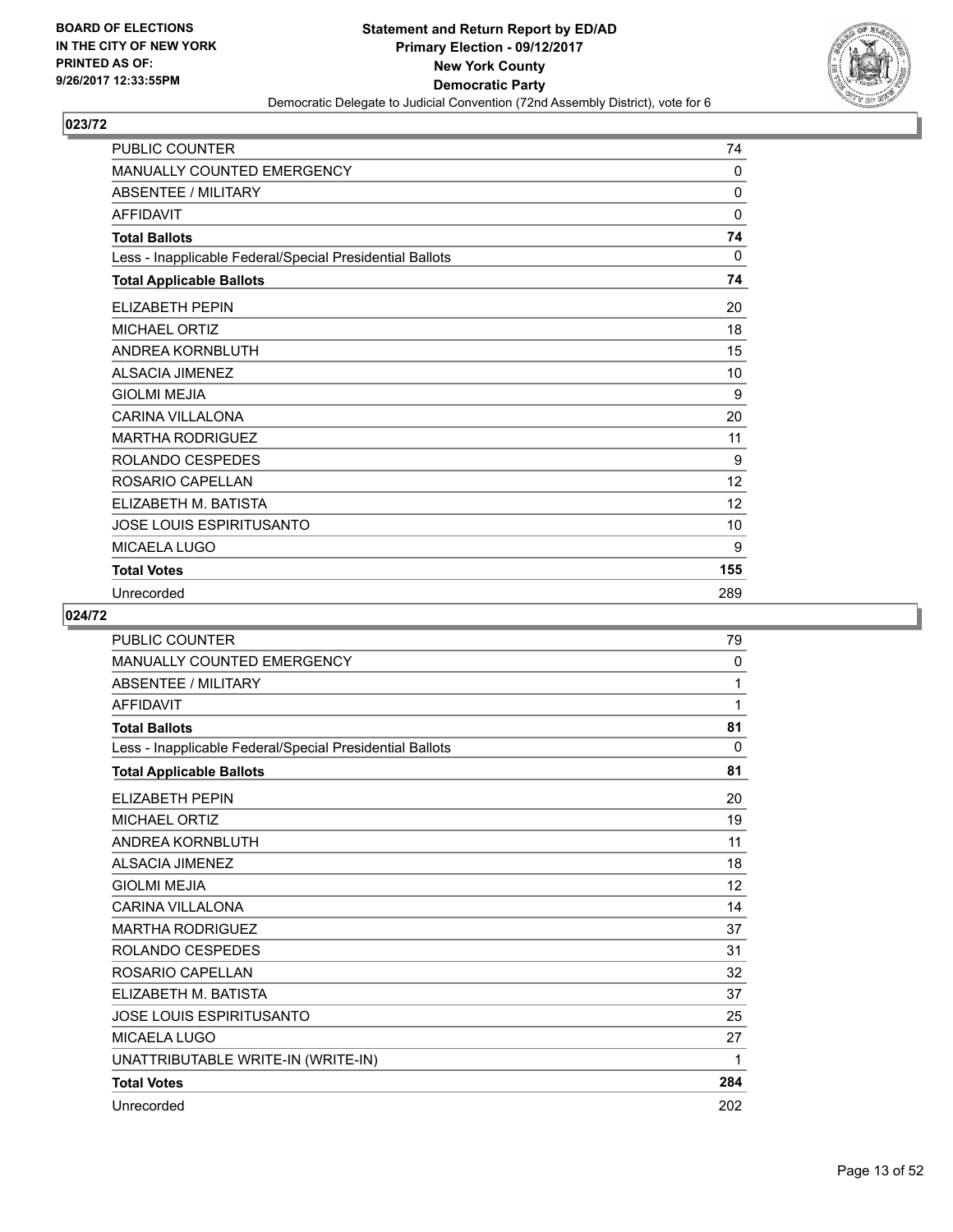

| <b>PUBLIC COUNTER</b>                                    | 43             |
|----------------------------------------------------------|----------------|
| MANUALLY COUNTED EMERGENCY                               | 0              |
| <b>ABSENTEE / MILITARY</b>                               | 0              |
| <b>AFFIDAVIT</b>                                         | 0              |
| <b>Total Ballots</b>                                     | 43             |
| Less - Inapplicable Federal/Special Presidential Ballots | $\Omega$       |
| <b>Total Applicable Ballots</b>                          | 43             |
| <b>ELIZABETH PEPIN</b>                                   | 6              |
| <b>MICHAEL ORTIZ</b>                                     | 8              |
| ANDREA KORNBLUTH                                         | 3              |
| <b>ALSACIA JIMENEZ</b>                                   | 4              |
| <b>GIOLMI MEJIA</b>                                      | 3              |
| <b>CARINA VILLALONA</b>                                  | 5              |
| <b>MARTHA RODRIGUEZ</b>                                  | 10             |
| ROLANDO CESPEDES                                         | 5              |
| ROSARIO CAPELLAN                                         | 8              |
| ELIZABETH M. BATISTA                                     | 10             |
| JOSE LOUIS ESPIRITUSANTO                                 | 4              |
| MICAELA LUGO                                             | $\overline{7}$ |
| <b>Total Votes</b>                                       | 73             |
| Unrecorded                                               | 185            |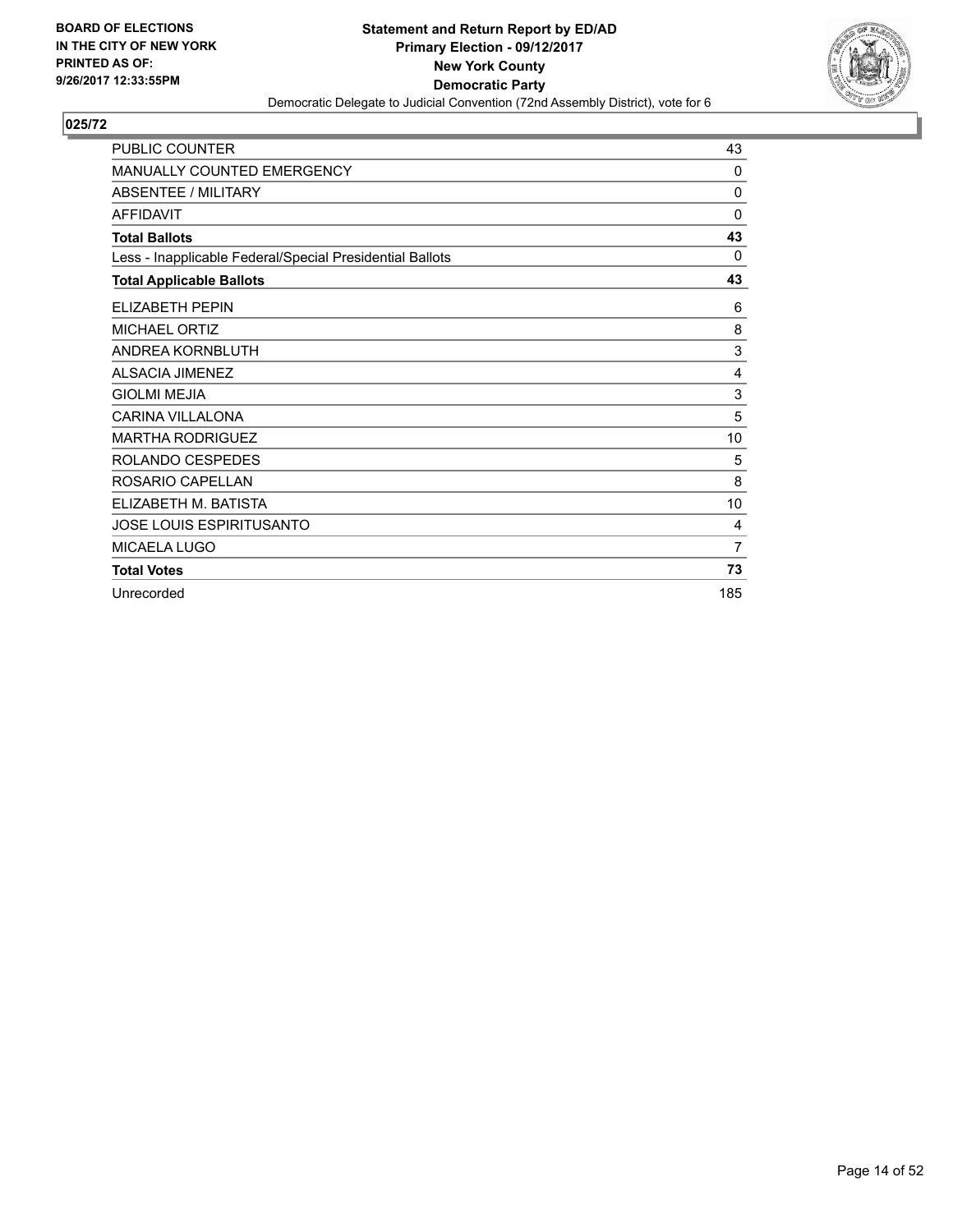

| <b>PUBLIC COUNTER</b>                                    | 132          |
|----------------------------------------------------------|--------------|
| MANUALLY COUNTED EMERGENCY                               | 0            |
| <b>ABSENTEE / MILITARY</b>                               | 2            |
| <b>AFFIDAVIT</b>                                         | 0            |
| <b>Total Ballots</b>                                     | 134          |
| Less - Inapplicable Federal/Special Presidential Ballots | $\mathbf{0}$ |
| <b>Total Applicable Ballots</b>                          | 134          |
| <b>ELIZABETH PEPIN</b>                                   | 37           |
| <b>MICHAEL ORTIZ</b>                                     | 36           |
| ANDREA KORNBLUTH                                         | 30           |
| <b>ALSACIA JIMENEZ</b>                                   | 33           |
| <b>GIOLMI MEJIA</b>                                      | 19           |
| <b>CARINA VILLALONA</b>                                  | 32           |
| <b>MARTHA RODRIGUEZ</b>                                  | 42           |
| ROLANDO CESPEDES                                         | 33           |
| ROSARIO CAPELLAN                                         | 45           |
| ELIZABETH M. BATISTA                                     | 45           |
| <b>JOSE LOUIS ESPIRITUSANTO</b>                          | 33           |
| <b>MICAELA LUGO</b>                                      | 39           |
| ANGELA LIPSMAN (WRITE-IN)                                | 1            |
| DANIEL LIPSMAN (WRITE-IN)                                | 1            |
| MARISOL ALCANTRA (WRITE-IN)                              | 1            |
| URSALA LIPSMAN (WRITE-IN)                                | 1            |
| <b>Total Votes</b>                                       | 428          |
| Unrecorded                                               | 376          |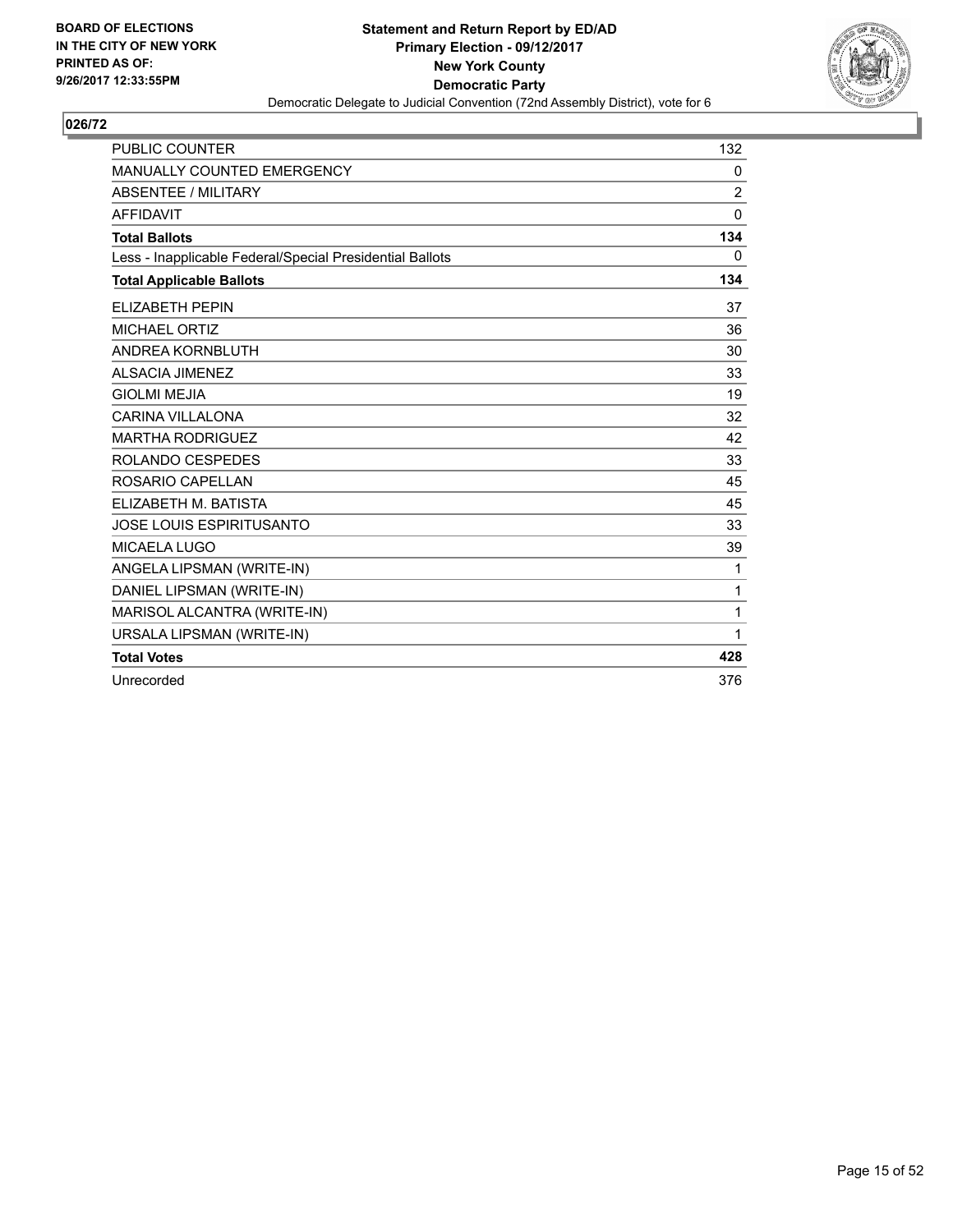

| PUBLIC COUNTER                                           | 81           |
|----------------------------------------------------------|--------------|
| MANUALLY COUNTED EMERGENCY                               | $\mathbf{0}$ |
| <b>ABSENTEE / MILITARY</b>                               | 5            |
| <b>AFFIDAVIT</b>                                         | $\mathbf{0}$ |
| <b>Total Ballots</b>                                     | 86           |
| Less - Inapplicable Federal/Special Presidential Ballots | $\Omega$     |
| <b>Total Applicable Ballots</b>                          | 86           |
| ELIZABETH PEPIN                                          | 25           |
| <b>MICHAEL ORTIZ</b>                                     | 19           |
| ANDREA KORNBLUTH                                         | 19           |
| <b>ALSACIA JIMENEZ</b>                                   | 19           |
| <b>GIOLMI MEJIA</b>                                      | 11           |
| <b>CARINA VILLALONA</b>                                  | 27           |
| <b>MARTHA RODRIGUEZ</b>                                  | 37           |
| ROLANDO CESPEDES                                         | 28           |
| ROSARIO CAPELLAN                                         | 32           |
| ELIZABETH M. BATISTA                                     | 39           |
| JOSE LOUIS ESPIRITUSANTO                                 | 28           |
| MICAELA LUGO                                             | 31           |
| <b>Total Votes</b>                                       | 315          |
| Unrecorded                                               | 201          |

| <b>PUBLIC COUNTER</b>                                    | 75             |
|----------------------------------------------------------|----------------|
| <b>MANUALLY COUNTED EMERGENCY</b>                        | 0              |
| <b>ABSENTEE / MILITARY</b>                               | 0              |
| <b>AFFIDAVIT</b>                                         | 0              |
| <b>Total Ballots</b>                                     | 75             |
| Less - Inapplicable Federal/Special Presidential Ballots | 0              |
| <b>Total Applicable Ballots</b>                          | 75             |
| ELIZABETH PEPIN                                          | 13             |
| <b>MICHAEL ORTIZ</b>                                     | 18             |
| ANDREA KORNBLUTH                                         | 12             |
| <b>ALSACIA JIMENEZ</b>                                   | 6              |
| <b>GIOLMI MEJIA</b>                                      | $\overline{7}$ |
| <b>CARINA VILLALONA</b>                                  | 10             |
| <b>MARTHA RODRIGUEZ</b>                                  | 18             |
| ROLANDO CESPEDES                                         | 14             |
| ROSARIO CAPELLAN                                         | 14             |
| ELIZABETH M. BATISTA                                     | 12             |
| <b>JOSE LOUIS ESPIRITUSANTO</b>                          | 9              |
| MICAELA LUGO                                             | 9              |
| <b>Total Votes</b>                                       | 142            |
| Unrecorded                                               | 308            |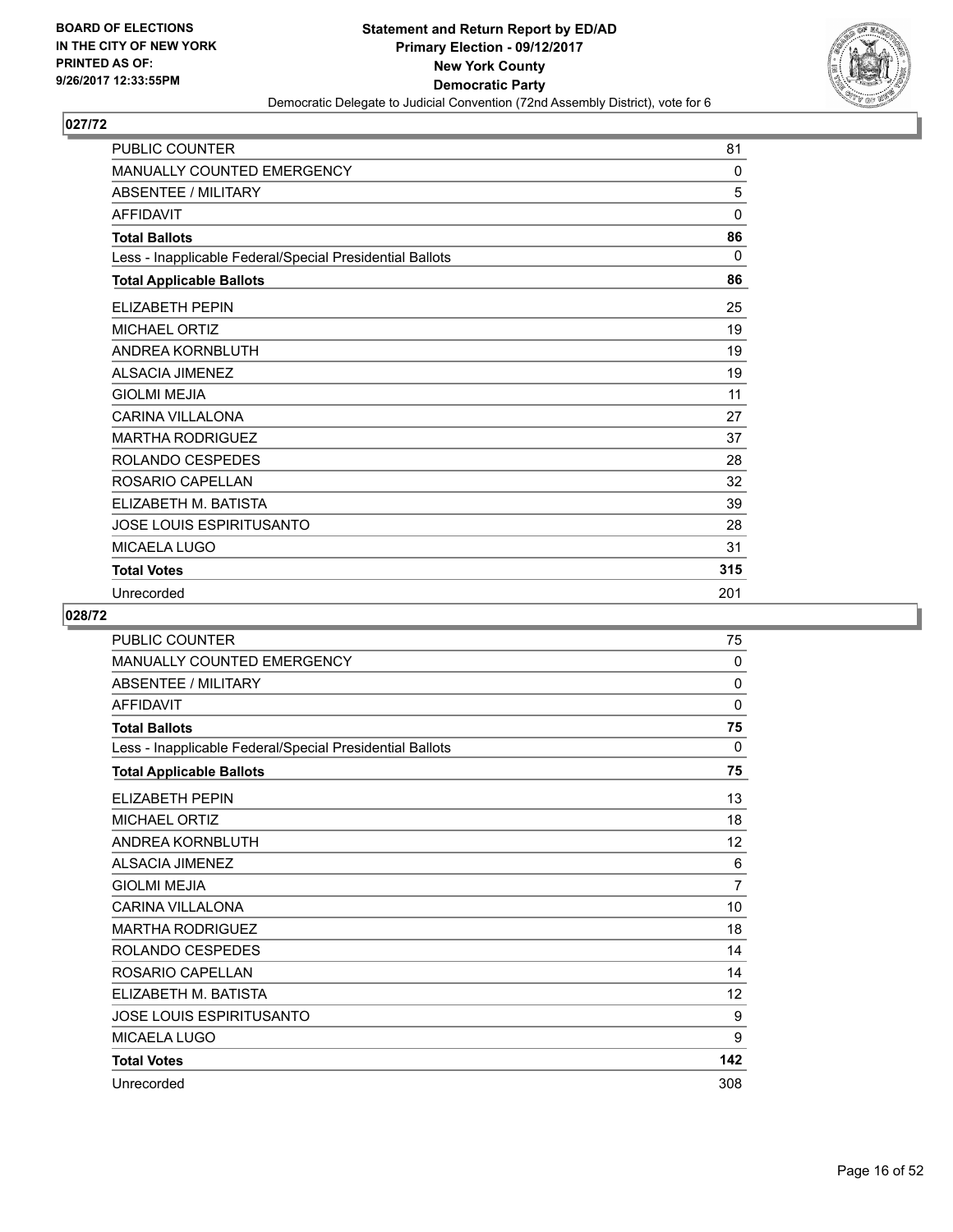

| <b>PUBLIC COUNTER</b>                                    | 106            |
|----------------------------------------------------------|----------------|
| <b>MANUALLY COUNTED EMERGENCY</b>                        | 0              |
| <b>ABSENTEE / MILITARY</b>                               | $\overline{2}$ |
| <b>AFFIDAVIT</b>                                         | 0              |
| <b>Total Ballots</b>                                     | 108            |
| Less - Inapplicable Federal/Special Presidential Ballots | $\mathbf{0}$   |
| <b>Total Applicable Ballots</b>                          | 108            |
| <b>ELIZABETH PEPIN</b>                                   | 18             |
| <b>MICHAEL ORTIZ</b>                                     | 14             |
| <b>ANDREA KORNBLUTH</b>                                  | 10             |
| <b>ALSACIA JIMENEZ</b>                                   | 19             |
| <b>GIOLMI MEJIA</b>                                      | 9              |
| <b>CARINA VILLALONA</b>                                  | 19             |
| <b>MARTHA RODRIGUEZ</b>                                  | 22             |
| ROLANDO CESPEDES                                         | 11             |
| ROSARIO CAPELLAN                                         | 21             |
| ELIZABETH M. BATISTA                                     | 16             |
| <b>JOSE LOUIS ESPIRITUSANTO</b>                          | 7              |
| MICAELA LUGO                                             | 12             |
| JUDITH AMARO (WRITE-IN)                                  | 1              |
| <b>Total Votes</b>                                       | 179            |
| Unrecorded                                               | 469            |

| <b>PUBLIC COUNTER</b>                                    | 72           |
|----------------------------------------------------------|--------------|
| MANUALLY COUNTED EMERGENCY                               | $\mathbf{0}$ |
| <b>ABSENTEE / MILITARY</b>                               | 1            |
| <b>AFFIDAVIT</b>                                         | 1            |
| <b>Total Ballots</b>                                     | 74           |
| Less - Inapplicable Federal/Special Presidential Ballots | 0            |
| <b>Total Applicable Ballots</b>                          | 74           |
| <b>ELIZABETH PEPIN</b>                                   | 18           |
| <b>MICHAEL ORTIZ</b>                                     | 18           |
| ANDREA KORNBLUTH                                         | 11           |
| <b>ALSACIA JIMENEZ</b>                                   | 11           |
| <b>GIOLMI MEJIA</b>                                      | 9            |
| <b>CARINA VILLALONA</b>                                  | 18           |
| <b>MARTHA RODRIGUEZ</b>                                  | 31           |
| <b>ROLANDO CESPEDES</b>                                  | 24           |
| ROSARIO CAPELLAN                                         | 21           |
| ELIZABETH M. BATISTA                                     | 26           |
| <b>JOSE LOUIS ESPIRITUSANTO</b>                          | 20           |
| <b>MICAELA LUGO</b>                                      | 17           |
| UNATTRIBUTABLE WRITE-IN (WRITE-IN)                       | 1            |
| <b>Total Votes</b>                                       | 225          |
| Unrecorded                                               | 219          |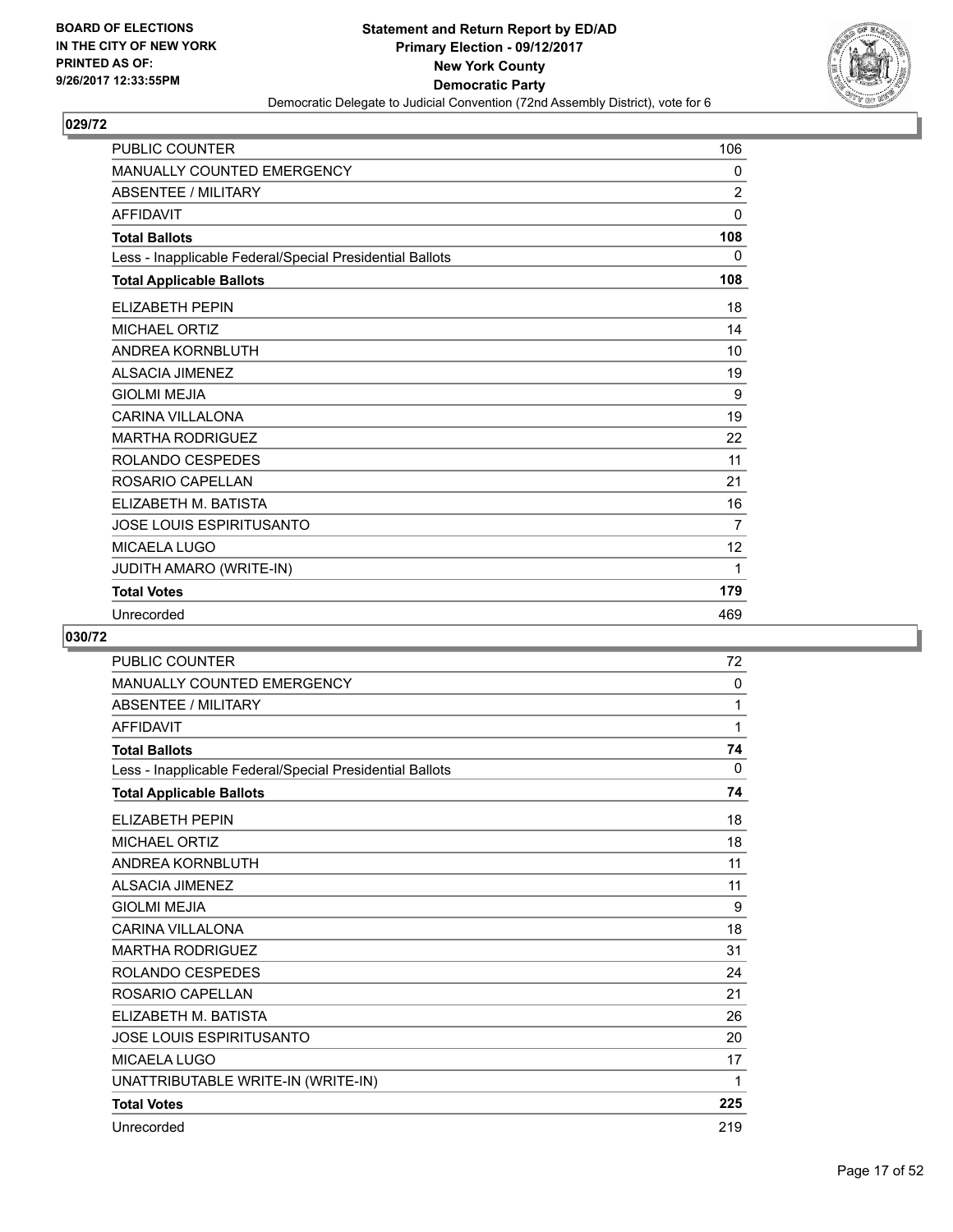

| PUBLIC COUNTER                                           | 58           |
|----------------------------------------------------------|--------------|
| MANUALLY COUNTED EMERGENCY                               | $\mathbf{0}$ |
| <b>ABSENTEE / MILITARY</b>                               | 0            |
| <b>AFFIDAVIT</b>                                         | 1            |
| <b>Total Ballots</b>                                     | 59           |
| Less - Inapplicable Federal/Special Presidential Ballots | $\Omega$     |
| <b>Total Applicable Ballots</b>                          | 59           |
| <b>ELIZABETH PEPIN</b>                                   | 12           |
| <b>MICHAEL ORTIZ</b>                                     | 18           |
| <b>ANDREA KORNBLUTH</b>                                  | 9            |
| <b>ALSACIA JIMENEZ</b>                                   | 12           |
| <b>GIOLMI MEJIA</b>                                      | 5            |
| <b>CARINA VILLALONA</b>                                  | 15           |
| <b>MARTHA RODRIGUEZ</b>                                  | 21           |
| ROLANDO CESPEDES                                         | 14           |
| ROSARIO CAPELLAN                                         | 13           |
| ELIZABETH M. BATISTA                                     | 19           |
| JOSE LOUIS ESPIRITUSANTO                                 | 13           |
| MICAELA LUGO                                             | 12           |
| <b>Total Votes</b>                                       | 163          |
| Unrecorded                                               | 191          |

| PUBLIC COUNTER                                           | 133            |
|----------------------------------------------------------|----------------|
| <b>MANUALLY COUNTED EMERGENCY</b>                        | 0              |
| <b>ABSENTEE / MILITARY</b>                               | 0              |
| <b>AFFIDAVIT</b>                                         | $\overline{2}$ |
| <b>Total Ballots</b>                                     | 135            |
| Less - Inapplicable Federal/Special Presidential Ballots | $\mathbf{0}$   |
| <b>Total Applicable Ballots</b>                          | 135            |
| <b>ELIZABETH PEPIN</b>                                   | 57             |
| <b>MICHAEL ORTIZ</b>                                     | 46             |
| ANDREA KORNBLUTH                                         | 36             |
| <b>ALSACIA JIMENEZ</b>                                   | 41             |
| <b>GIOLMI MEJIA</b>                                      | 30             |
| CARINA VII LAI ONA                                       | 56             |
| <b>MARTHA RODRIGUEZ</b>                                  | 59             |
| ROLANDO CESPEDES                                         | 29             |
| ROSARIO CAPELLAN                                         | 31             |
| ELIZABETH M. BATISTA                                     | 38             |
| <b>JOSE LOUIS ESPIRITUSANTO</b>                          | 23             |
| <b>MICAELA LUGO</b>                                      | 33             |
| <b>Total Votes</b>                                       | 479            |
| Unrecorded                                               | 331            |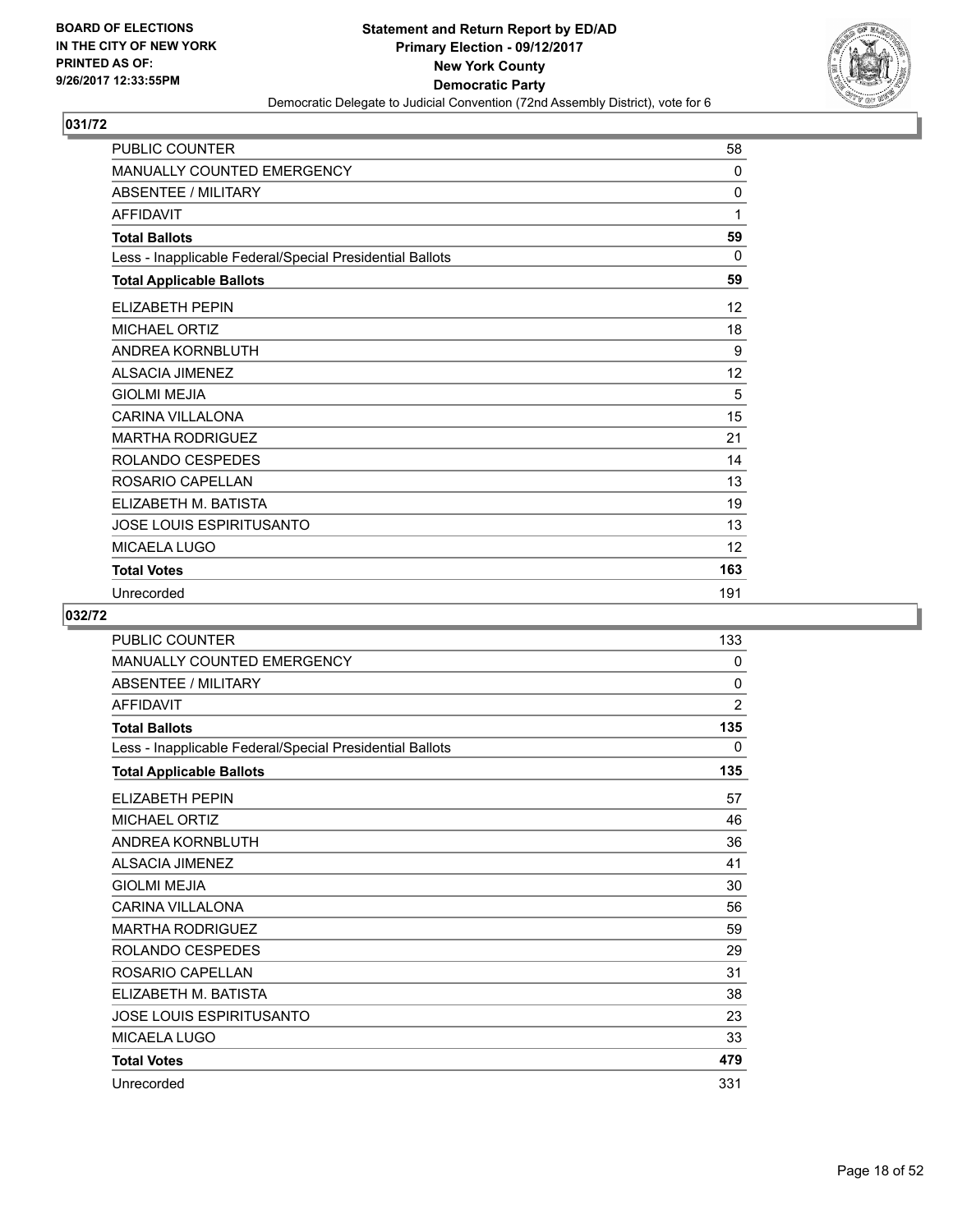

| PUBLIC COUNTER                                           | 57           |
|----------------------------------------------------------|--------------|
| MANUALLY COUNTED EMERGENCY                               | $\mathbf{0}$ |
| <b>ABSENTEE / MILITARY</b>                               | 3            |
| <b>AFFIDAVIT</b>                                         | 1            |
| <b>Total Ballots</b>                                     | 61           |
| Less - Inapplicable Federal/Special Presidential Ballots | $\Omega$     |
| <b>Total Applicable Ballots</b>                          | 61           |
| <b>ELIZABETH PEPIN</b>                                   | 14           |
| <b>MICHAEL ORTIZ</b>                                     | 10           |
| ANDREA KORNBLUTH                                         | 7            |
| <b>ALSACIA JIMENEZ</b>                                   | 8            |
| <b>GIOLMI MEJIA</b>                                      | 7            |
| <b>CARINA VILLALONA</b>                                  | 13           |
| <b>MARTHA RODRIGUEZ</b>                                  | 16           |
| ROLANDO CESPEDES                                         | 4            |
| ROSARIO CAPELLAN                                         | 10           |
| ELIZABETH M. BATISTA                                     | 15           |
| JOSE LOUIS ESPIRITUSANTO                                 | 4            |
| MICAELA LUGO                                             | 6            |
| <b>Total Votes</b>                                       | 114          |
| Unrecorded                                               | 252          |

| <b>PUBLIC COUNTER</b>                                    | 42                |
|----------------------------------------------------------|-------------------|
| <b>MANUALLY COUNTED EMERGENCY</b>                        | $\mathbf{0}$      |
| <b>ABSENTEE / MILITARY</b>                               | 1                 |
| <b>AFFIDAVIT</b>                                         | 0                 |
| <b>Total Ballots</b>                                     | 43                |
| Less - Inapplicable Federal/Special Presidential Ballots | $\Omega$          |
| <b>Total Applicable Ballots</b>                          | 43                |
| <b>ELIZABETH PEPIN</b>                                   | 7                 |
| <b>MICHAEL ORTIZ</b>                                     | 13                |
| ANDREA KORNBLUTH                                         | 5                 |
| <b>ALSACIA JIMENEZ</b>                                   | 6                 |
| <b>GIOLMI MEJIA</b>                                      | 3                 |
| <b>CARINA VILLALONA</b>                                  | 10                |
| <b>MARTHA RODRIGUEZ</b>                                  | 19                |
| <b>ROLANDO CESPEDES</b>                                  | 12                |
| ROSARIO CAPELLAN                                         | $12 \overline{ }$ |
| ELIZABETH M. BATISTA                                     | 16                |
| <b>JOSE LOUIS ESPIRITUSANTO</b>                          | 12                |
| <b>MICAELA LUGO</b>                                      | 13                |
| <b>Total Votes</b>                                       | 128               |
| Unrecorded                                               | 130               |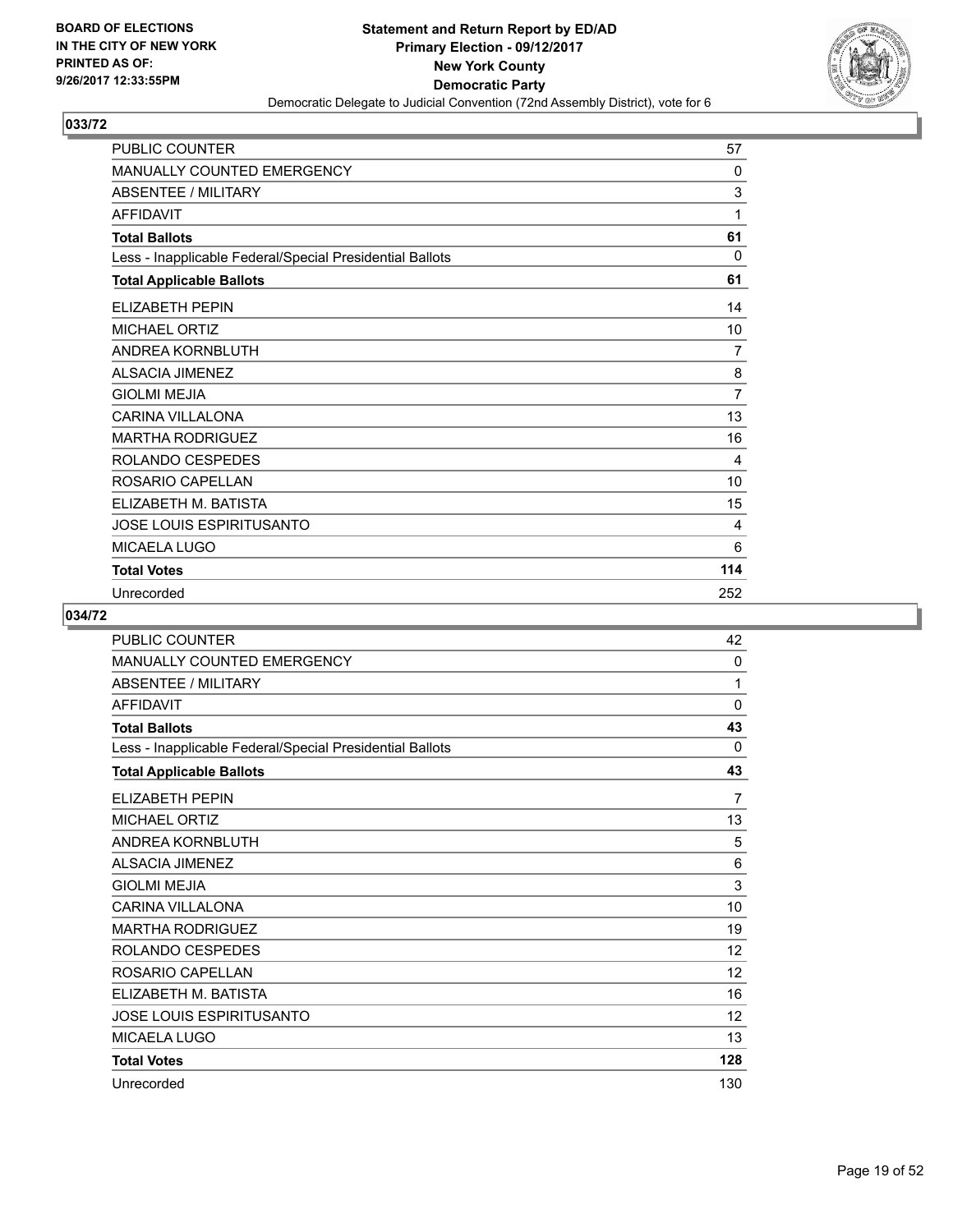

| PUBLIC COUNTER                                           | 68           |
|----------------------------------------------------------|--------------|
| MANUALLY COUNTED EMERGENCY                               | 0            |
| <b>ABSENTEE / MILITARY</b>                               | 0            |
| <b>AFFIDAVIT</b>                                         | $\mathbf{0}$ |
| <b>Total Ballots</b>                                     | 68           |
| Less - Inapplicable Federal/Special Presidential Ballots | $\Omega$     |
| <b>Total Applicable Ballots</b>                          | 68           |
| <b>ELIZABETH PEPIN</b>                                   | 13           |
| <b>MICHAEL ORTIZ</b>                                     | 22           |
| ANDREA KORNBLUTH                                         | 6            |
| <b>ALSACIA JIMENEZ</b>                                   | 13           |
| <b>GIOLMI MEJIA</b>                                      | 5            |
| <b>CARINA VILLALONA</b>                                  | 21           |
| <b>MARTHA RODRIGUEZ</b>                                  | 27           |
| ROLANDO CESPEDES                                         | 31           |
| ROSARIO CAPELLAN                                         | 20           |
| ELIZABETH M. BATISTA                                     | 26           |
| JOSE LOUIS ESPIRITUSANTO                                 | 18           |
| MICAELA LUGO                                             | 15           |
| <b>Total Votes</b>                                       | 217          |
| Unrecorded                                               | 191          |

| <b>PUBLIC COUNTER</b>                                    | 124          |
|----------------------------------------------------------|--------------|
| MANUALLY COUNTED EMERGENCY                               | 0            |
| <b>ABSENTEE / MILITARY</b>                               | 4            |
| <b>AFFIDAVIT</b>                                         | 1            |
| <b>Total Ballots</b>                                     | 129          |
| Less - Inapplicable Federal/Special Presidential Ballots | $\mathbf{0}$ |
| <b>Total Applicable Ballots</b>                          | 129          |
| <b>ELIZABETH PEPIN</b>                                   | 53           |
| <b>MICHAEL ORTIZ</b>                                     | 32           |
| ANDREA KORNBLUTH                                         | 39           |
| <b>ALSACIA JIMENEZ</b>                                   | 38           |
| <b>GIOLMI MEJIA</b>                                      | 22           |
| CARINA VII LAI ONA                                       | 47           |
| <b>MARTHA RODRIGUEZ</b>                                  | 44           |
| ROLANDO CESPEDES                                         | 23           |
| ROSARIO CAPELLAN                                         | 41           |
| ELIZABETH M. BATISTA                                     | 39           |
| <b>JOSE LOUIS ESPIRITUSANTO</b>                          | 19           |
| <b>MICAELA LUGO</b>                                      | 29           |
| UNATTRIBUTABLE WRITE-IN (WRITE-IN)                       | 3            |
| <b>Total Votes</b>                                       | 429          |
| Unrecorded                                               | 345          |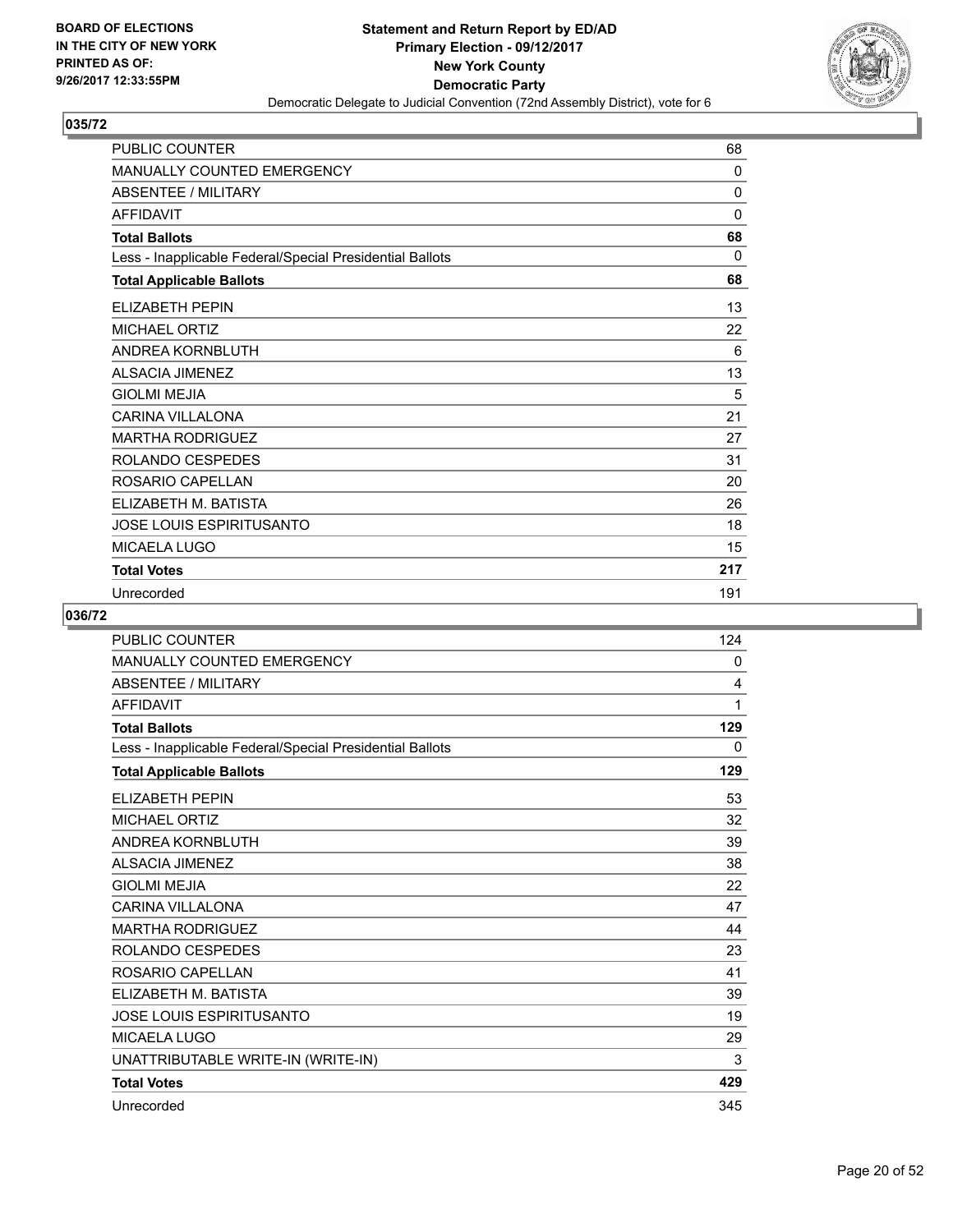

| <b>PUBLIC COUNTER</b>                                    | 76           |
|----------------------------------------------------------|--------------|
| <b>MANUALLY COUNTED EMERGENCY</b>                        | $\mathbf{0}$ |
| <b>ABSENTEE / MILITARY</b>                               | 1            |
| <b>AFFIDAVIT</b>                                         | 3            |
| <b>Total Ballots</b>                                     | 80           |
| Less - Inapplicable Federal/Special Presidential Ballots | $\Omega$     |
| <b>Total Applicable Ballots</b>                          | 80           |
| <b>ELIZABETH PEPIN</b>                                   | 30           |
| <b>MICHAEL ORTIZ</b>                                     | 19           |
| ANDREA KORNBLUTH                                         | 30           |
| <b>ALSACIA JIMENEZ</b>                                   | 20           |
| <b>GIOLMI MEJIA</b>                                      | 20           |
| <b>CARINA VILLALONA</b>                                  | 24           |
| <b>MARTHA RODRIGUEZ</b>                                  | 21           |
| ROLANDO CESPEDES                                         | 6            |
| ROSARIO CAPELLAN                                         | 11           |
| ELIZABETH M. BATISTA                                     | 15           |
| <b>JOSE LOUIS ESPIRITUSANTO</b>                          | 9            |
| MICAELA LUGO                                             | 10           |
| <b>Total Votes</b>                                       | 215          |
| Unrecorded                                               | 265          |

| <b>PUBLIC COUNTER</b>                                    | 94       |
|----------------------------------------------------------|----------|
| <b>MANUALLY COUNTED EMERGENCY</b>                        | 0        |
| <b>ABSENTEE / MILITARY</b>                               | 0        |
| <b>AFFIDAVIT</b>                                         | 0        |
| <b>Total Ballots</b>                                     | 94       |
| Less - Inapplicable Federal/Special Presidential Ballots | $\Omega$ |
| <b>Total Applicable Ballots</b>                          | 94       |
| ELIZABETH PEPIN                                          | 28       |
| <b>MICHAEL ORTIZ</b>                                     | 18       |
| ANDREA KORNBLUTH                                         | 35       |
| <b>ALSACIA JIMENEZ</b>                                   | 24       |
| <b>GIOLMI MEJIA</b>                                      | 16       |
| <b>CARINA VILLALONA</b>                                  | 32       |
| <b>MARTHA RODRIGUEZ</b>                                  | 27       |
| ROLANDO CESPEDES                                         | 14       |
| ROSARIO CAPELLAN                                         | 24       |
| ELIZABETH M. BATISTA                                     | 28       |
| <b>JOSE LOUIS ESPIRITUSANTO</b>                          | 14       |
| MICAELA LUGO                                             | 21       |
| <b>Total Votes</b>                                       | 281      |
| Unrecorded                                               | 283      |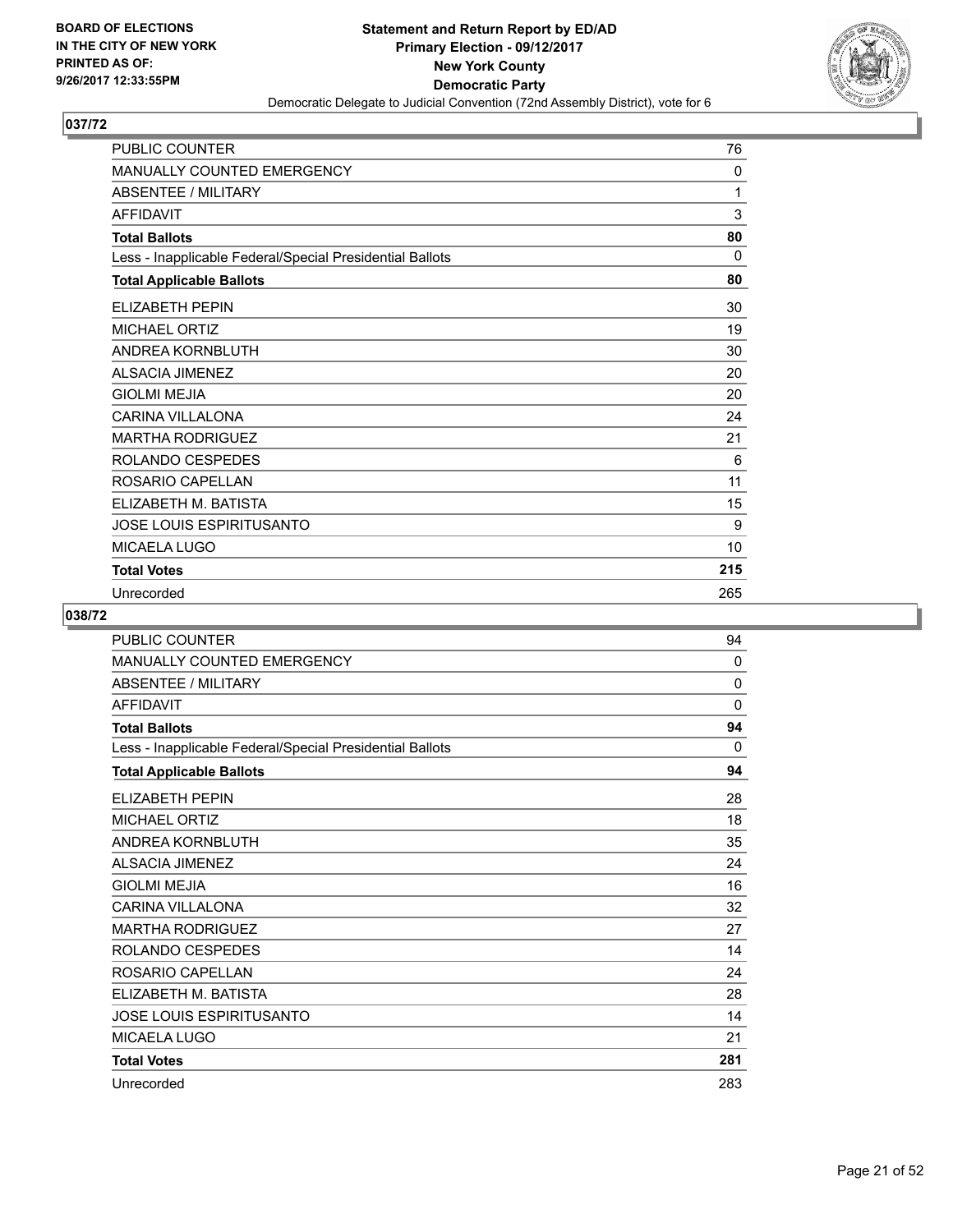

| <b>PUBLIC COUNTER</b>                                    | 104            |
|----------------------------------------------------------|----------------|
| <b>MANUALLY COUNTED EMERGENCY</b>                        | 0              |
| <b>ABSENTEE / MILITARY</b>                               | $\overline{2}$ |
| <b>AFFIDAVIT</b>                                         | $\Omega$       |
| <b>Total Ballots</b>                                     | 106            |
| Less - Inapplicable Federal/Special Presidential Ballots | 0              |
| <b>Total Applicable Ballots</b>                          | 106            |
| <b>ELIZABETH PEPIN</b>                                   | 31             |
| <b>MICHAEL ORTIZ</b>                                     | 19             |
| <b>ANDREA KORNBLUTH</b>                                  | 26             |
| ALSACIA JIMENEZ                                          | 22             |
| <b>GIOLMI MEJIA</b>                                      | 11             |
| <b>CARINA VILLALONA</b>                                  | 36             |
| <b>MARTHA RODRIGUEZ</b>                                  | 32             |
| ROLANDO CESPEDES                                         | 19             |
| ROSARIO CAPELLAN                                         | 25             |
| ELIZABETH M. BATISTA                                     | 31             |
| <b>JOSE LOUIS ESPIRITUSANTO</b>                          | 13             |
| <b>MICAELA LUGO</b>                                      | 11             |
| UNATTRIBUTABLE WRITE-IN (WRITE-IN)                       | 1              |
| <b>Total Votes</b>                                       | 277            |
| Unrecorded                                               | 359            |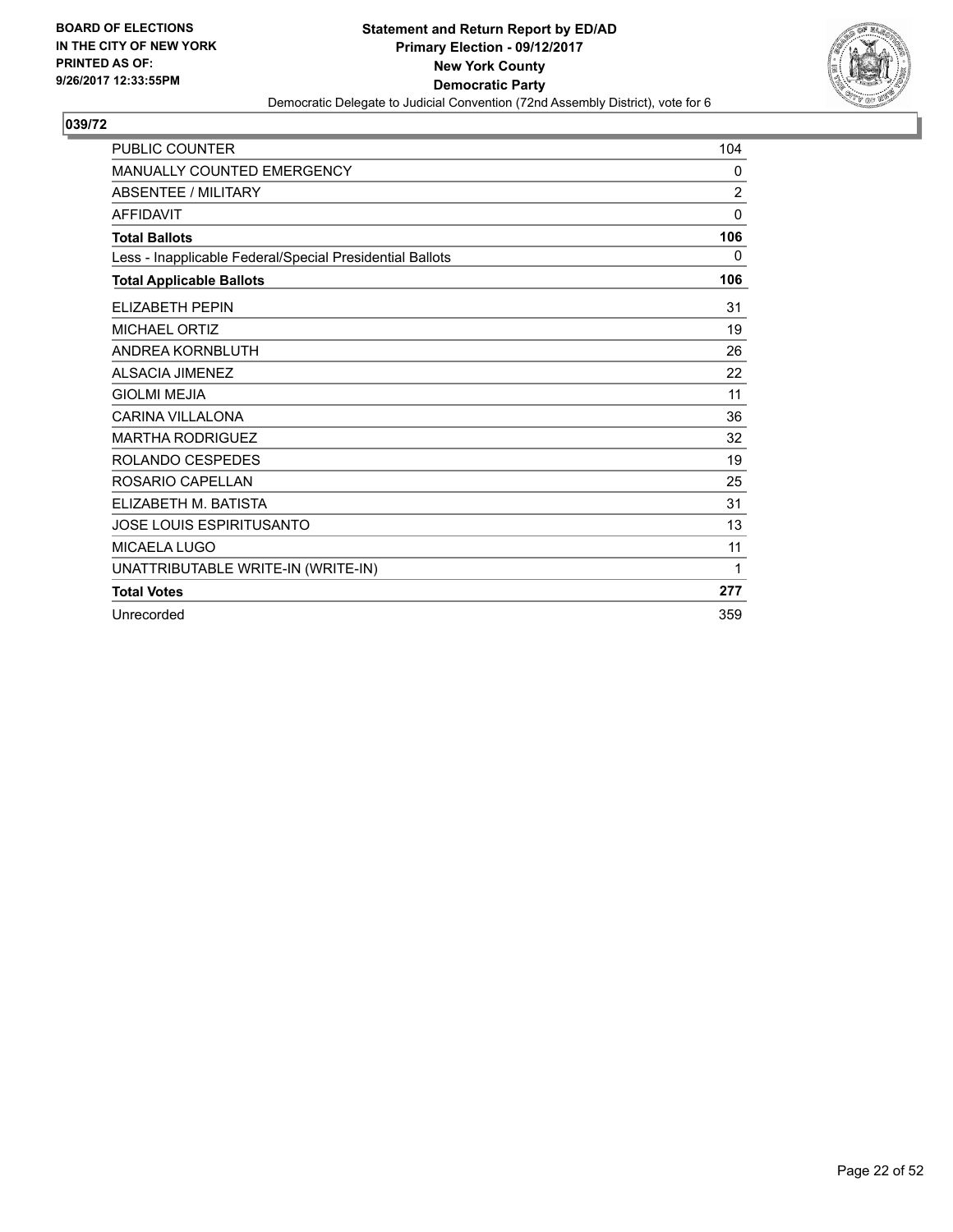

| <b>PUBLIC COUNTER</b>                                    | 136          |
|----------------------------------------------------------|--------------|
| <b>MANUALLY COUNTED EMERGENCY</b>                        | 0            |
| <b>ABSENTEE / MILITARY</b>                               | 3            |
| <b>AFFIDAVIT</b>                                         | $\mathbf{0}$ |
| <b>Total Ballots</b>                                     | 139          |
| Less - Inapplicable Federal/Special Presidential Ballots | 0            |
| <b>Total Applicable Ballots</b>                          | 139          |
| <b>ELIZABETH PEPIN</b>                                   | 38           |
| <b>MICHAEL ORTIZ</b>                                     | 41           |
| <b>ANDREA KORNBLUTH</b>                                  | 39           |
| <b>ALSACIA JIMENEZ</b>                                   | 31           |
| <b>GIOLMI MEJIA</b>                                      | 19           |
| <b>CARINA VILLALONA</b>                                  | 35           |
| <b>MARTHA RODRIGUEZ</b>                                  | 45           |
| ROLANDO CESPEDES                                         | 26           |
| ROSARIO CAPELLAN                                         | 20           |
| ELIZABETH M. BATISTA                                     | 37           |
| JOSE LOUIS ESPIRITUSANTO                                 | 17           |
| <b>MICAELA LUGO</b>                                      | 26           |
| CHRISTOPHER ROWAN (WRITE-IN)                             | 1            |
| DAVID EISENBACH (WRITE-IN)                               | 1            |
| UNATTRIBUTABLE WRITE-IN (WRITE-IN)                       | 2            |
| <b>Total Votes</b>                                       | 378          |
| Unrecorded                                               | 456          |

| PUBLIC COUNTER                                           | 124            |
|----------------------------------------------------------|----------------|
| <b>MANUALLY COUNTED EMERGENCY</b>                        | $\mathbf{0}$   |
| <b>ABSENTEE / MILITARY</b>                               | $\overline{2}$ |
| <b>AFFIDAVIT</b>                                         | $\mathbf{0}$   |
| <b>Total Ballots</b>                                     | 126            |
| Less - Inapplicable Federal/Special Presidential Ballots | 0              |
| <b>Total Applicable Ballots</b>                          | 126            |
| <b>ELIZABETH PEPIN</b>                                   | 37             |
| <b>MICHAEL ORTIZ</b>                                     | 30             |
| ANDREA KORNBLUTH                                         | 25             |
| <b>ALSACIA JIMENEZ</b>                                   | 22             |
| <b>GIOLMI MEJIA</b>                                      | 17             |
| <b>CARINA VILLALONA</b>                                  | 37             |
| <b>MARTHA RODRIGUEZ</b>                                  | 40             |
| ROLANDO CESPEDES                                         | 26             |
| ROSARIO CAPELLAN                                         | 24             |
| ELIZABETH M. BATISTA                                     | 35             |
| <b>JOSE LOUIS ESPIRITUSANTO</b>                          | 17             |
| <b>MICAELA LUGO</b>                                      | 24             |
| <b>Total Votes</b>                                       | 334            |
| Unrecorded                                               | 422            |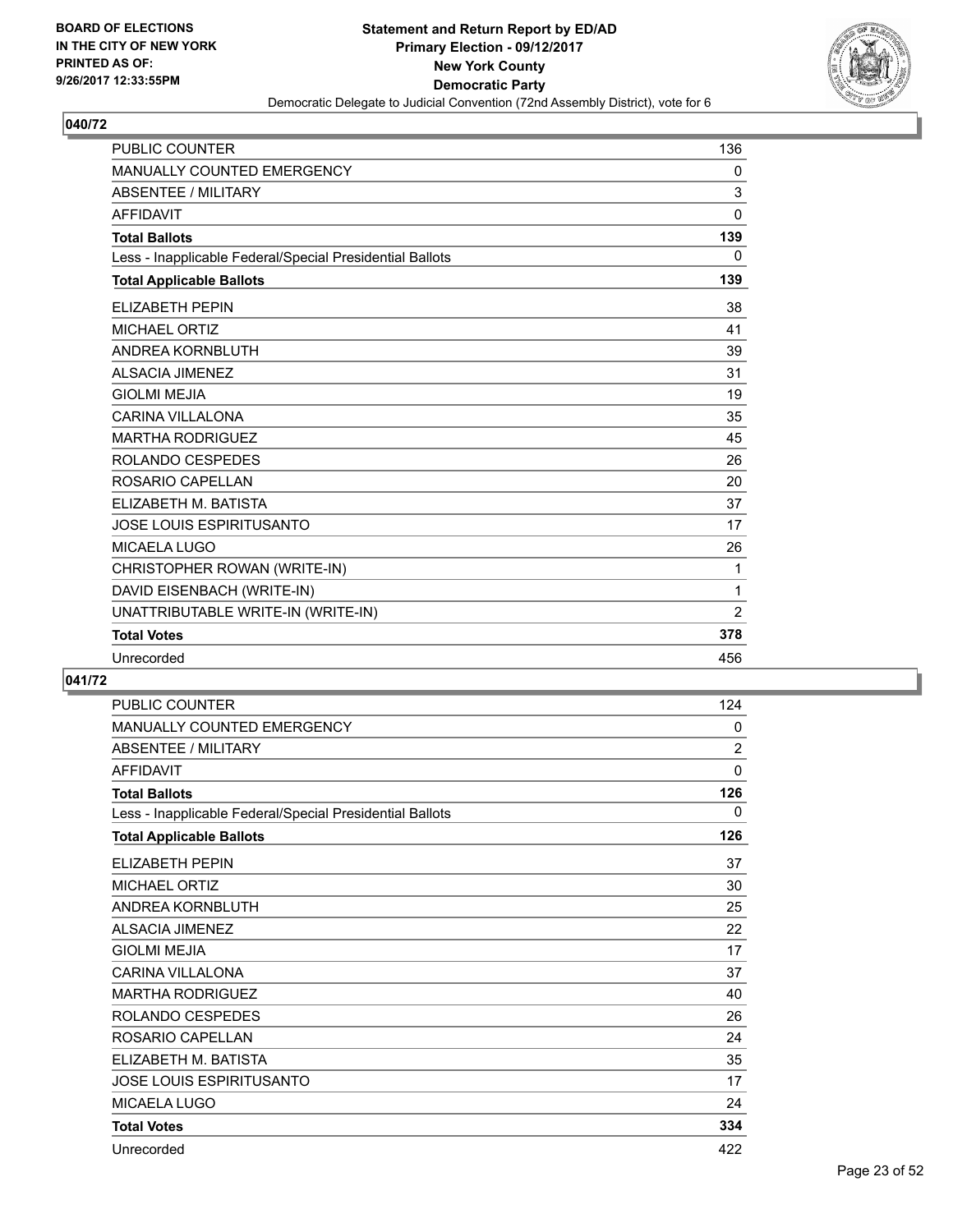

| <b>PUBLIC COUNTER</b>                                    | 120          |
|----------------------------------------------------------|--------------|
| MANUALLY COUNTED EMERGENCY                               | 0            |
| <b>ABSENTEE / MILITARY</b>                               | 4            |
| <b>AFFIDAVIT</b>                                         | $\mathbf{0}$ |
| <b>Total Ballots</b>                                     | 124          |
| Less - Inapplicable Federal/Special Presidential Ballots | 0            |
| <b>Total Applicable Ballots</b>                          | 124          |
| ELIZABETH PEPIN                                          | 42           |
| <b>MICHAEL ORTIZ</b>                                     | 35           |
| ANDREA KORNBLUTH                                         | 41           |
| <b>ALSACIA JIMENEZ</b>                                   | 31           |
| <b>GIOLMI MEJIA</b>                                      | 20           |
| <b>CARINA VILLALONA</b>                                  | 28           |
| <b>MARTHA RODRIGUEZ</b>                                  | 44           |
| ROLANDO CESPEDES                                         | 24           |
| ROSARIO CAPELLAN                                         | 30           |
| ELIZABETH M. BATISTA                                     | 45           |
| JOSE LOUIS ESPIRITUSANTO                                 | 18           |
| MICAELA LUGO                                             | 31           |
| <b>Total Votes</b>                                       | 389          |
| Unrecorded                                               | 355          |

| PUBLIC COUNTER                                           | 136 |
|----------------------------------------------------------|-----|
| <b>MANUALLY COUNTED EMERGENCY</b>                        | 0   |
| <b>ABSENTEE / MILITARY</b>                               | 1   |
| <b>AFFIDAVIT</b>                                         | 3   |
| <b>Total Ballots</b>                                     | 140 |
| Less - Inapplicable Federal/Special Presidential Ballots | 0   |
| <b>Total Applicable Ballots</b>                          | 140 |
| <b>ELIZABETH PEPIN</b>                                   | 31  |
| <b>MICHAEL ORTIZ</b>                                     | 27  |
| ANDREA KORNBLUTH                                         | 16  |
| <b>ALSACIA JIMENEZ</b>                                   | 25  |
| <b>GIOLMI MEJIA</b>                                      | 8   |
| <b>CARINA VILLALONA</b>                                  | 20  |
| <b>MARTHA RODRIGUEZ</b>                                  | 43  |
| ROLANDO CESPEDES                                         | 14  |
| ROSARIO CAPELLAN                                         | 24  |
| ELIZABETH M. BATISTA                                     | 34  |
| <b>JOSE LOUIS ESPIRITUSANTO</b>                          | 15  |
| <b>MICAELA LUGO</b>                                      | 17  |
| <b>Total Votes</b>                                       | 274 |
| Unrecorded                                               | 566 |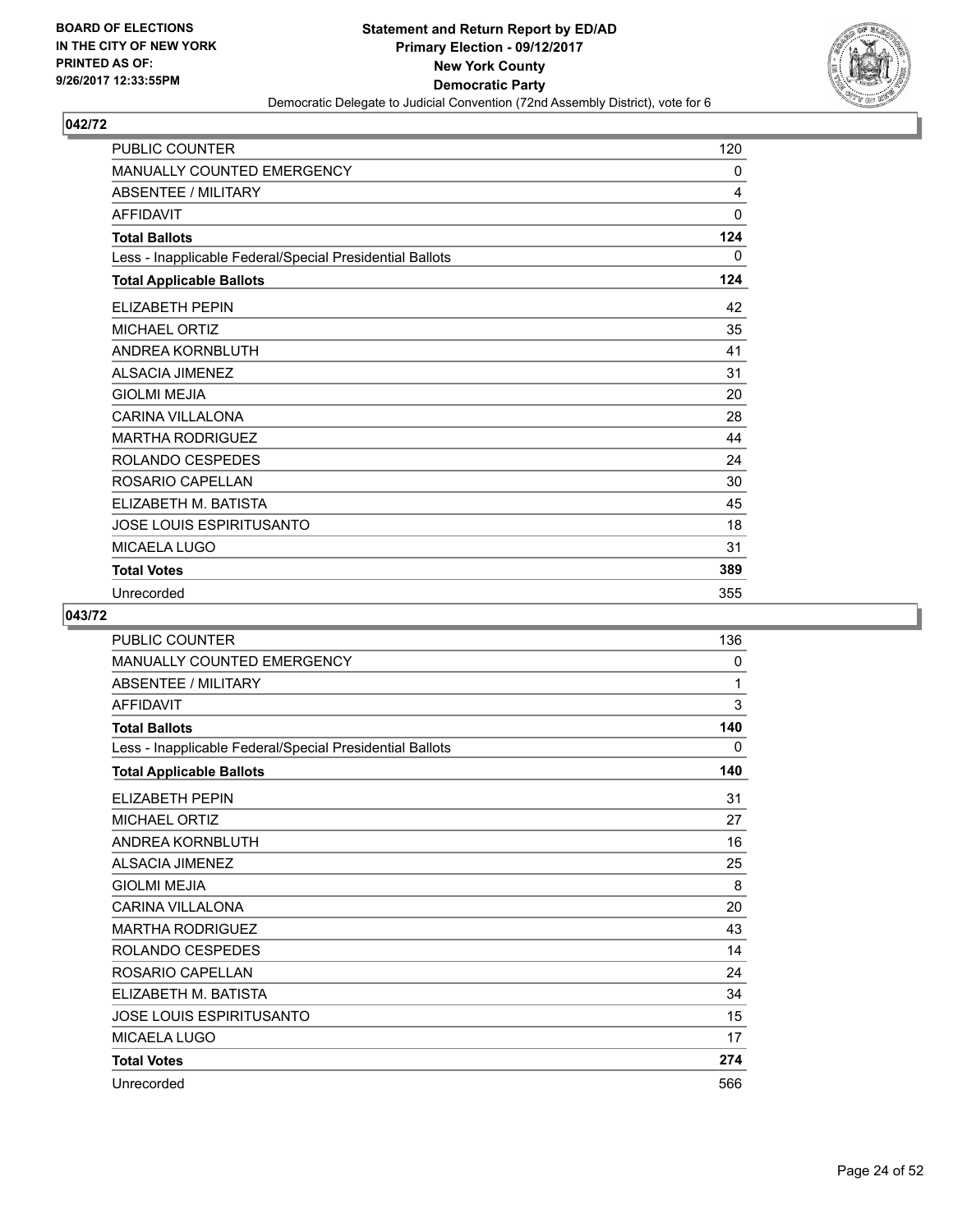

| <b>PUBLIC COUNTER</b>                                    | 103            |
|----------------------------------------------------------|----------------|
| <b>MANUALLY COUNTED EMERGENCY</b>                        | 0              |
| <b>ABSENTEE / MILITARY</b>                               | $\overline{2}$ |
| <b>AFFIDAVIT</b>                                         | 1              |
| <b>Total Ballots</b>                                     | 106            |
| Less - Inapplicable Federal/Special Presidential Ballots | 0              |
| <b>Total Applicable Ballots</b>                          | 106            |
| <b>ELIZABETH PEPIN</b>                                   | 23             |
| <b>MICHAEL ORTIZ</b>                                     | 26             |
| ANDREA KORNBLUTH                                         | 19             |
| <b>ALSACIA JIMENEZ</b>                                   | 20             |
| <b>GIOLMI MEJIA</b>                                      | 15             |
| <b>CARINA VILLALONA</b>                                  | 24             |
| <b>MARTHA RODRIGUEZ</b>                                  | 29             |
| ROLANDO CESPEDES                                         | 18             |
| ROSARIO CAPELLAN                                         | 16             |
| ELIZABETH M. BATISTA                                     | 20             |
| <b>JOSE LOUIS ESPIRITUSANTO</b>                          | 9              |
| MICAELA LUGO                                             | 14             |
| <b>Total Votes</b>                                       | 233            |
| Unrecorded                                               | 403            |

| PUBLIC COUNTER                                           | 92             |
|----------------------------------------------------------|----------------|
| MANUALLY COUNTED EMERGENCY                               | 0              |
| <b>ABSENTEE / MILITARY</b>                               | $\overline{2}$ |
| <b>AFFIDAVIT</b>                                         | 1              |
| <b>Total Ballots</b>                                     | 95             |
| Less - Inapplicable Federal/Special Presidential Ballots | 0              |
| <b>Total Applicable Ballots</b>                          | 95             |
| <b>ELIZABETH PEPIN</b>                                   | 23             |
| <b>MICHAEL ORTIZ</b>                                     | 15             |
| ANDREA KORNBLUTH                                         | 15             |
| <b>ALSACIA JIMENEZ</b>                                   | 20             |
| <b>GIOLMI MEJIA</b>                                      | 8              |
| <b>CARINA VILLALONA</b>                                  | 30             |
| <b>MARTHA RODRIGUEZ</b>                                  | 31             |
| ROLANDO CESPEDES                                         | 11             |
| ROSARIO CAPELLAN                                         | 18             |
| ELIZABETH M. BATISTA                                     | 29             |
| <b>JOSE LOUIS ESPIRITUSANTO</b>                          | 9              |
| <b>MICAELA LUGO</b>                                      | 10             |
| <b>Total Votes</b>                                       | 219            |
| Unrecorded                                               | 351            |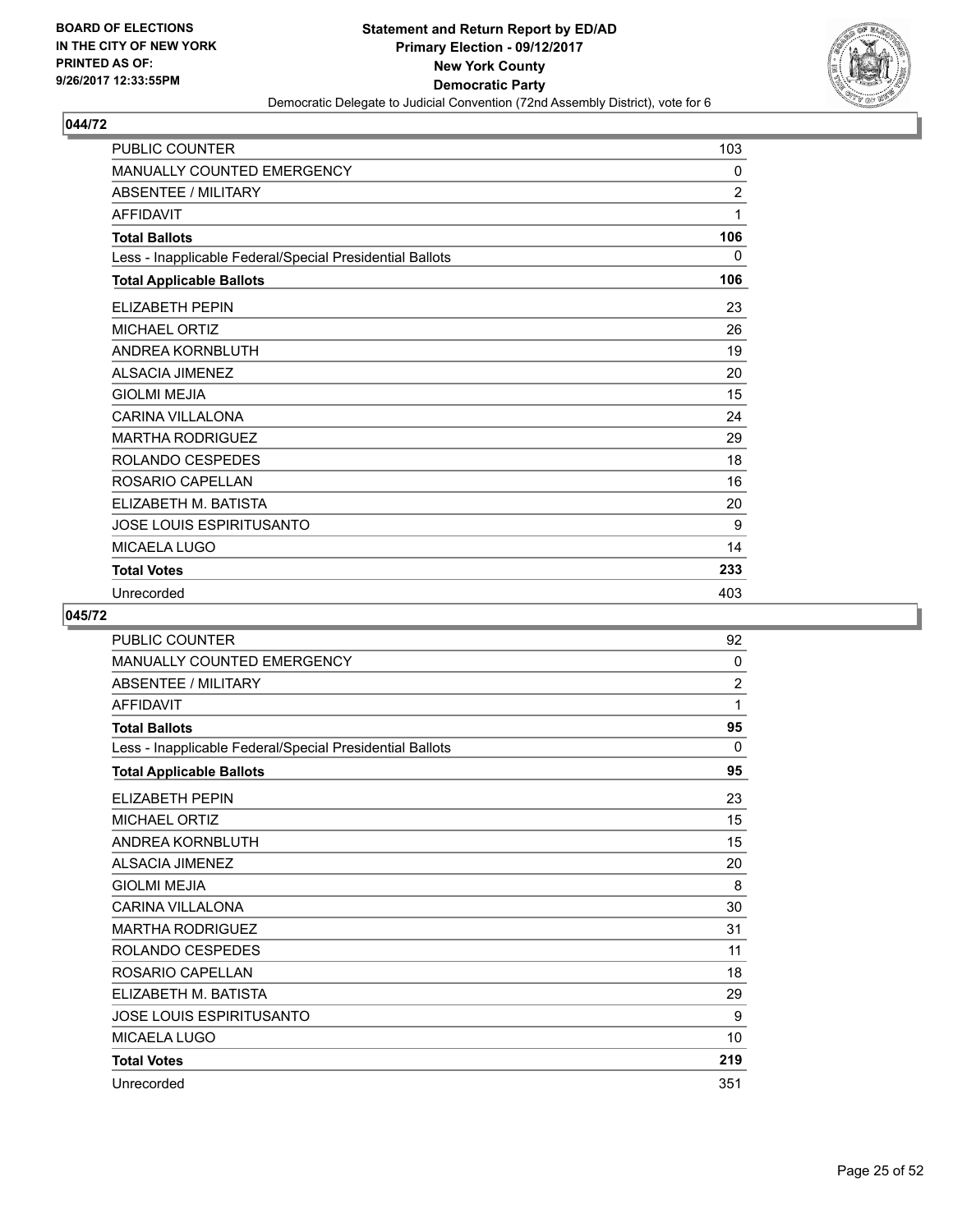

| <b>PUBLIC COUNTER</b>                                    | 96           |
|----------------------------------------------------------|--------------|
| <b>MANUALLY COUNTED EMERGENCY</b>                        | 0            |
| <b>ABSENTEE / MILITARY</b>                               | $\mathbf 0$  |
| <b>AFFIDAVIT</b>                                         | $\Omega$     |
| <b>Total Ballots</b>                                     | 96           |
| Less - Inapplicable Federal/Special Presidential Ballots | $\mathbf{0}$ |
| <b>Total Applicable Ballots</b>                          | 96           |
| <b>ELIZABETH PEPIN</b>                                   | 38           |
| <b>MICHAEL ORTIZ</b>                                     | 28           |
| <b>ANDREA KORNBLUTH</b>                                  | 33           |
| <b>ALSACIA JIMENEZ</b>                                   | 25           |
| <b>GIOLMI MEJIA</b>                                      | 12           |
| <b>CARINA VILLALONA</b>                                  | 34           |
| <b>MARTHA RODRIGUEZ</b>                                  | 33           |
| ROLANDO CESPEDES                                         | 17           |
| ROSARIO CAPELLAN                                         | 21           |
| ELIZABETH M. BATISTA                                     | 25           |
| JOSE LOUIS ESPIRITUSANTO                                 | 12           |
| <b>MICAELA LUGO</b>                                      | 18           |
| UNATTRIBUTABLE WRITE-IN (WRITE-IN)                       | $\mathsf 3$  |
| WILLIAM MULLIGAN (WRITE-IN)                              | 1            |
| <b>Total Votes</b>                                       | 300          |
| Unrecorded                                               | 276          |

| <b>PUBLIC COUNTER</b>                                    | 113 |
|----------------------------------------------------------|-----|
| <b>MANUALLY COUNTED EMERGENCY</b>                        | 0   |
| <b>ABSENTEE / MILITARY</b>                               | 0   |
| <b>AFFIDAVIT</b>                                         | 1   |
| <b>Total Ballots</b>                                     | 114 |
| Less - Inapplicable Federal/Special Presidential Ballots | 0   |
| <b>Total Applicable Ballots</b>                          | 114 |
| <b>ELIZABETH PEPIN</b>                                   | 23  |
| <b>MICHAEL ORTIZ</b>                                     | 34  |
| ANDREA KORNBLUTH                                         | 19  |
| <b>ALSACIA JIMENEZ</b>                                   | 25  |
| <b>GIOLMI MEJIA</b>                                      | 12  |
| <b>CARINA VILLALONA</b>                                  | 32  |
| <b>MARTHA RODRIGUEZ</b>                                  | 40  |
| ROLANDO CESPEDES                                         | 17  |
| ROSARIO CAPELLAN                                         | 20  |
| ELIZABETH M. BATISTA                                     | 30  |
| <b>JOSE LOUIS ESPIRITUSANTO</b>                          | 14  |
| <b>MICAELA LUGO</b>                                      | 19  |
| <b>Total Votes</b>                                       | 285 |
| Unrecorded                                               | 399 |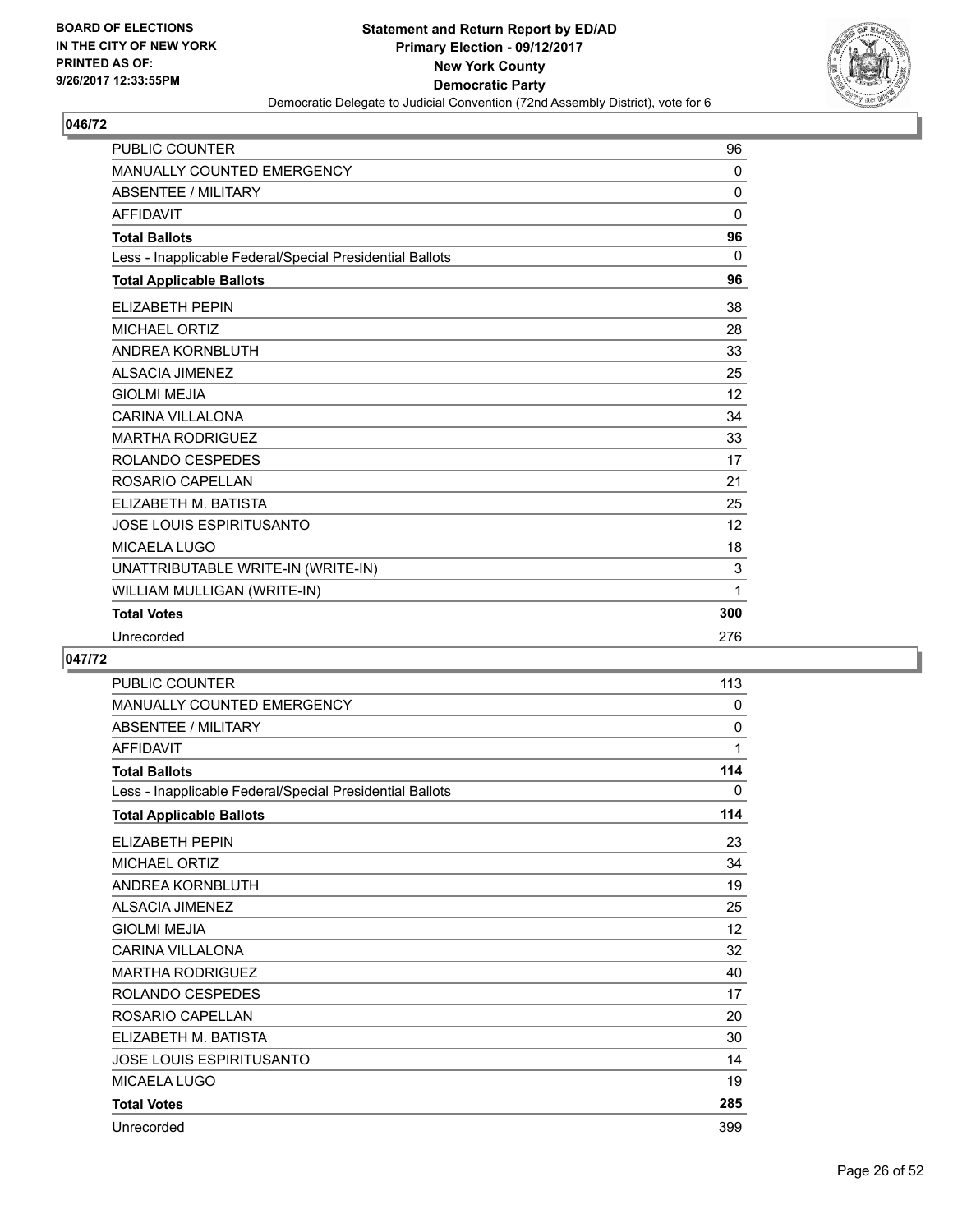

| <b>PUBLIC COUNTER</b>                                    | 137 |
|----------------------------------------------------------|-----|
| MANUALLY COUNTED EMERGENCY                               | 0   |
| <b>ABSENTEE / MILITARY</b>                               | 1   |
| <b>AFFIDAVIT</b>                                         | 1   |
| <b>Total Ballots</b>                                     | 139 |
| Less - Inapplicable Federal/Special Presidential Ballots | 0   |
| <b>Total Applicable Ballots</b>                          | 139 |
| <b>ELIZABETH PEPIN</b>                                   | 31  |
| <b>MICHAEL ORTIZ</b>                                     | 25  |
| ANDREA KORNBLUTH                                         | 16  |
| <b>ALSACIA JIMENEZ</b>                                   | 18  |
| <b>GIOLMI MEJIA</b>                                      | 11  |
| <b>CARINA VILLALONA</b>                                  | 25  |
| <b>MARTHA RODRIGUEZ</b>                                  | 41  |
| ROLANDO CESPEDES                                         | 26  |
| ROSARIO CAPELLAN                                         | 31  |
| ELIZABETH M. BATISTA                                     | 31  |
| <b>JOSE LOUIS ESPIRITUSANTO</b>                          | 18  |
| <b>MICAELA LUGO</b>                                      | 20  |
| JASPER DIAZ (WRITE-IN)                                   | 1   |
| MANO MARILLO (WRITE-IN)                                  | 1   |
| UNATTRIBUTABLE WRITE-IN (WRITE-IN)                       | 1   |
| UNCOUNTED WRITE-IN PER STATUTE (WRITE-IN)                | 2   |
| <b>Total Votes</b>                                       | 298 |
| Unrecorded                                               | 536 |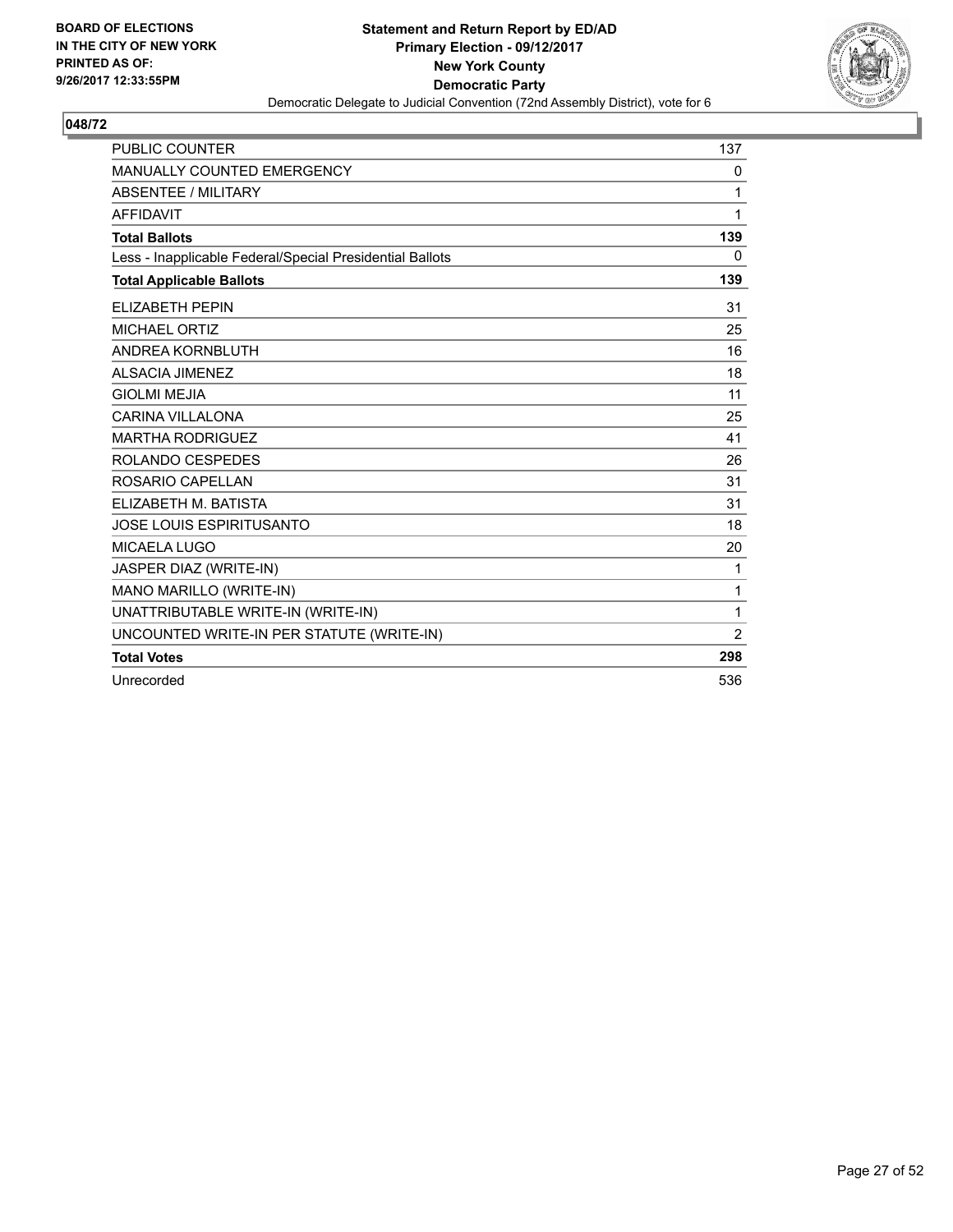

| <b>PUBLIC COUNTER</b>                                    | 104               |
|----------------------------------------------------------|-------------------|
| MANUALLY COUNTED EMERGENCY                               | 0                 |
| <b>ABSENTEE / MILITARY</b>                               | 1                 |
| <b>AFFIDAVIT</b>                                         | 1                 |
| <b>Total Ballots</b>                                     | 106               |
| Less - Inapplicable Federal/Special Presidential Ballots | 0                 |
| <b>Total Applicable Ballots</b>                          | 106               |
| <b>ELIZABETH PEPIN</b>                                   | 26                |
| MICHAEL ORTIZ                                            | 20                |
| <b>ANDREA KORNBLUTH</b>                                  | $12 \overline{ }$ |
| <b>ALSACIA JIMENEZ</b>                                   | 26                |
| <b>GIOLMI MEJIA</b>                                      | 10                |
| <b>CARINA VILLALONA</b>                                  | 25                |
| <b>MARTHA RODRIGUEZ</b>                                  | 30                |
| ROLANDO CESPEDES                                         | 10                |
| ROSARIO CAPELLAN                                         | 13                |
| ELIZABETH M. BATISTA                                     | 25                |
| <b>JOSE LOUIS ESPIRITUSANTO</b>                          | $\overline{7}$    |
| <b>MICAELA LUGO</b>                                      | 11                |
| MIGUEL CRUZ (WRITE-IN)                                   | 1                 |
| UNATTRIBUTABLE WRITE-IN (WRITE-IN)                       | 1                 |
| <b>Total Votes</b>                                       | 217               |
| Unrecorded                                               | 419               |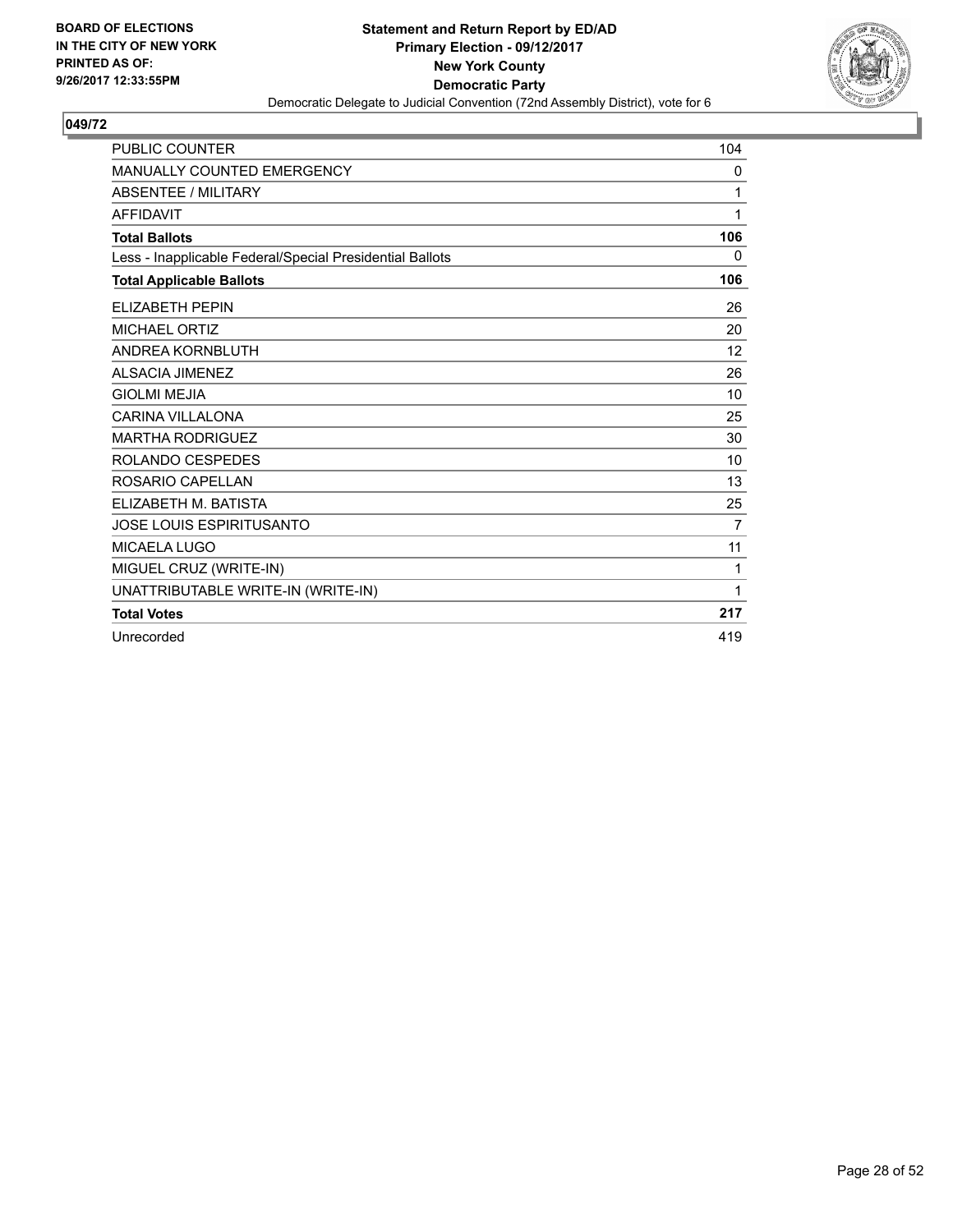

| <b>PUBLIC COUNTER</b>                                    | 93  |
|----------------------------------------------------------|-----|
| MANUALLY COUNTED EMERGENCY                               | 0   |
| <b>ABSENTEE / MILITARY</b>                               | 6   |
| <b>AFFIDAVIT</b>                                         | 1   |
| <b>Total Ballots</b>                                     | 100 |
| Less - Inapplicable Federal/Special Presidential Ballots | 0   |
| <b>Total Applicable Ballots</b>                          | 100 |
| <b>ELIZABETH PEPIN</b>                                   | 19  |
| <b>MICHAEL ORTIZ</b>                                     | 21  |
| <b>ANDREA KORNBLUTH</b>                                  | 15  |
| <b>ALSACIA JIMENEZ</b>                                   | 14  |
| <b>GIOLMI MEJIA</b>                                      | 5   |
| <b>CARINA VILLALONA</b>                                  | 18  |
| <b>MARTHA RODRIGUEZ</b>                                  | 20  |
| ROLANDO CESPEDES                                         | 11  |
| ROSARIO CAPELLAN                                         | 6   |
| ELIZABETH M. BATISTA                                     | 19  |
| <b>JOSE LOUIS ESPIRITUSANTO</b>                          | 11  |
| MICAELA LUGO                                             | 13  |
| CHARLES GALE (WRITE-IN)                                  | 1   |
| ENGENRO RAMIYTE (WRITE-IN)                               | 1   |
| <b>Total Votes</b>                                       | 174 |
| Unrecorded                                               | 426 |

| <b>PUBLIC COUNTER</b>                                    | 64          |
|----------------------------------------------------------|-------------|
| <b>MANUALLY COUNTED EMERGENCY</b>                        | $\Omega$    |
| <b>ABSENTEE / MILITARY</b>                               | 9           |
| <b>AFFIDAVIT</b>                                         | $\mathbf 0$ |
| <b>Total Ballots</b>                                     | 73          |
| Less - Inapplicable Federal/Special Presidential Ballots | $\Omega$    |
| <b>Total Applicable Ballots</b>                          | 73          |
| ELIZABETH PEPIN                                          | 15          |
| <b>MICHAEL ORTIZ</b>                                     | 12          |
| ANDREA KORNBLUTH                                         | 10          |
| <b>ALSACIA JIMENEZ</b>                                   | 12          |
| <b>GIOLMI MEJIA</b>                                      | 4           |
| <b>CARINA VILLALONA</b>                                  | 15          |
| <b>MARTHA RODRIGUEZ</b>                                  | 20          |
| ROLANDO CESPEDES                                         | 9           |
| ROSARIO CAPELLAN                                         | 8           |
| ELIZABETH M. BATISTA                                     | 11          |
| <b>JOSE LOUIS ESPIRITUSANTO</b>                          | 6           |
| <b>MICAELA LUGO</b>                                      | 8           |
| <b>Total Votes</b>                                       | 130         |
| Unrecorded                                               | 308         |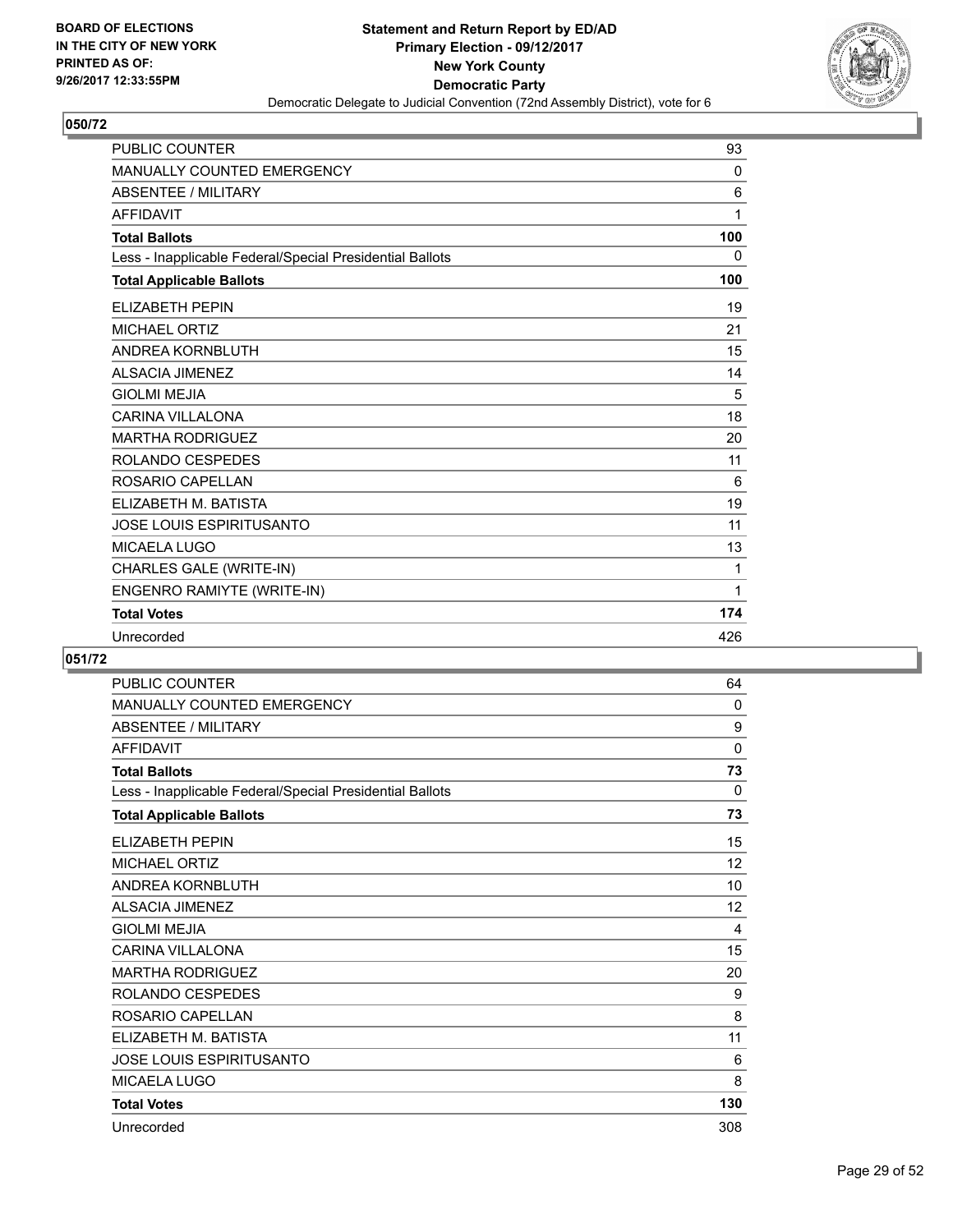

| <b>PUBLIC COUNTER</b>                                    | 133      |
|----------------------------------------------------------|----------|
| <b>MANUALLY COUNTED EMERGENCY</b>                        | 0        |
| <b>ABSENTEE / MILITARY</b>                               | 5        |
| <b>AFFIDAVIT</b>                                         | $\Omega$ |
| <b>Total Ballots</b>                                     | 138      |
| Less - Inapplicable Federal/Special Presidential Ballots | 0        |
| <b>Total Applicable Ballots</b>                          | 138      |
| <b>ELIZABETH PEPIN</b>                                   | 39       |
| <b>MICHAEL ORTIZ</b>                                     | 42       |
| ANDREA KORNBLUTH                                         | 18       |
| <b>ALSACIA JIMENEZ</b>                                   | 40       |
| <b>GIOLMI MEJIA</b>                                      | 26       |
| <b>CARINA VILLALONA</b>                                  | 31       |
| <b>MARTHA RODRIGUEZ</b>                                  | 63       |
| <b>ROLANDO CESPEDES</b>                                  | 37       |
| ROSARIO CAPELLAN                                         | 30       |
| ELIZABETH M. BATISTA                                     | 52       |
| <b>JOSE LOUIS ESPIRITUSANTO</b>                          | 24       |
| <b>MICAELA LUGO</b>                                      | 42       |
| UNCOUNTED WRITE-IN PER STATUTE (WRITE-IN)                | 1        |
| <b>Total Votes</b>                                       | 445      |
| Unrecorded                                               | 383      |

| <b>PUBLIC COUNTER</b>                                    | 82             |
|----------------------------------------------------------|----------------|
| <b>MANUALLY COUNTED EMERGENCY</b>                        | 0              |
| <b>ABSENTEE / MILITARY</b>                               | 0              |
| <b>AFFIDAVIT</b>                                         | 2              |
| <b>Total Ballots</b>                                     | 84             |
| Less - Inapplicable Federal/Special Presidential Ballots | 0              |
| <b>Total Applicable Ballots</b>                          | 84             |
| <b>ELIZABETH PEPIN</b>                                   | 18             |
| <b>MICHAEL ORTIZ</b>                                     | 19             |
| ANDREA KORNBLUTH                                         | 6              |
| <b>ALSACIA JIMENEZ</b>                                   | 11             |
| <b>GIOLMI MEJIA</b>                                      | 10             |
| <b>CARINA VILLALONA</b>                                  | 11             |
| <b>MARTHA RODRIGUEZ</b>                                  | 21             |
| ROLANDO CESPEDES                                         | 13             |
| ROSARIO CAPELLAN                                         | 12             |
| ELIZABETH M. BATISTA                                     | 12             |
| <b>JOSE LOUIS ESPIRITUSANTO</b>                          | $\overline{7}$ |
| MICAELA LUGO                                             | $\overline{7}$ |
| ANA SANTAMEA (WRITE-IN)                                  | 1              |
| UNATTRIBUTABLE WRITE-IN (WRITE-IN)                       | 1              |
| <b>Total Votes</b>                                       | 149            |
| Unrecorded                                               | 355            |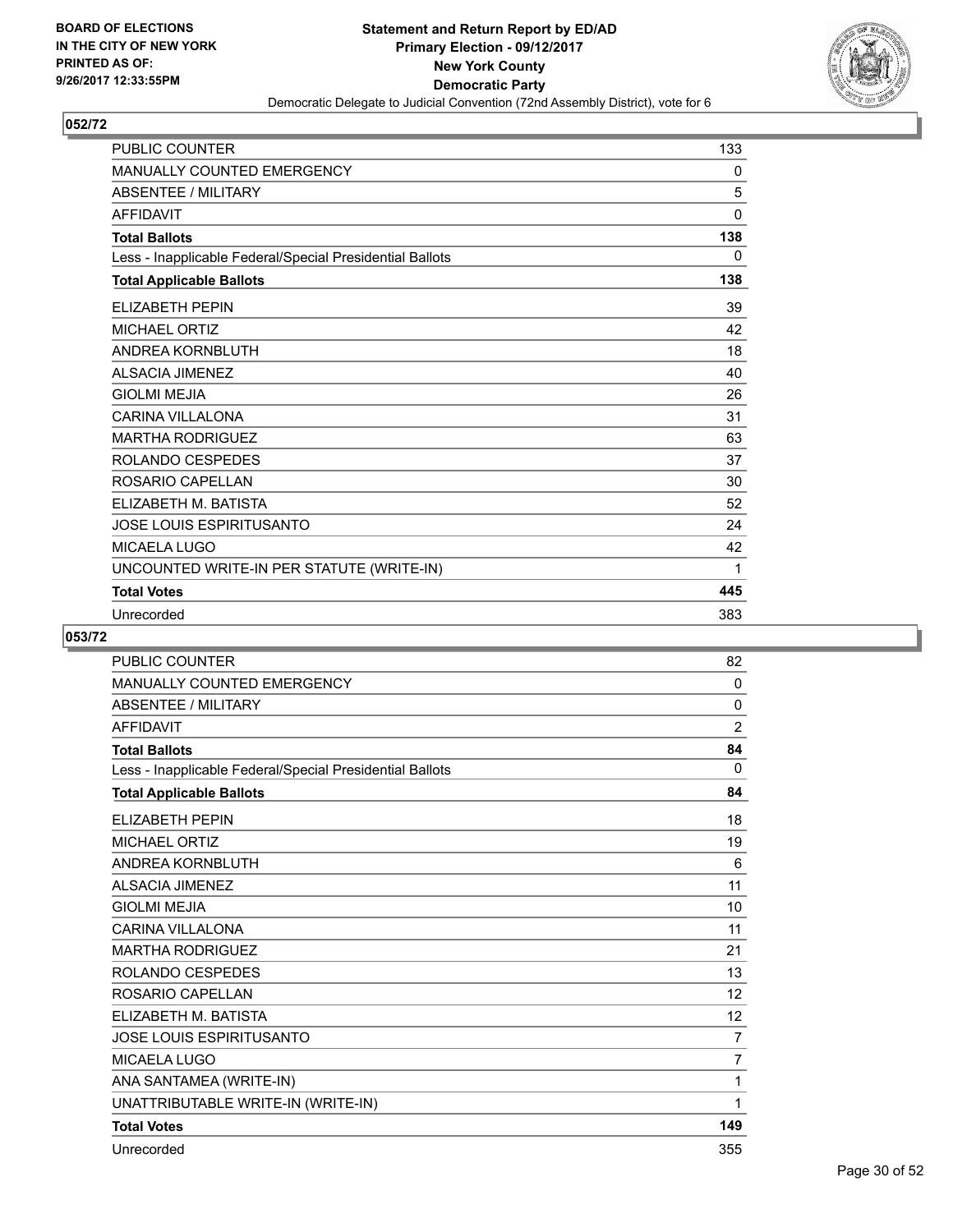

| <b>PUBLIC COUNTER</b>                                    | 109 |
|----------------------------------------------------------|-----|
| <b>MANUALLY COUNTED EMERGENCY</b>                        | 0   |
| <b>ABSENTEE / MILITARY</b>                               | 0   |
| <b>AFFIDAVIT</b>                                         | 1   |
| <b>Total Ballots</b>                                     | 110 |
| Less - Inapplicable Federal/Special Presidential Ballots | 0   |
| <b>Total Applicable Ballots</b>                          | 110 |
| <b>ELIZABETH PEPIN</b>                                   | 33  |
| <b>MICHAEL ORTIZ</b>                                     | 34  |
| <b>ANDREA KORNBLUTH</b>                                  | 23  |
| <b>ALSACIA JIMENEZ</b>                                   | 34  |
| <b>GIOLMI MEJIA</b>                                      | 23  |
| <b>CARINA VILLALONA</b>                                  | 28  |
| <b>MARTHA RODRIGUEZ</b>                                  | 38  |
| ROLANDO CESPEDES                                         | 19  |
| ROSARIO CAPELLAN                                         | 32  |
| ELIZABETH M. BATISTA                                     | 39  |
| <b>JOSE LOUIS ESPIRITUSANTO</b>                          | 18  |
| MICAELA LUGO                                             | 19  |
| <b>Total Votes</b>                                       | 340 |
| Unrecorded                                               | 320 |

| <b>PUBLIC COUNTER</b>                                    | 145      |
|----------------------------------------------------------|----------|
| MANUALLY COUNTED EMERGENCY                               | 0        |
| <b>ABSENTEE / MILITARY</b>                               | 1        |
| <b>AFFIDAVIT</b>                                         | $\Omega$ |
| <b>Total Ballots</b>                                     | 146      |
| Less - Inapplicable Federal/Special Presidential Ballots | 0        |
| <b>Total Applicable Ballots</b>                          | 146      |
| <b>ELIZABETH PEPIN</b>                                   | 36       |
| <b>MICHAEL ORTIZ</b>                                     | 34       |
| ANDREA KORNBLUTH                                         | 22       |
| <b>ALSACIA JIMENEZ</b>                                   | 28       |
| <b>GIOLMI MEJIA</b>                                      | 14       |
| <b>CARINA VILLALONA</b>                                  | 41       |
| <b>MARTHA RODRIGUEZ</b>                                  | 45       |
| ROLANDO CESPEDES                                         | 26       |
| ROSARIO CAPELLAN                                         | 20       |
| ELIZABETH M. BATISTA                                     | 28       |
| <b>JOSE LOUIS ESPIRITUSANTO</b>                          | 21       |
| <b>MICAELA LUGO</b>                                      | 22       |
| MARIA NONELLO (WRITE-IN)                                 | 1        |
| <b>Total Votes</b>                                       | 338      |
| Unrecorded                                               | 538      |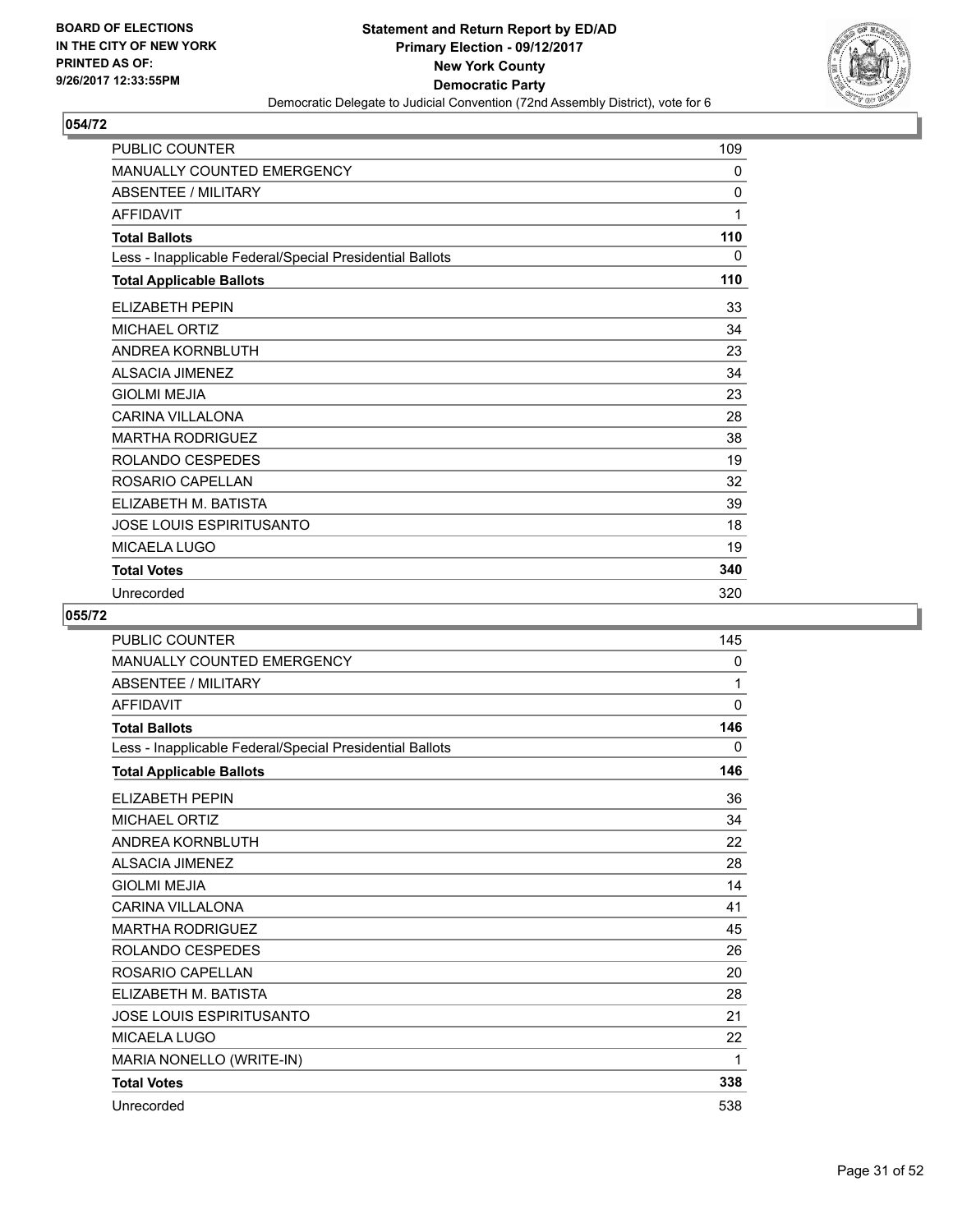

| <b>PUBLIC COUNTER</b>                                    | 148 |
|----------------------------------------------------------|-----|
| <b>MANUALLY COUNTED EMERGENCY</b>                        | 0   |
| <b>ABSENTEE / MILITARY</b>                               | 0   |
| <b>AFFIDAVIT</b>                                         | 1   |
| <b>Total Ballots</b>                                     | 149 |
| Less - Inapplicable Federal/Special Presidential Ballots | 0   |
| <b>Total Applicable Ballots</b>                          | 149 |
| <b>ELIZABETH PEPIN</b>                                   | 28  |
| <b>MICHAEL ORTIZ</b>                                     | 15  |
| <b>ANDREA KORNBLUTH</b>                                  | 12  |
| <b>ALSACIA JIMENEZ</b>                                   | 16  |
| <b>GIOLMI MEJIA</b>                                      | 7   |
| <b>CARINA VILLALONA</b>                                  | 19  |
| <b>MARTHA RODRIGUEZ</b>                                  | 41  |
| ROLANDO CESPEDES                                         | 17  |
| ROSARIO CAPELLAN                                         | 23  |
| ELIZABETH M. BATISTA                                     | 28  |
| <b>JOSE LOUIS ESPIRITUSANTO</b>                          | 17  |
| MICAELA LUGO                                             | 19  |
| <b>Total Votes</b>                                       | 242 |
| Unrecorded                                               | 652 |

| PUBLIC COUNTER                                           | 179 |
|----------------------------------------------------------|-----|
| <b>MANUALLY COUNTED EMERGENCY</b>                        | 0   |
| <b>ABSENTEE / MILITARY</b>                               | 2   |
| <b>AFFIDAVIT</b>                                         | 0   |
| <b>Total Ballots</b>                                     | 181 |
| Less - Inapplicable Federal/Special Presidential Ballots | 0   |
| <b>Total Applicable Ballots</b>                          | 181 |
| <b>ELIZABETH PEPIN</b>                                   | 77  |
| <b>MICHAEL ORTIZ</b>                                     | 59  |
| ANDREA KORNBLUTH                                         | 79  |
| <b>ALSACIA JIMENEZ</b>                                   | 64  |
| <b>GIOLMI MEJIA</b>                                      | 49  |
| <b>CARINA VILLALONA</b>                                  | 70  |
| <b>MARTHA RODRIGUEZ</b>                                  | 38  |
| ROLANDO CESPEDES                                         | 19  |
| ROSARIO CAPELLAN                                         | 32  |
| ELIZABETH M. BATISTA                                     | 39  |
| <b>JOSE LOUIS ESPIRITUSANTO</b>                          | 16  |
| <b>MICAELA LUGO</b>                                      | 27  |
| <b>Total Votes</b>                                       | 569 |
| Unrecorded                                               | 517 |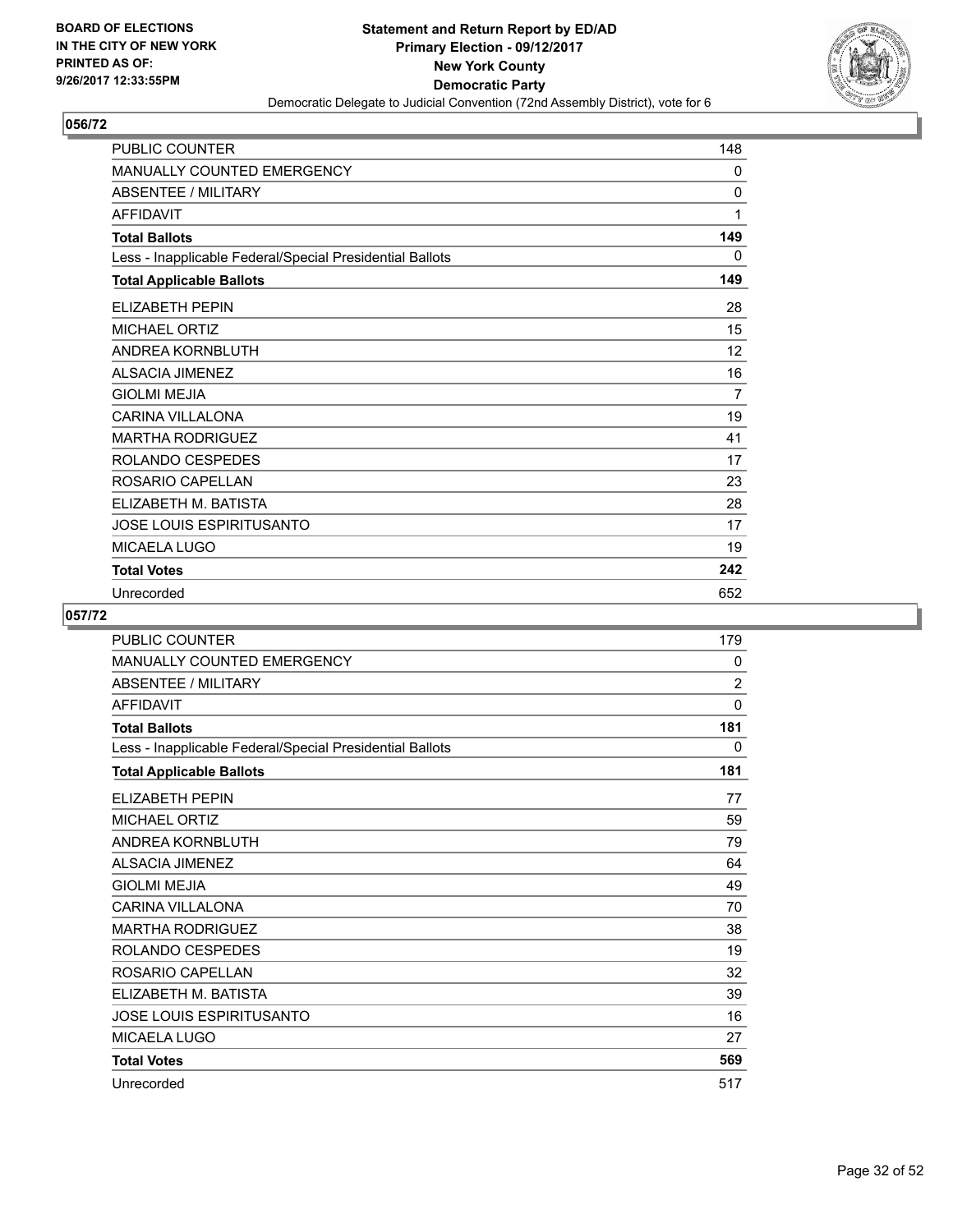

| PUBLIC COUNTER                                           | 188            |
|----------------------------------------------------------|----------------|
| MANUALLY COUNTED EMERGENCY                               | $\mathbf{0}$   |
| <b>ABSENTEE / MILITARY</b>                               | 1              |
| <b>AFFIDAVIT</b>                                         | $\overline{2}$ |
| <b>Total Ballots</b>                                     | 191            |
| Less - Inapplicable Federal/Special Presidential Ballots | 0              |
| <b>Total Applicable Ballots</b>                          | 191            |
| <b>ELIZABETH PEPIN</b>                                   | 75             |
| <b>MICHAEL ORTIZ</b>                                     | 49             |
| ANDREA KORNBLUTH                                         | 73             |
| <b>ALSACIA JIMENEZ</b>                                   | 44             |
| <b>GIOLMI MEJIA</b>                                      | 36             |
| <b>CARINA VILLALONA</b>                                  | 58             |
| <b>MARTHA RODRIGUEZ</b>                                  | 62             |
| ROLANDO CESPEDES                                         | 34             |
| ROSARIO CAPELLAN                                         | 33             |
| ELIZABETH M. BATISTA                                     | 60             |
| <b>JOSE LOUIS ESPIRITUSANTO</b>                          | 21             |
| <b>MICAELA LUGO</b>                                      | 45             |
| <b>Total Votes</b>                                       | 590            |
| Unrecorded                                               | 556            |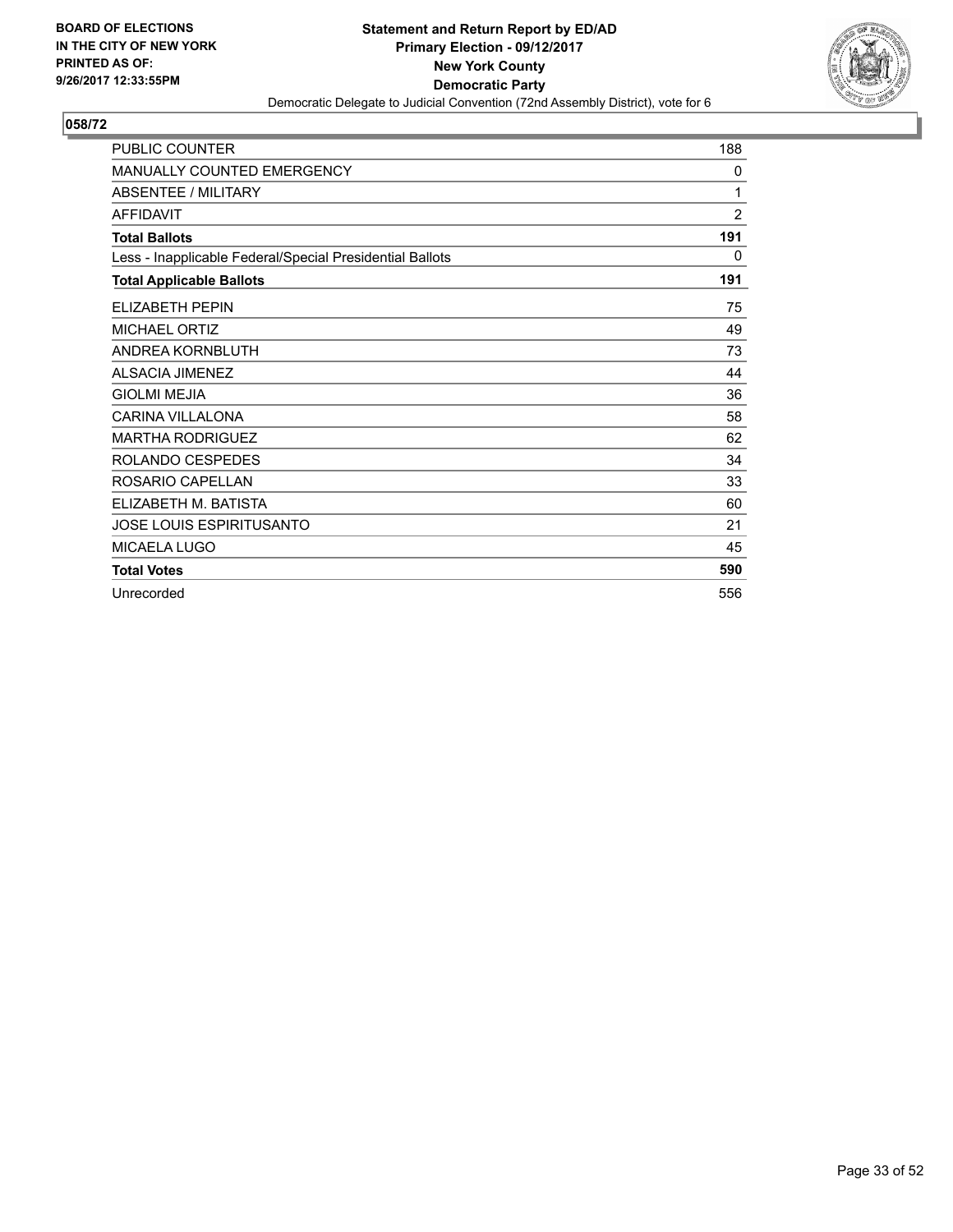

| <b>PUBLIC COUNTER</b>                                    | 144            |
|----------------------------------------------------------|----------------|
| MANUALLY COUNTED EMERGENCY                               | 0              |
| <b>ABSENTEE / MILITARY</b>                               | $\overline{2}$ |
| <b>AFFIDAVIT</b>                                         | $\Omega$       |
| <b>Total Ballots</b>                                     | 146            |
| Less - Inapplicable Federal/Special Presidential Ballots | $\mathbf{0}$   |
| <b>Total Applicable Ballots</b>                          | 146            |
| <b>ELIZABETH PEPIN</b>                                   | 58             |
| <b>MICHAEL ORTIZ</b>                                     | 36             |
| ANDREA KORNBLUTH                                         | 48             |
| <b>ALSACIA JIMENEZ</b>                                   | 31             |
| <b>GIOLMI MEJIA</b>                                      | 26             |
| <b>CARINA VILLALONA</b>                                  | 49             |
| <b>MARTHA RODRIGUEZ</b>                                  | 41             |
| ROLANDO CESPEDES                                         | 17             |
| ROSARIO CAPELLAN                                         | 29             |
| ELIZABETH M. BATISTA                                     | 43             |
| <b>JOSE LOUIS ESPIRITUSANTO</b>                          | 15             |
| <b>MICAELA LUGO</b>                                      | 27             |
| AISHA LEWIS-MCCOY (WRITE-IN)                             | 1              |
| DIANA CHU (WRITE-IN)                                     | 1              |
| ELIZABETH BENDER (WRITE-IN)                              | 1              |
| LACEY BANIS (WRITE-IN)                                   | 1              |
| SYLVIA ROSARIO (WRITE-IN)                                | 1              |
| VICTORIA BOND (WRITE-IN)                                 | 1              |
| <b>Total Votes</b>                                       | 426            |
| Unrecorded                                               | 450            |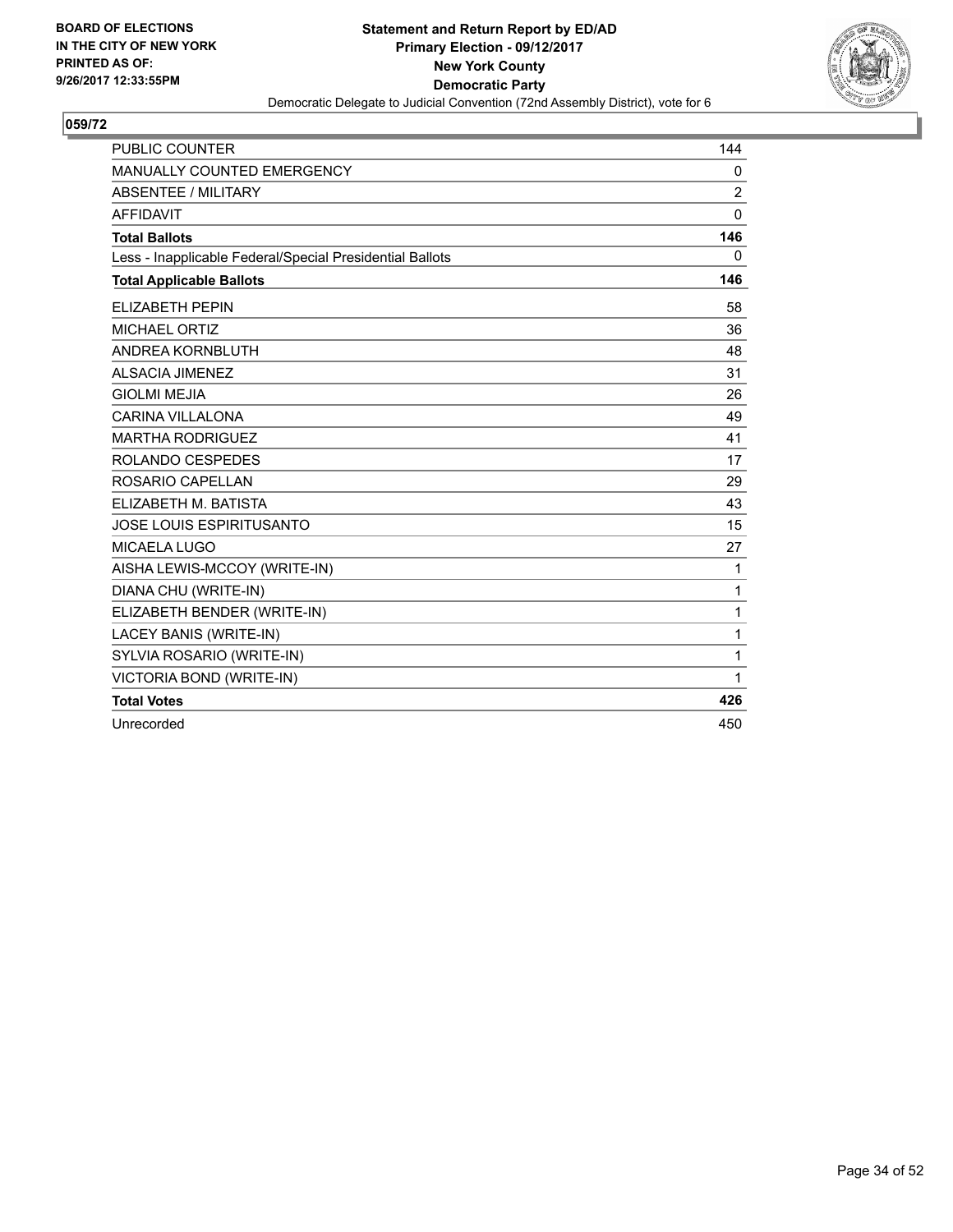

| <b>PUBLIC COUNTER</b>                                    | 170      |
|----------------------------------------------------------|----------|
| MANUALLY COUNTED EMERGENCY                               | 0        |
| <b>ABSENTEE / MILITARY</b>                               | 1        |
| <b>AFFIDAVIT</b>                                         | 6        |
| <b>Total Ballots</b>                                     | 177      |
| Less - Inapplicable Federal/Special Presidential Ballots | $\Omega$ |
| <b>Total Applicable Ballots</b>                          | 177      |
| <b>ELIZABETH PEPIN</b>                                   | 61       |
| <b>MICHAEL ORTIZ</b>                                     | 47       |
| ANDREA KORNBLUTH                                         | 62       |
| <b>ALSACIA JIMENEZ</b>                                   | 41       |
| <b>GIOLMI MEJIA</b>                                      | 35       |
| <b>CARINA VILLALONA</b>                                  | 59       |
| <b>MARTHA RODRIGUEZ</b>                                  | 55       |
| ROLANDO CESPEDES                                         | 26       |
| ROSARIO CAPELLAN                                         | 46       |
| ELIZABETH M. BATISTA                                     | 60       |
| JOSE LOUIS ESPIRITUSANTO                                 | 30       |
| <b>MICAELA LUGO</b>                                      | 33       |
| JAMES E. LAWRENCE III (WRITE-IN)                         | 1        |
| JOSUE PEREZ (WRITE-IN)                                   | 1        |
| UNATTRIBUTABLE WRITE-IN (WRITE-IN)                       | 1        |
| <b>Total Votes</b>                                       | 558      |
| Unrecorded                                               | 504      |

| PUBLIC COUNTER                                           | 85           |
|----------------------------------------------------------|--------------|
| MANUALLY COUNTED EMERGENCY                               | 0            |
| <b>ABSENTEE / MILITARY</b>                               | 1            |
| AFFIDAVIT                                                | $\mathbf{0}$ |
| <b>Total Ballots</b>                                     | 86           |
| Less - Inapplicable Federal/Special Presidential Ballots | 0            |
| <b>Total Applicable Ballots</b>                          | 86           |
| ELIZABETH PEPIN                                          | 19           |
| <b>MICHAEL ORTIZ</b>                                     | 21           |
| ANDREA KORNBLUTH                                         | 11           |
| <b>ALSACIA JIMENEZ</b>                                   | 16           |
| <b>GIOLMI MEJIA</b>                                      | 11           |
| <b>CARINA VILLALONA</b>                                  | 17           |
| <b>MARTHA RODRIGUEZ</b>                                  | 22           |
| ROLANDO CESPEDES                                         | 14           |
| ROSARIO CAPELLAN                                         | 15           |
| ELIZABETH M. BATISTA                                     | 20           |
| JOSE LOUIS ESPIRITUSANTO                                 | 10           |
| MICAELA LUGO                                             | 8            |
| <b>Total Votes</b>                                       | 184          |
| Unrecorded                                               | 332          |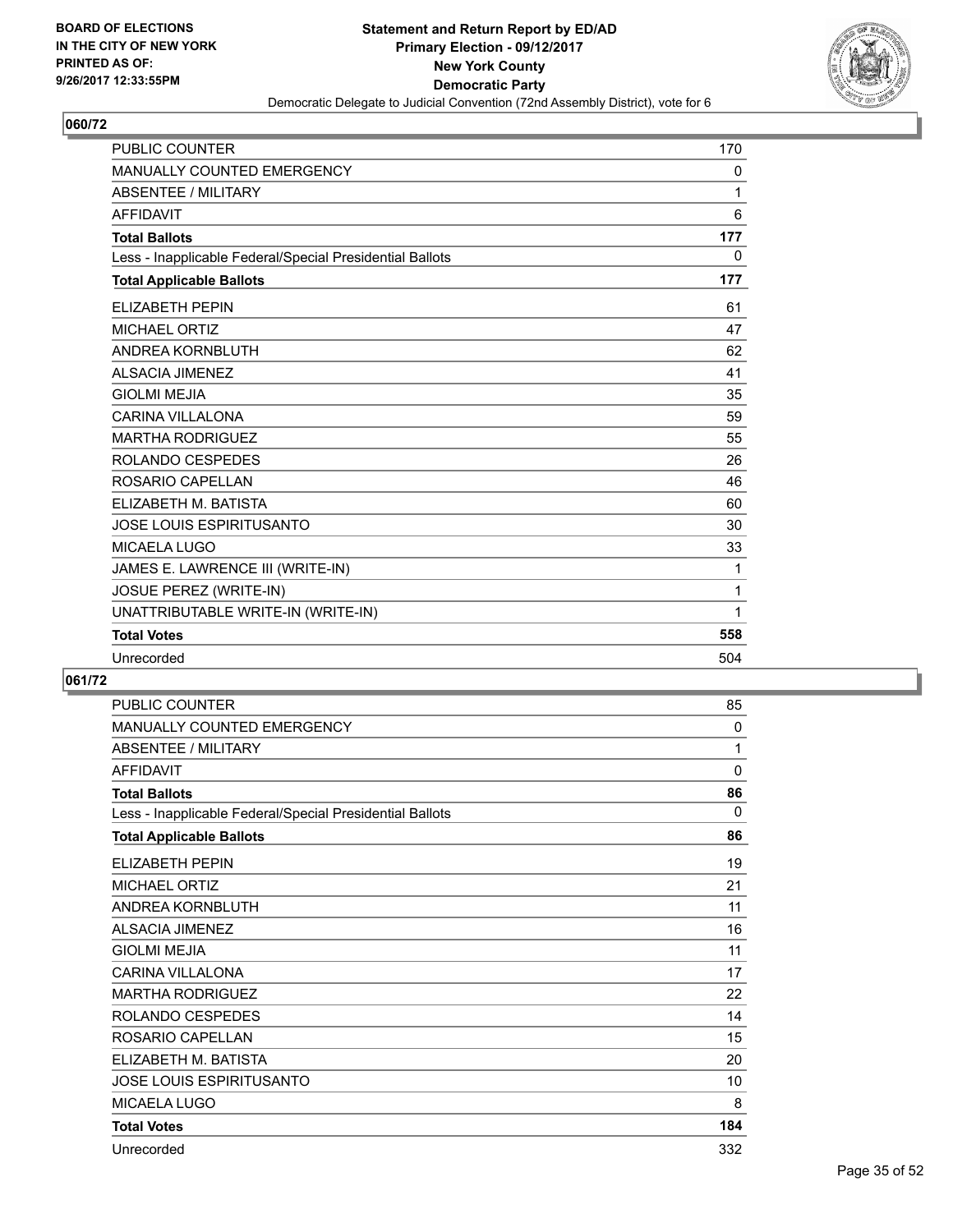

| <b>PUBLIC COUNTER</b>                                    | 137            |
|----------------------------------------------------------|----------------|
| <b>MANUALLY COUNTED EMERGENCY</b>                        | 0              |
| <b>ABSENTEE / MILITARY</b>                               | $\overline{2}$ |
| <b>AFFIDAVIT</b>                                         | $\overline{2}$ |
| <b>Total Ballots</b>                                     | 141            |
| Less - Inapplicable Federal/Special Presidential Ballots | 0              |
| <b>Total Applicable Ballots</b>                          | 141            |
| <b>ELIZABETH PEPIN</b>                                   | 25             |
| <b>MICHAEL ORTIZ</b>                                     | 22             |
| <b>ANDREA KORNBLUTH</b>                                  | 21             |
| <b>ALSACIA JIMENEZ</b>                                   | 20             |
| <b>GIOLMI MEJIA</b>                                      | 13             |
| <b>CARINA VILLALONA</b>                                  | 23             |
| <b>MARTHA RODRIGUEZ</b>                                  | 41             |
| ROLANDO CESPEDES                                         | 28             |
| ROSARIO CAPELLAN                                         | 24             |
| ELIZABETH M. BATISTA                                     | 23             |
| <b>JOSE LOUIS ESPIRITUSANTO</b>                          | 19             |
| MICAELA LUGO                                             | 19             |
| <b>Total Votes</b>                                       | 278            |
| Unrecorded                                               | 568            |

| PUBLIC COUNTER                                           | 111            |
|----------------------------------------------------------|----------------|
| <b>MANUALLY COUNTED EMERGENCY</b>                        | 0              |
| <b>ABSENTEE / MILITARY</b>                               | 0              |
| <b>AFFIDAVIT</b>                                         | $\overline{2}$ |
| <b>Total Ballots</b>                                     | 113            |
| Less - Inapplicable Federal/Special Presidential Ballots | 0              |
| <b>Total Applicable Ballots</b>                          | 113            |
| <b>ELIZABETH PEPIN</b>                                   | 31             |
| <b>MICHAEL ORTIZ</b>                                     | 20             |
| ANDREA KORNBLUTH                                         | 27             |
| <b>ALSACIA JIMENEZ</b>                                   | 21             |
| <b>GIOLMI MEJIA</b>                                      | 12             |
| CARINA VII LAI ONA                                       | 35             |
| <b>MARTHA RODRIGUEZ</b>                                  | 32             |
| ROLANDO CESPEDES                                         | 20             |
| ROSARIO CAPELLAN                                         | 22             |
| ELIZABETH M. BATISTA                                     | 34             |
| <b>JOSE LOUIS ESPIRITUSANTO</b>                          | 15             |
| <b>MICAELA LUGO</b>                                      | 22             |
| <b>Total Votes</b>                                       | 291            |
| Unrecorded                                               | 387            |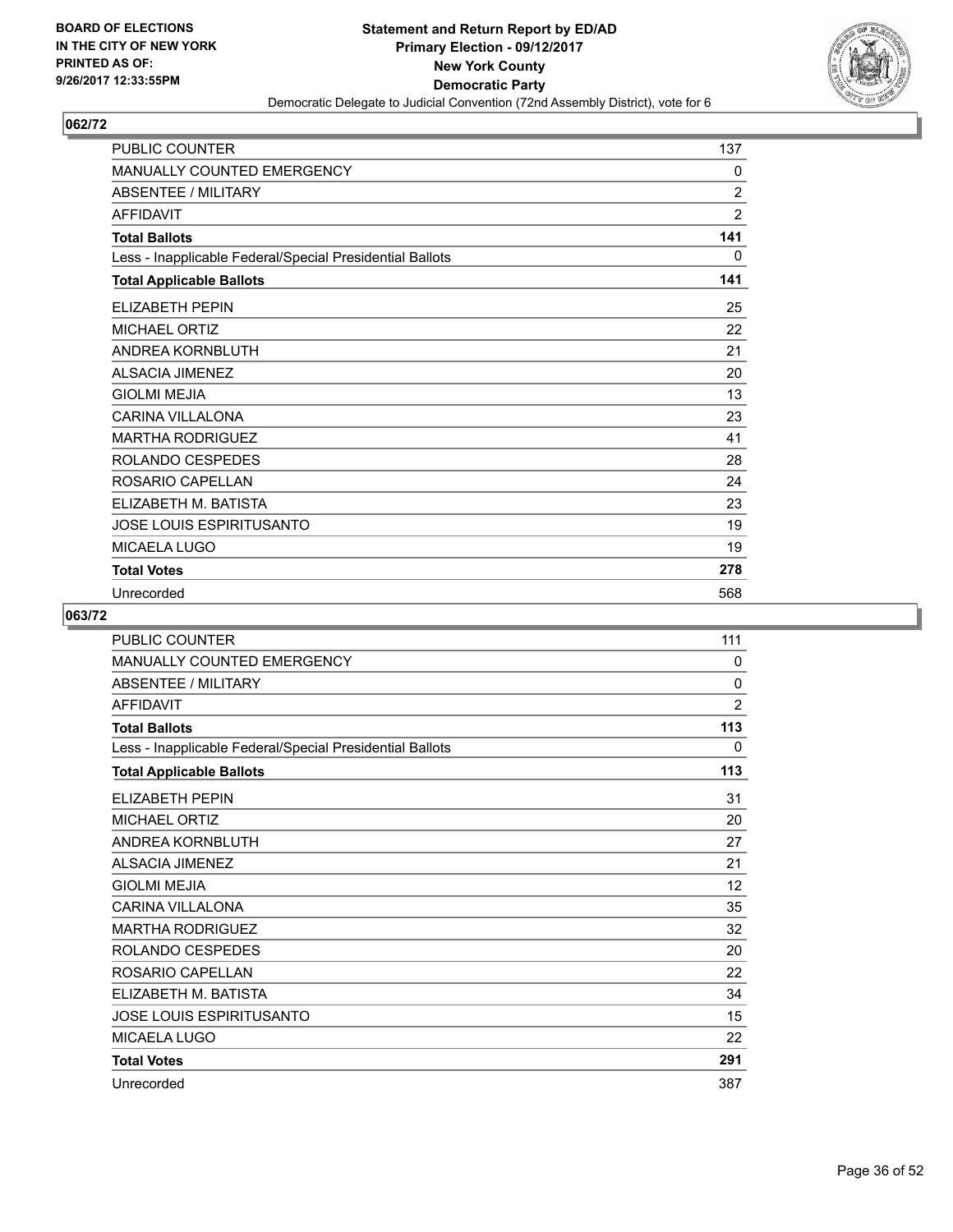

| <b>PUBLIC COUNTER</b>                                    | 142          |
|----------------------------------------------------------|--------------|
| <b>MANUALLY COUNTED EMERGENCY</b>                        | 0            |
| <b>ABSENTEE / MILITARY</b>                               | 4            |
| <b>AFFIDAVIT</b>                                         | $\mathbf{0}$ |
| <b>Total Ballots</b>                                     | 146          |
| Less - Inapplicable Federal/Special Presidential Ballots | $\Omega$     |
| <b>Total Applicable Ballots</b>                          | 146          |
| <b>ELIZABETH PEPIN</b>                                   | 63           |
| <b>MICHAEL ORTIZ</b>                                     | 37           |
| <b>ANDREA KORNBLUTH</b>                                  | 56           |
| <b>ALSACIA JIMENEZ</b>                                   | 43           |
| <b>GIOLMI MEJIA</b>                                      | 31           |
| <b>CARINA VILLALONA</b>                                  | 47           |
| <b>MARTHA RODRIGUEZ</b>                                  | 45           |
| ROLANDO CESPEDES                                         | 16           |
| ROSARIO CAPELLAN                                         | 23           |
| ELIZABETH M. BATISTA                                     | 37           |
| JOSE LOUIS ESPIRITUSANTO                                 | 11           |
| <b>MICAELA LUGO</b>                                      | 27           |
| <b>GEORGE ESPINAL (WRITE-IN)</b>                         | 1            |
| UNATTRIBUTABLE WRITE-IN (WRITE-IN)                       | 1            |
| <b>Total Votes</b>                                       | 438          |
| Unrecorded                                               | 438          |

| <b>PUBLIC COUNTER</b>                                    | 131 |
|----------------------------------------------------------|-----|
| <b>MANUALLY COUNTED EMERGENCY</b>                        | 0   |
| <b>ABSENTEE / MILITARY</b>                               | 1   |
| <b>AFFIDAVIT</b>                                         | 3   |
| <b>Total Ballots</b>                                     | 135 |
| Less - Inapplicable Federal/Special Presidential Ballots | 0   |
| <b>Total Applicable Ballots</b>                          | 135 |
| <b>ELIZABETH PEPIN</b>                                   | 31  |
| <b>MICHAEL ORTIZ</b>                                     | 28  |
| ANDREA KORNBLUTH                                         | 24  |
| <b>ALSACIA JIMENEZ</b>                                   | 26  |
| <b>GIOLMI MEJIA</b>                                      | 15  |
| <b>CARINA VILLALONA</b>                                  | 34  |
| <b>MARTHA RODRIGUEZ</b>                                  | 36  |
| <b>ROLANDO CESPEDES</b>                                  | 27  |
| ROSARIO CAPELLAN                                         | 26  |
| ELIZABETH M. BATISTA                                     | 34  |
| <b>JOSE LOUIS ESPIRITUSANTO</b>                          | 17  |
| <b>MICAELA LUGO</b>                                      | 21  |
| JOHN ERVIN ROGERS (WRITE-IN)                             | 1   |
| <b>Total Votes</b>                                       | 320 |
| Unrecorded                                               | 490 |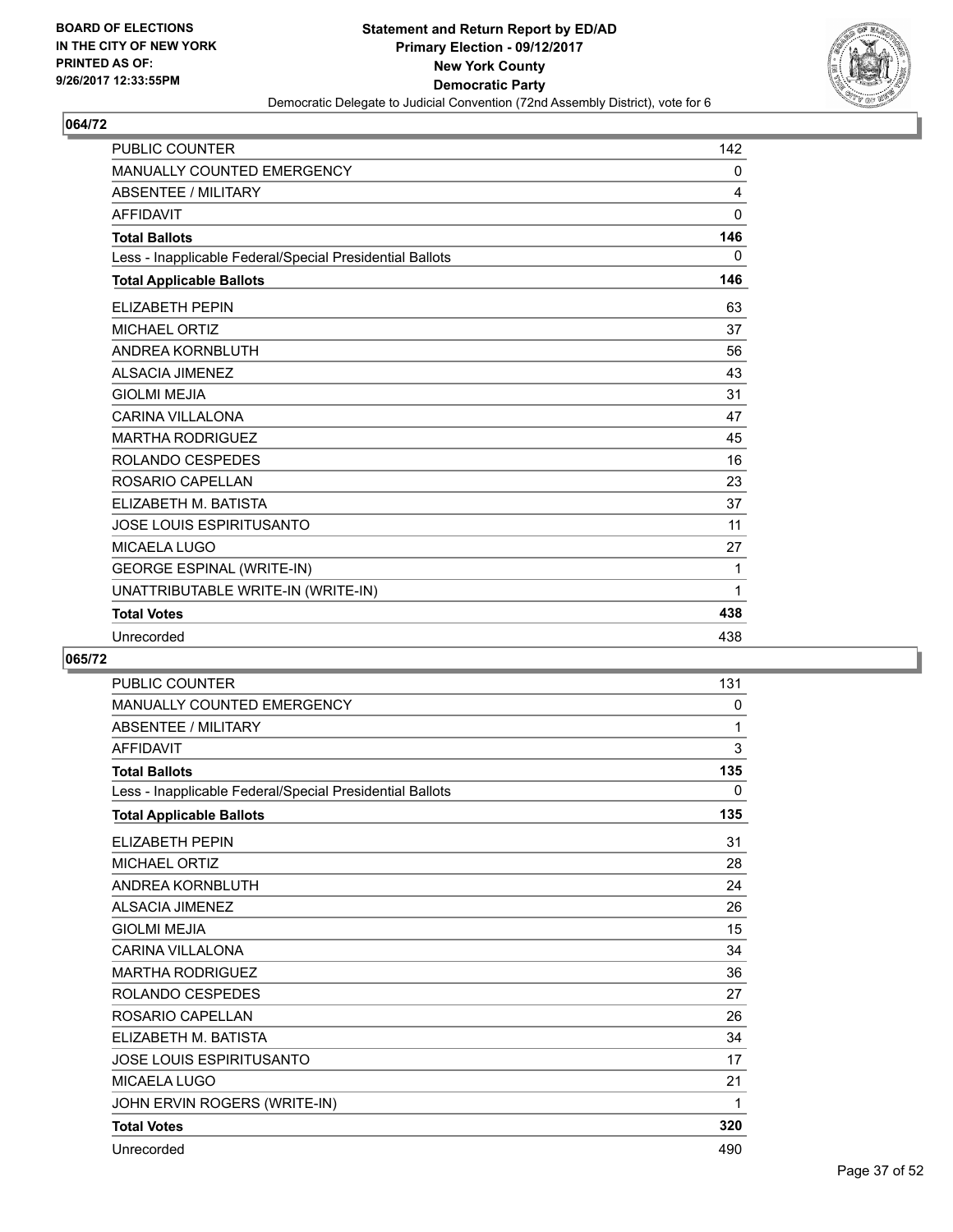

| <b>PUBLIC COUNTER</b>                                    | 149 |
|----------------------------------------------------------|-----|
| <b>MANUALLY COUNTED EMERGENCY</b>                        | 0   |
| <b>ABSENTEE / MILITARY</b>                               | 6   |
| <b>AFFIDAVIT</b>                                         | 1   |
| <b>Total Ballots</b>                                     | 156 |
| Less - Inapplicable Federal/Special Presidential Ballots | 0   |
| <b>Total Applicable Ballots</b>                          | 156 |
| <b>ELIZABETH PEPIN</b>                                   | 55  |
| <b>MICHAEL ORTIZ</b>                                     | 44  |
| <b>ANDREA KORNBLUTH</b>                                  | 56  |
| <b>ALSACIA JIMENEZ</b>                                   | 43  |
| <b>GIOLMI MEJIA</b>                                      | 37  |
| <b>CARINA VILLALONA</b>                                  | 49  |
| <b>MARTHA RODRIGUEZ</b>                                  | 35  |
| ROLANDO CESPEDES                                         | 20  |
| ROSARIO CAPELLAN                                         | 25  |
| ELIZABETH M. BATISTA                                     | 29  |
| <b>JOSE LOUIS ESPIRITUSANTO</b>                          | 17  |
| MICAELA LUGO                                             | 27  |
| ARLENE SHULMAN (WRITE-IN)                                | 1   |
| CARLA FISK (WRITE-IN)                                    | 1   |
| <b>Total Votes</b>                                       | 439 |
| Unrecorded                                               | 497 |

| <b>PUBLIC COUNTER</b>                                    | 211 |
|----------------------------------------------------------|-----|
| <b>MANUALLY COUNTED EMERGENCY</b>                        | 0   |
| <b>ABSENTEE / MILITARY</b>                               | 4   |
| <b>AFFIDAVIT</b>                                         | 3   |
| <b>Total Ballots</b>                                     | 218 |
| Less - Inapplicable Federal/Special Presidential Ballots | 0   |
| <b>Total Applicable Ballots</b>                          | 218 |
| <b>ELIZABETH PEPIN</b>                                   | 89  |
| <b>MICHAEL ORTIZ</b>                                     | 63  |
| <b>ANDREA KORNBLUTH</b>                                  | 97  |
| <b>ALSACIA JIMENEZ</b>                                   | 67  |
| <b>GIOLMI MEJIA</b>                                      | 50  |
| <b>CARINA VILLALONA</b>                                  | 80  |
| <b>MARTHA RODRIGUEZ</b>                                  | 60  |
| <b>ROLANDO CESPEDES</b>                                  | 30  |
| ROSARIO CAPELLAN                                         | 31  |
| ELIZABETH M. BATISTA                                     | 62  |
| <b>JOSE LOUIS ESPIRITUSANTO</b>                          | 20  |
| <b>MICAELA LUGO</b>                                      | 38  |
| JOHN HIGGINS (WRITE-IN)                                  | 1   |
| <b>Total Votes</b>                                       | 688 |
| Unrecorded                                               | 620 |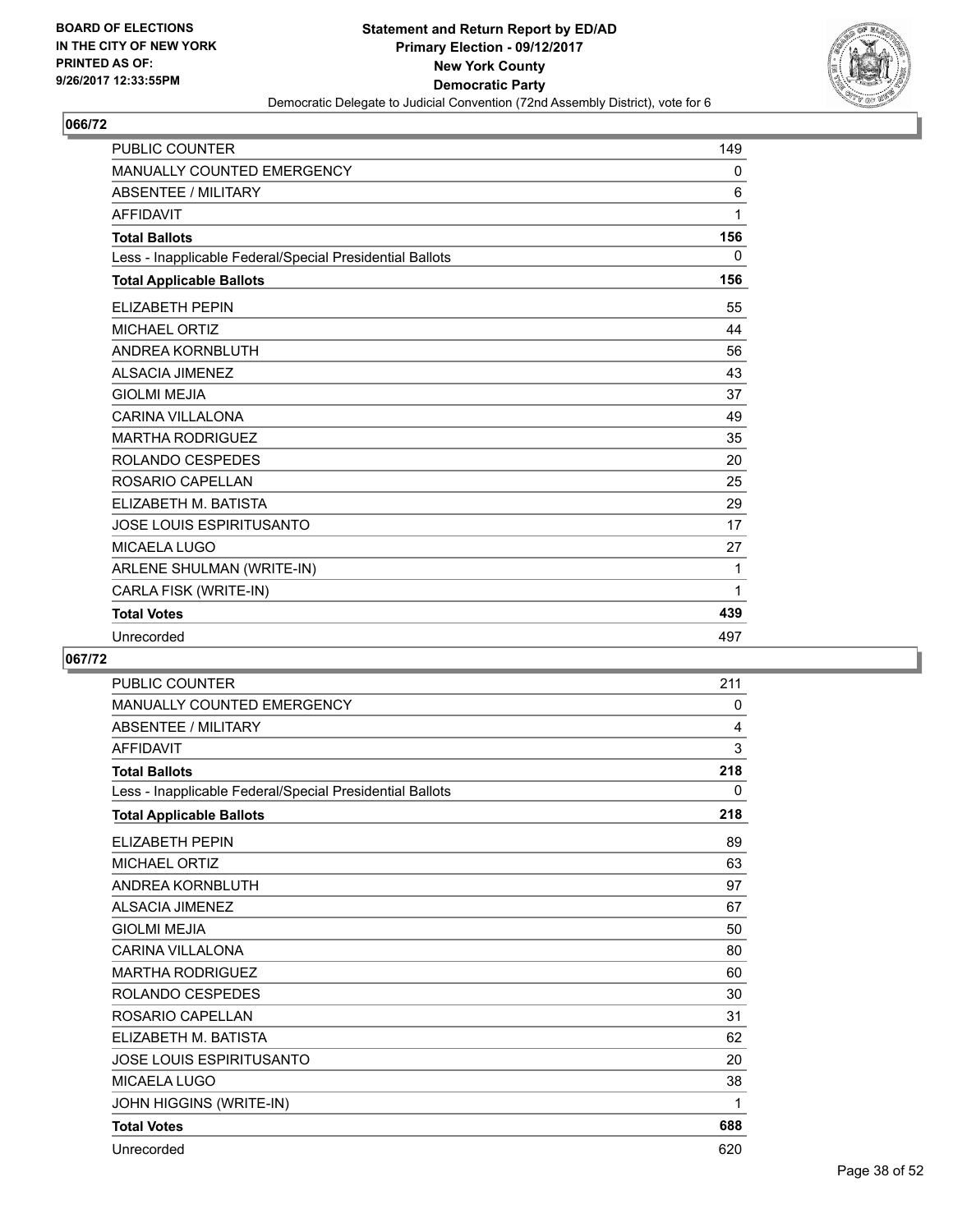

| <b>PUBLIC COUNTER</b>                                    | 228 |
|----------------------------------------------------------|-----|
| <b>MANUALLY COUNTED EMERGENCY</b>                        | 0   |
| <b>ABSENTEE / MILITARY</b>                               | 7   |
| <b>AFFIDAVIT</b>                                         | 1   |
| <b>Total Ballots</b>                                     | 236 |
| Less - Inapplicable Federal/Special Presidential Ballots | 0   |
| <b>Total Applicable Ballots</b>                          | 236 |
| <b>ELIZABETH PEPIN</b>                                   | 108 |
| <b>MICHAEL ORTIZ</b>                                     | 60  |
| ANDREA KORNBLUTH                                         | 108 |
| <b>ALSACIA JIMENEZ</b>                                   | 62  |
| <b>GIOLMI MEJIA</b>                                      | 47  |
| <b>CARINA VILLALONA</b>                                  | 75  |
| <b>MARTHA RODRIGUEZ</b>                                  | 70  |
| ROLANDO CESPEDES                                         | 27  |
| ROSARIO CAPELLAN                                         | 44  |
| ELIZABETH M. BATISTA                                     | 69  |
| <b>JOSE LOUIS ESPIRITUSANTO</b>                          | 24  |
| MICAELA LUGO                                             | 52  |
| <b>Total Votes</b>                                       | 746 |
| Unrecorded                                               | 670 |

| <b>PUBLIC COUNTER</b>                                    | 193          |
|----------------------------------------------------------|--------------|
| MANUALLY COUNTED EMERGENCY                               | $\mathbf{0}$ |
| <b>ABSENTEE / MILITARY</b>                               | 11           |
| <b>AFFIDAVIT</b>                                         | $\Omega$     |
| <b>Total Ballots</b>                                     | 204          |
| Less - Inapplicable Federal/Special Presidential Ballots | 0            |
| <b>Total Applicable Ballots</b>                          | 204          |
| <b>ELIZABETH PEPIN</b>                                   | 84           |
| <b>MICHAEL ORTIZ</b>                                     | 63           |
| ANDREA KORNBLUTH                                         | 85           |
| <b>ALSACIA JIMENEZ</b>                                   | 59           |
| <b>GIOLMI MEJIA</b>                                      | 52           |
| <b>CARINA VILLALONA</b>                                  | 59           |
| <b>MARTHA RODRIGUEZ</b>                                  | 42           |
| ROLANDO CESPEDES                                         | 28           |
| ROSARIO CAPELLAN                                         | 24           |
| ELIZABETH M. BATISTA                                     | 34           |
| <b>JOSE LOUIS ESPIRITUSANTO</b>                          | 15           |
| MICAELA LUGO                                             | 31           |
| DAVID BRODNERSON (WRITE-IN)                              | 1            |
| <b>Total Votes</b>                                       | 577          |
| Unrecorded                                               | 647          |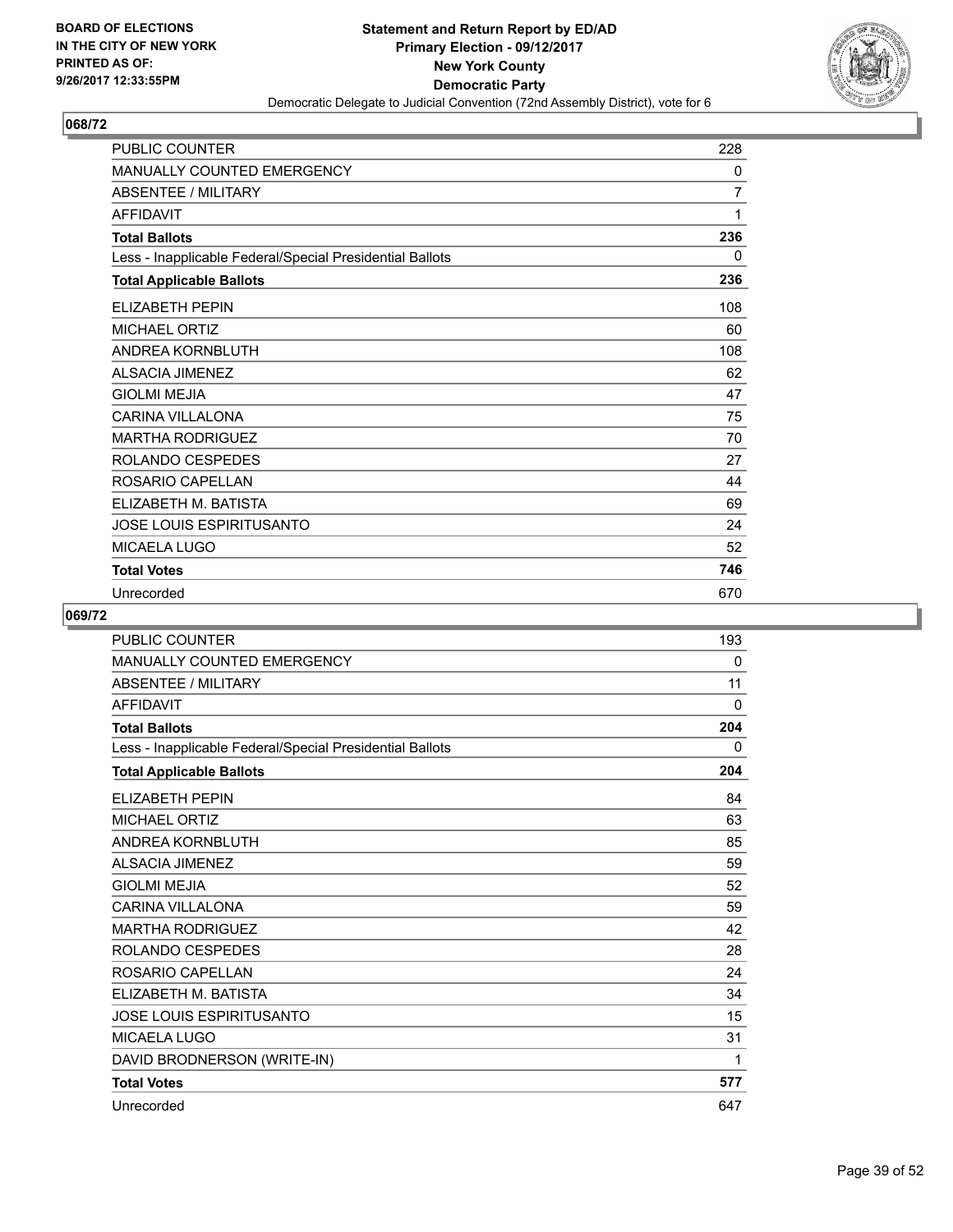

| <b>PUBLIC COUNTER</b>                                    | 163            |
|----------------------------------------------------------|----------------|
| <b>MANUALLY COUNTED EMERGENCY</b>                        | 0              |
| <b>ABSENTEE / MILITARY</b>                               | 4              |
| <b>AFFIDAVIT</b>                                         | $\overline{2}$ |
| <b>Total Ballots</b>                                     | 169            |
| Less - Inapplicable Federal/Special Presidential Ballots | 0              |
| <b>Total Applicable Ballots</b>                          | 169            |
| ELIZABETH PEPIN                                          | 60             |
| <b>MICHAEL ORTIZ</b>                                     | 37             |
| ANDREA KORNBLUTH                                         | 52             |
| <b>ALSACIA JIMENEZ</b>                                   | 36             |
| <b>GIOLMI MEJIA</b>                                      | 23             |
| <b>CARINA VILLALONA</b>                                  | 49             |
| <b>MARTHA RODRIGUEZ</b>                                  | 48             |
| ROLANDO CESPEDES                                         | 24             |
| ROSARIO CAPELLAN                                         | 36             |
| ELIZABETH M. BATISTA                                     | 41             |
| JOSE LOUIS ESPIRITUSANTO                                 | 23             |
| <b>MICAELA LUGO</b>                                      | 27             |
| <b>Total Votes</b>                                       | 456            |
| Unrecorded                                               | 558            |

| <b>PUBLIC COUNTER</b>                                    | 62       |
|----------------------------------------------------------|----------|
| <b>MANUALLY COUNTED EMERGENCY</b>                        | 0        |
| <b>ABSENTEE / MILITARY</b>                               | 1        |
| <b>AFFIDAVIT</b>                                         | 0        |
| <b>Total Ballots</b>                                     | 63       |
| Less - Inapplicable Federal/Special Presidential Ballots | $\Omega$ |
| <b>Total Applicable Ballots</b>                          | 63       |
| <b>ELIZABETH PEPIN</b>                                   | 18       |
| <b>MICHAEL ORTIZ</b>                                     | 13       |
| ANDREA KORNBLUTH                                         | 12       |
| <b>ALSACIA JIMENEZ</b>                                   | 6        |
| <b>GIOLMI MEJIA</b>                                      | 5        |
| <b>CARINA VILLALONA</b>                                  | 16       |
| <b>MARTHA RODRIGUEZ</b>                                  | 17       |
| ROLANDO CESPEDES                                         | 6        |
| ROSARIO CAPELLAN                                         | 9        |
| ELIZABETH M. BATISTA                                     | 18       |
| <b>JOSE LOUIS ESPIRITUSANTO</b>                          | 6        |
| <b>MICAELA LUGO</b>                                      | 9        |
| UNATTRIBUTABLE WRITE-IN (WRITE-IN)                       | 1        |
| <b>Total Votes</b>                                       | 136      |
| Unrecorded                                               | 242      |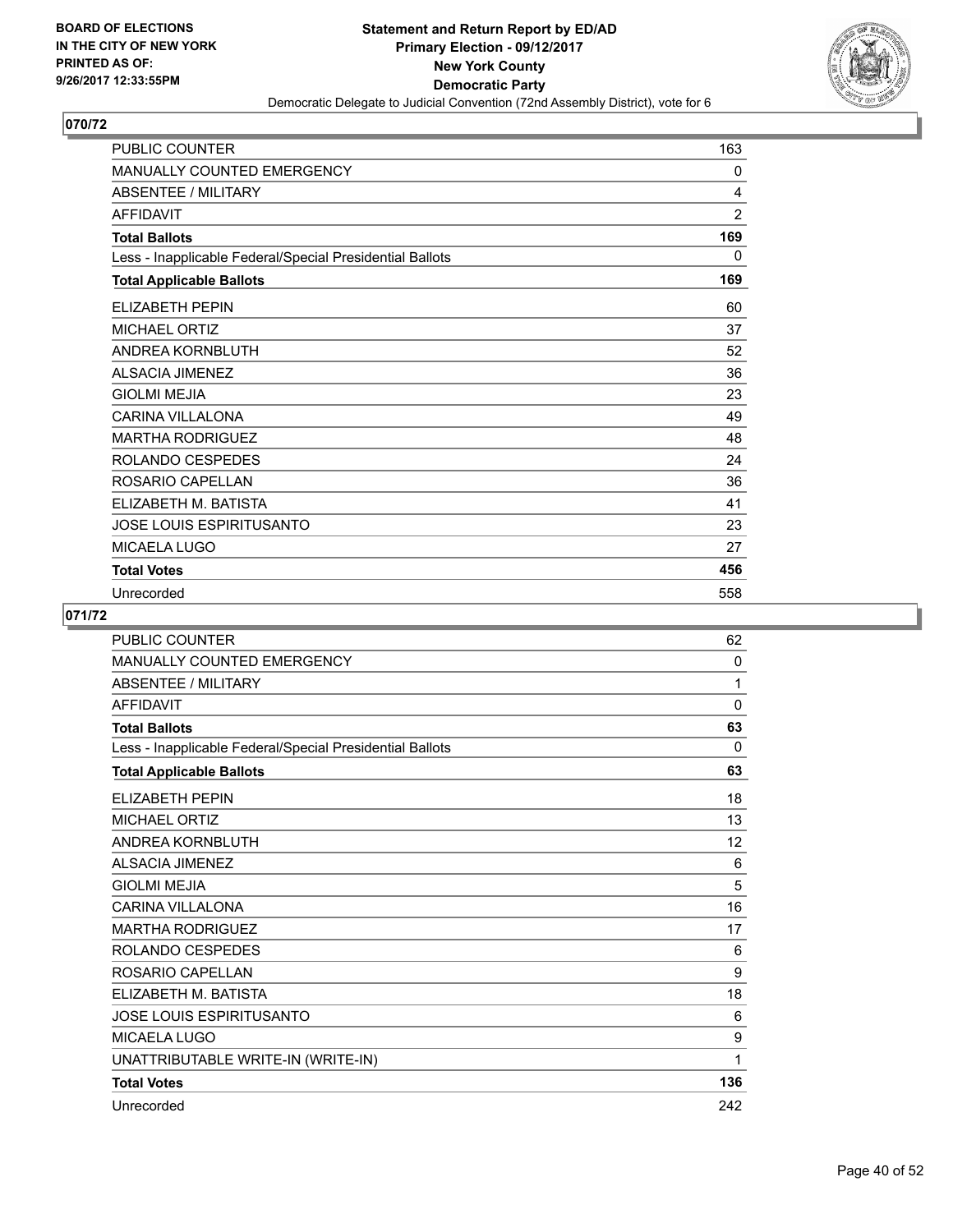

| <b>PUBLIC COUNTER</b>                                    | 99  |
|----------------------------------------------------------|-----|
| MANUALLY COUNTED EMERGENCY                               | 0   |
| <b>ABSENTEE / MILITARY</b>                               | 3   |
| <b>AFFIDAVIT</b>                                         | 0   |
| <b>Total Ballots</b>                                     | 102 |
| Less - Inapplicable Federal/Special Presidential Ballots | 0   |
| <b>Total Applicable Ballots</b>                          | 102 |
| <b>ELIZABETH PEPIN</b>                                   | 27  |
| <b>MICHAEL ORTIZ</b>                                     | 22  |
| <b>ANDREA KORNBLUTH</b>                                  | 21  |
| <b>ALSACIA JIMENEZ</b>                                   | 19  |
| <b>GIOLMI MEJIA</b>                                      | 12  |
| <b>CARINA VILLALONA</b>                                  | 29  |
| <b>MARTHA RODRIGUEZ</b>                                  | 36  |
| ROLANDO CESPEDES                                         | 22  |
| ROSARIO CAPELLAN                                         | 20  |
| ELIZABETH M. BATISTA                                     | 28  |
| <b>JOSE LOUIS ESPIRITUSANTO</b>                          | 16  |
| MICAELA LUGO                                             | 11  |
| <b>Total Votes</b>                                       | 263 |
| Unrecorded                                               | 349 |

| PUBLIC COUNTER                                           | 137 |
|----------------------------------------------------------|-----|
| MANUALLY COUNTED EMERGENCY                               | 0   |
| <b>ABSENTEE / MILITARY</b>                               | 1   |
| <b>AFFIDAVIT</b>                                         | 1   |
| <b>Total Ballots</b>                                     | 139 |
| Less - Inapplicable Federal/Special Presidential Ballots | 0   |
| <b>Total Applicable Ballots</b>                          | 139 |
| <b>ELIZABETH PEPIN</b>                                   | 52  |
| <b>MICHAEL ORTIZ</b>                                     | 42  |
| ANDREA KORNBLUTH                                         | 48  |
| <b>ALSACIA JIMENEZ</b>                                   | 46  |
| <b>GIOLMI MEJIA</b>                                      | 23  |
| <b>CARINA VILLALONA</b>                                  | 48  |
| <b>MARTHA RODRIGUEZ</b>                                  | 42  |
| ROLANDO CESPEDES                                         | 20  |
| ROSARIO CAPELLAN                                         | 31  |
| ELIZABETH M. BATISTA                                     | 38  |
| <b>JOSE LOUIS ESPIRITUSANTO</b>                          | 17  |
| <b>MICAELA LUGO</b>                                      | 23  |
| <b>Total Votes</b>                                       | 430 |
| Unrecorded                                               | 404 |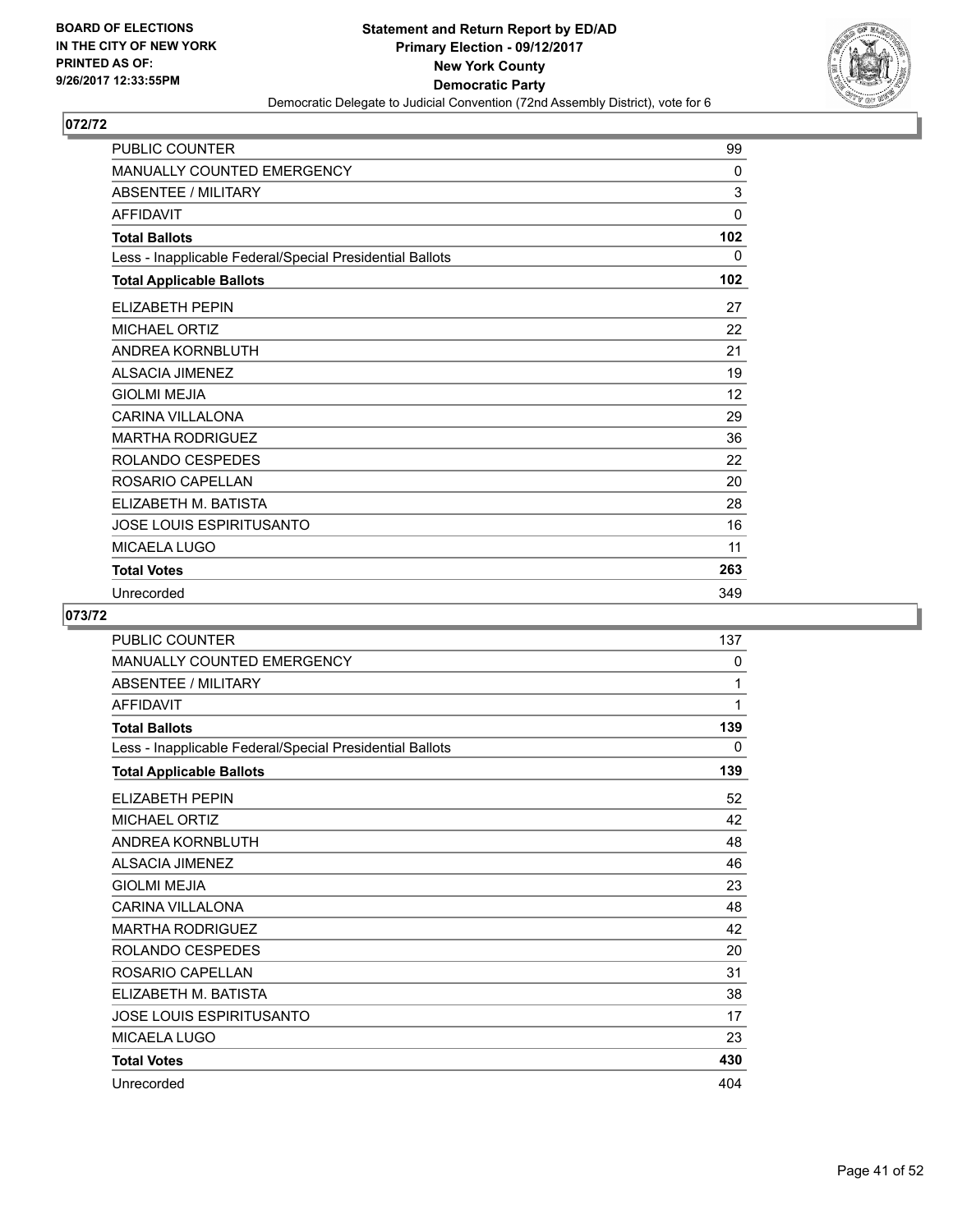

| <b>PUBLIC COUNTER</b>                                    | 75  |
|----------------------------------------------------------|-----|
| <b>MANUALLY COUNTED EMERGENCY</b>                        | 0   |
| <b>ABSENTEE / MILITARY</b>                               | 3   |
| <b>AFFIDAVIT</b>                                         | 0   |
| <b>Total Ballots</b>                                     | 78  |
| Less - Inapplicable Federal/Special Presidential Ballots | 0   |
| <b>Total Applicable Ballots</b>                          | 78  |
| <b>ELIZABETH PEPIN</b>                                   | 28  |
| <b>MICHAEL ORTIZ</b>                                     | 29  |
| <b>ANDREA KORNBLUTH</b>                                  | 29  |
| ALSACIA JIMENEZ                                          | 29  |
| <b>GIOLMI MEJIA</b>                                      | 15  |
| <b>CARINA VILLALONA</b>                                  | 27  |
| <b>MARTHA RODRIGUEZ</b>                                  | 25  |
| ROLANDO CESPEDES                                         | 19  |
| ROSARIO CAPELLAN                                         | 19  |
| ELIZABETH M. BATISTA                                     | 23  |
| <b>JOSE LOUIS ESPIRITUSANTO</b>                          | 12  |
| <b>MICAELA LUGO</b>                                      | 15  |
| J RAUL RAMIREZ (WRITE-IN)                                | 1   |
| KATHERINE ACEVEDO (WRITE-IN)                             | 1   |
| LUCY MERCADO (WRITE-IN)                                  | 1   |
| <b>Total Votes</b>                                       | 273 |
| Unrecorded                                               | 195 |

| <b>PUBLIC COUNTER</b>                                    | 109          |
|----------------------------------------------------------|--------------|
| <b>MANUALLY COUNTED EMERGENCY</b>                        | 0            |
| <b>ABSENTEE / MILITARY</b>                               | 5            |
| <b>AFFIDAVIT</b>                                         | $\mathbf{0}$ |
| <b>Total Ballots</b>                                     | 114          |
| Less - Inapplicable Federal/Special Presidential Ballots | 0            |
| <b>Total Applicable Ballots</b>                          | 114          |
| <b>ELIZABETH PEPIN</b>                                   | 36           |
| <b>MICHAEL ORTIZ</b>                                     | 32           |
| <b>ANDREA KORNBLUTH</b>                                  | 31           |
| <b>ALSACIA JIMENEZ</b>                                   | 31           |
| <b>GIOLMI MEJIA</b>                                      | 22           |
| CARINA VII LAI ONA                                       | 33           |
| <b>MARTHA RODRIGUEZ</b>                                  | 37           |
| ROLANDO CESPEDES                                         | 25           |
| ROSARIO CAPELLAN                                         | 25           |
| ELIZABETH M. BATISTA                                     | 41           |
| <b>JOSE LOUIS ESPIRITUSANTO</b>                          | 12           |
| <b>MICAELA LUGO</b>                                      | 22           |
| <b>Total Votes</b>                                       | 347          |
| Unrecorded                                               | 337          |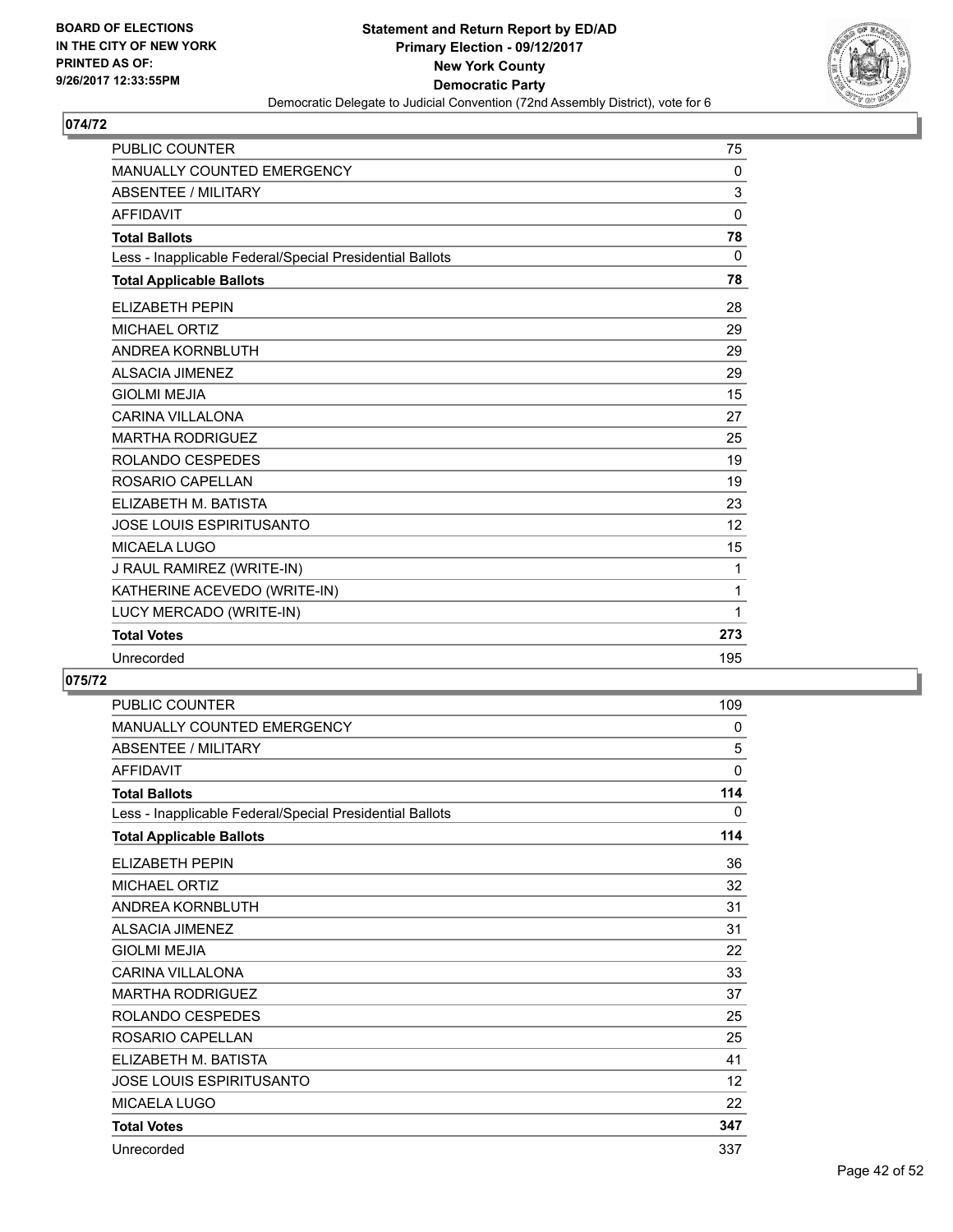

| PUBLIC COUNTER                                           | 90             |
|----------------------------------------------------------|----------------|
| <b>MANUALLY COUNTED EMERGENCY</b>                        | $\mathbf{0}$   |
| <b>ABSENTEE / MILITARY</b>                               | 2              |
| <b>AFFIDAVIT</b>                                         | $\overline{2}$ |
| <b>Total Ballots</b>                                     | 94             |
| Less - Inapplicable Federal/Special Presidential Ballots | $\Omega$       |
| <b>Total Applicable Ballots</b>                          | 94             |
| ELIZABETH PEPIN                                          | 30             |
| <b>MICHAEL ORTIZ</b>                                     | 23             |
| ANDREA KORNBLUTH                                         | 18             |
| <b>ALSACIA JIMENEZ</b>                                   | 26             |
| <b>GIOLMI MEJIA</b>                                      | 16             |
| <b>CARINA VILLALONA</b>                                  | 29             |
| <b>MARTHA RODRIGUEZ</b>                                  | 28             |
| ROLANDO CESPEDES                                         | 12             |
| ROSARIO CAPELLAN                                         | 18             |
| ELIZABETH M. BATISTA                                     | 20             |
| JOSE LOUIS ESPIRITUSANTO                                 | 7              |
| MICAELA LUGO                                             | 16             |
| <b>Total Votes</b>                                       | 243            |
| Unrecorded                                               | 321            |

| PUBLIC COUNTER                                           | 76             |
|----------------------------------------------------------|----------------|
| <b>MANUALLY COUNTED EMERGENCY</b>                        | 0              |
| <b>ABSENTEE / MILITARY</b>                               | 0              |
| <b>AFFIDAVIT</b>                                         | 0              |
| <b>Total Ballots</b>                                     | 76             |
| Less - Inapplicable Federal/Special Presidential Ballots | 0              |
| <b>Total Applicable Ballots</b>                          | 76             |
| <b>ELIZABETH PEPIN</b>                                   | 25             |
| <b>MICHAEL ORTIZ</b>                                     | 11             |
| ANDREA KORNBLUTH                                         | $\overline{7}$ |
| <b>ALSACIA JIMENEZ</b>                                   | 9              |
| <b>GIOLMI MEJIA</b>                                      | 5              |
| <b>CARINA VILLALONA</b>                                  | 10             |
| <b>MARTHA RODRIGUEZ</b>                                  | 8              |
| ROLANDO CESPEDES                                         | 5              |
| ROSARIO CAPELLAN                                         | 5              |
| ELIZABETH M. BATISTA                                     | 10             |
| <b>JOSE LOUIS ESPIRITUSANTO</b>                          | 1              |
| <b>MICAELA LUGO</b>                                      | 4              |
| <b>Total Votes</b>                                       | 100            |
| Unrecorded                                               | 356            |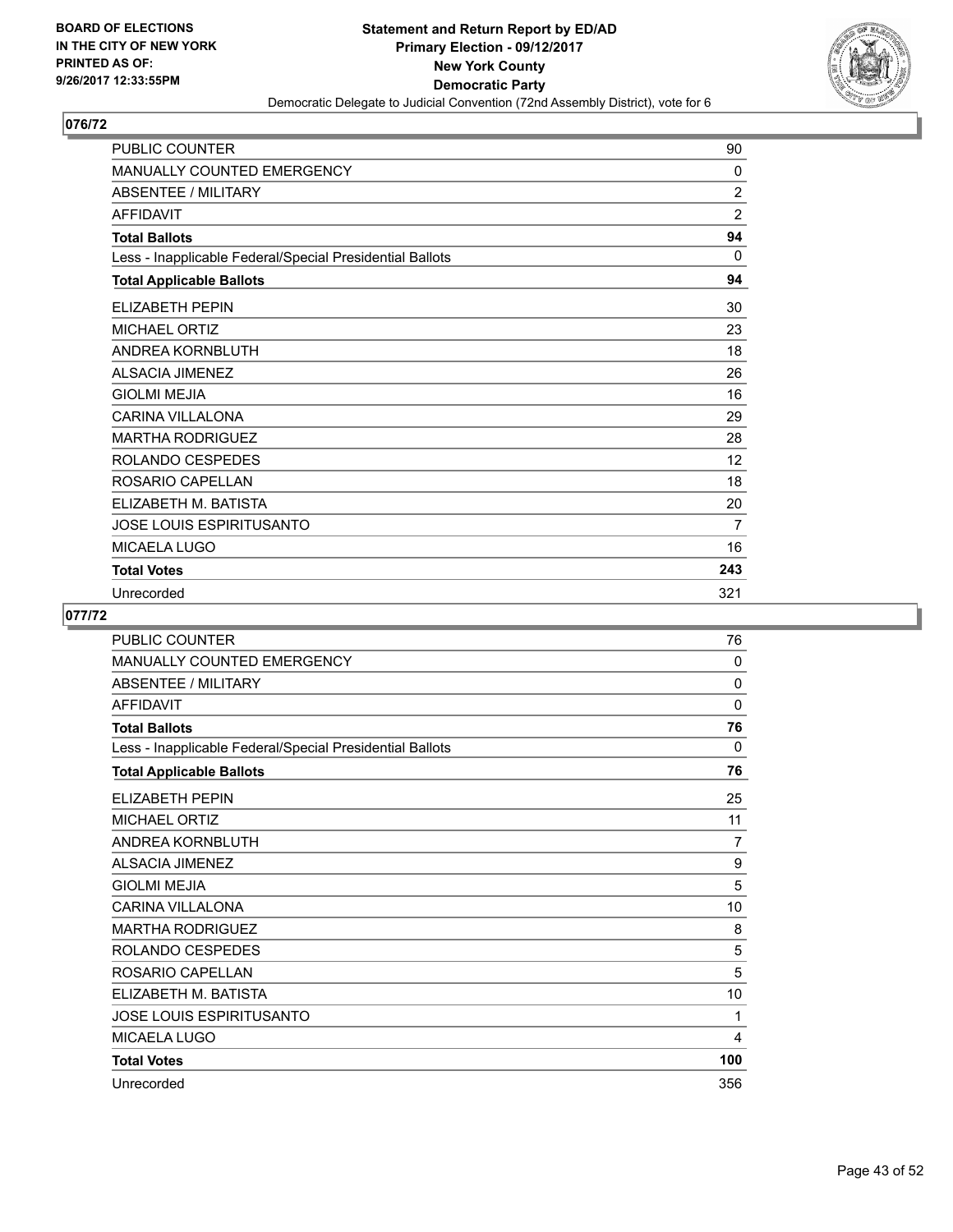

| <b>PUBLIC COUNTER</b>                                    | 84             |
|----------------------------------------------------------|----------------|
| <b>MANUALLY COUNTED EMERGENCY</b>                        | $\mathbf{0}$   |
| <b>ABSENTEE / MILITARY</b>                               | $\mathbf 0$    |
| <b>AFFIDAVIT</b>                                         | $\overline{2}$ |
| <b>Total Ballots</b>                                     | 86             |
| Less - Inapplicable Federal/Special Presidential Ballots | 0              |
| <b>Total Applicable Ballots</b>                          | 86             |
| <b>ELIZABETH PEPIN</b>                                   | 14             |
| <b>MICHAEL ORTIZ</b>                                     | 16             |
| ANDREA KORNBLUTH                                         | 9              |
| <b>ALSACIA JIMENEZ</b>                                   | 14             |
| <b>GIOLMI MEJIA</b>                                      | 8              |
| <b>CARINA VILLALONA</b>                                  | 12             |
| <b>MARTHA RODRIGUEZ</b>                                  | 23             |
| ROLANDO CESPEDES                                         | 10             |
| ROSARIO CAPELLAN                                         | 12             |
| ELIZABETH M. BATISTA                                     | 19             |
| JOSE LOUIS ESPIRITUSANTO                                 | 8              |
| <b>MICAELA LUGO</b>                                      | 9              |
| DREDRIGE YDARIUS (WRITE-IN)                              | 1              |
| <b>Total Votes</b>                                       | 155            |
| Unrecorded                                               | 361            |

| <b>PUBLIC COUNTER</b>                                    | 83             |
|----------------------------------------------------------|----------------|
| MANUALLY COUNTED EMERGENCY                               | $\mathbf{0}$   |
| <b>ABSENTEE / MILITARY</b>                               | $\overline{2}$ |
| <b>AFFIDAVIT</b>                                         | $\Omega$       |
| <b>Total Ballots</b>                                     | 85             |
| Less - Inapplicable Federal/Special Presidential Ballots | $\mathbf{0}$   |
| <b>Total Applicable Ballots</b>                          | 85             |
| <b>ELIZABETH PEPIN</b>                                   | 12             |
| <b>MICHAEL ORTIZ</b>                                     | 16             |
| <b>ANDREA KORNBLUTH</b>                                  | 4              |
| <b>ALSACIA JIMENEZ</b>                                   | 6              |
| <b>GIOLMI MEJIA</b>                                      | 1              |
| <b>CARINA VILLALONA</b>                                  | 14             |
| <b>MARTHA RODRIGUEZ</b>                                  | 17             |
| <b>ROLANDO CESPEDES</b>                                  | 15             |
| ROSARIO CAPELLAN                                         | 12             |
| ELIZABETH M. BATISTA                                     | 10             |
| <b>JOSE LOUIS ESPIRITUSANTO</b>                          | 6              |
| MICAELA LUGO                                             | 8              |
| <b>Total Votes</b>                                       | 121            |
| Unrecorded                                               | 389            |
| 080/72 COMBINED into: 106/71                             |                |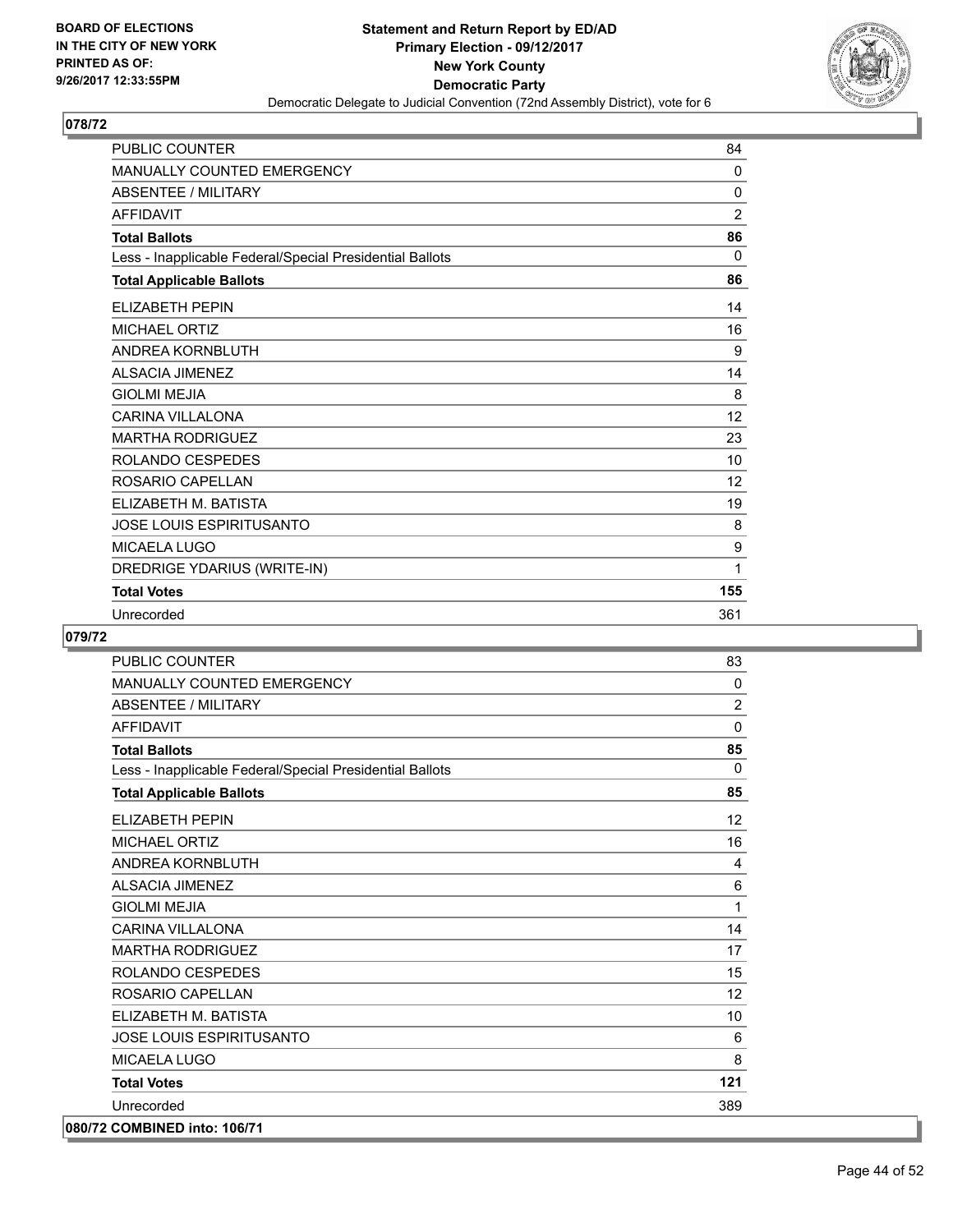

**081/72 COMBINED into: 086/71**

**082/72 COMBINED into: 106/71**

**083/72 COMBINED into: 106/71**

**084/72 COMBINED into: 086/71**

**085/72 COMBINED into: 106/71**

| <b>PUBLIC COUNTER</b>                                    | 73             |
|----------------------------------------------------------|----------------|
| <b>MANUALLY COUNTED EMERGENCY</b>                        | 0              |
| <b>ABSENTEE / MILITARY</b>                               | 0              |
| <b>AFFIDAVIT</b>                                         | 1              |
| <b>Total Ballots</b>                                     | 74             |
| Less - Inapplicable Federal/Special Presidential Ballots | $\mathbf{0}$   |
| <b>Total Applicable Ballots</b>                          | 74             |
| <b>ELIZABETH PEPIN</b>                                   | 28             |
| <b>MICHAEL ORTIZ</b>                                     | 26             |
| ANDREA KORNBLUTH                                         | 12             |
| <b>ALSACIA JIMENEZ</b>                                   | 19             |
| <b>GIOLMI MEJIA</b>                                      | 12             |
| <b>CARINA VILLALONA</b>                                  | 18             |
| <b>MARTHA RODRIGUEZ</b>                                  | 20             |
| ROLANDO CESPEDES                                         | 13             |
| ROSARIO CAPELLAN                                         | 12             |
| ELIZABETH M. BATISTA                                     | 20             |
| <b>JOSE LOUIS ESPIRITUSANTO</b>                          | 5              |
| MICAELA LUGO                                             | $\overline{7}$ |
| <b>Total Votes</b>                                       | 192            |
| Unrecorded                                               | 252            |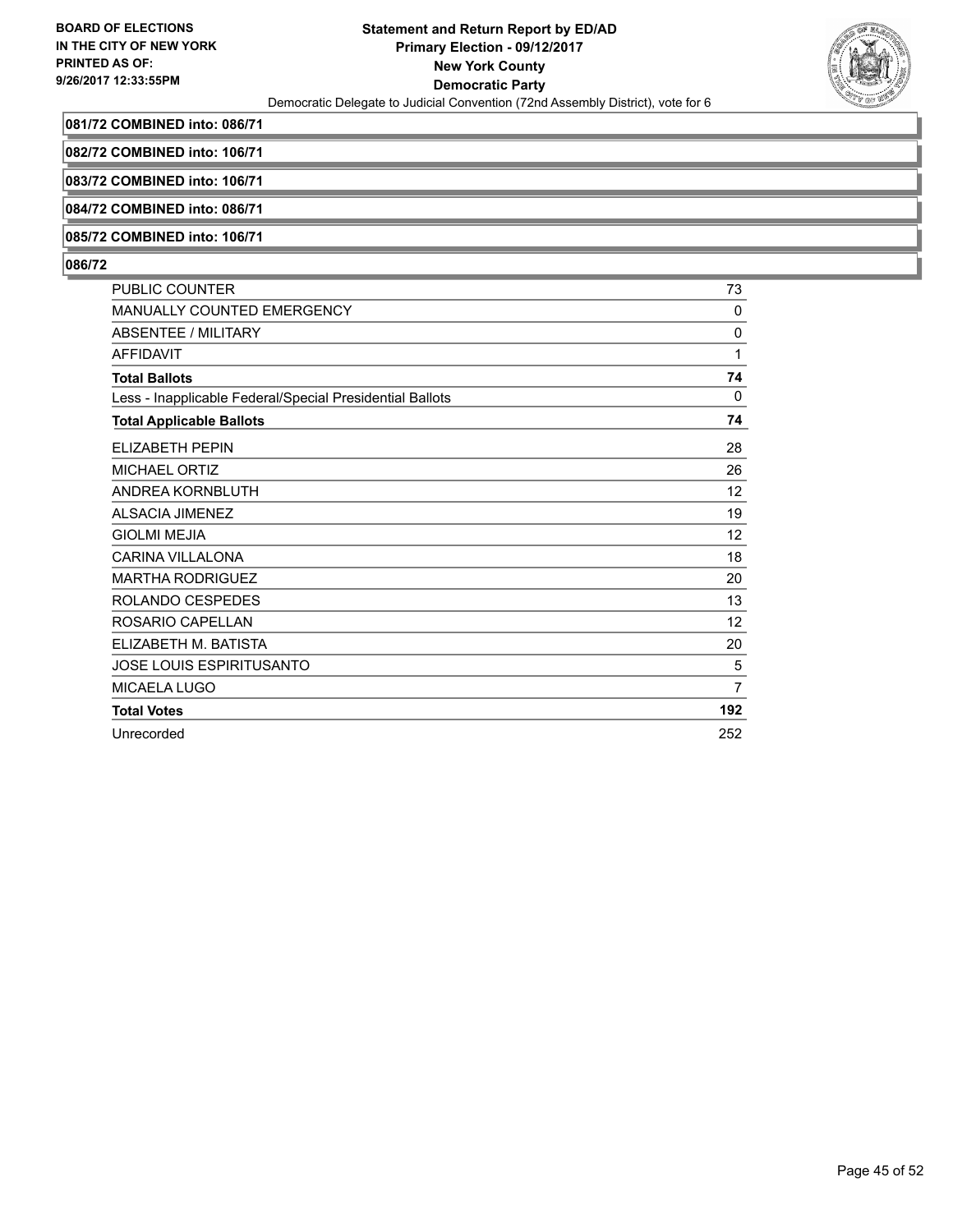

| <b>PUBLIC COUNTER</b>                                    | 60           |
|----------------------------------------------------------|--------------|
| <b>MANUALLY COUNTED EMERGENCY</b>                        | $\mathbf{0}$ |
| <b>ABSENTEE / MILITARY</b>                               | 0            |
| <b>AFFIDAVIT</b>                                         | $\mathbf{0}$ |
| <b>Total Ballots</b>                                     | 60           |
| Less - Inapplicable Federal/Special Presidential Ballots | $\Omega$     |
| <b>Total Applicable Ballots</b>                          | 60           |
| <b>ELIZABETH PEPIN</b>                                   | 14           |
| <b>MICHAEL ORTIZ</b>                                     | 14           |
| <b>ANDREA KORNBLUTH</b>                                  | 13           |
| <b>ALSACIA JIMENEZ</b>                                   | 16           |
| <b>GIOLMI MEJIA</b>                                      | 7            |
| <b>CARINA VILLALONA</b>                                  | 20           |
| <b>MARTHA RODRIGUEZ</b>                                  | 24           |
| ROLANDO CESPEDES                                         | 20           |
| ROSARIO CAPELLAN                                         | 27           |
| ELIZABETH M. BATISTA                                     | 24           |
| JOSE LOUIS ESPIRITUSANTO                                 | 15           |
| MICAELA LUGO                                             | 16           |
| <b>Total Votes</b>                                       | 210          |
| Unrecorded                                               | 150          |

| <b>PUBLIC COUNTER</b>                                    | 58           |
|----------------------------------------------------------|--------------|
| MANUALLY COUNTED EMERGENCY                               | $\mathbf{0}$ |
| <b>ABSENTEE / MILITARY</b>                               | 0            |
| <b>AFFIDAVIT</b>                                         | $\mathbf 0$  |
| <b>Total Ballots</b>                                     | 58           |
| Less - Inapplicable Federal/Special Presidential Ballots | 0            |
| <b>Total Applicable Ballots</b>                          | 58           |
| <b>ELIZABETH PEPIN</b>                                   | 12           |
| <b>MICHAEL ORTIZ</b>                                     | 13           |
| ANDREA KORNBLUTH                                         | 4            |
| <b>ALSACIA JIMENEZ</b>                                   | 15           |
| <b>GIOLMI MEJIA</b>                                      | 8            |
| <b>CARINA VILLALONA</b>                                  | 13           |
| <b>MARTHA RODRIGUEZ</b>                                  | 18           |
| ROLANDO CESPEDES                                         | 12           |
| ROSARIO CAPELLAN                                         | 9            |
| ELIZABETH M. BATISTA                                     | 18           |
| <b>JOSE LOUIS ESPIRITUSANTO</b>                          | 11           |
| MICAELA LUGO                                             | 11           |
| <b>Total Votes</b>                                       | 144          |
| Unrecorded                                               | 204          |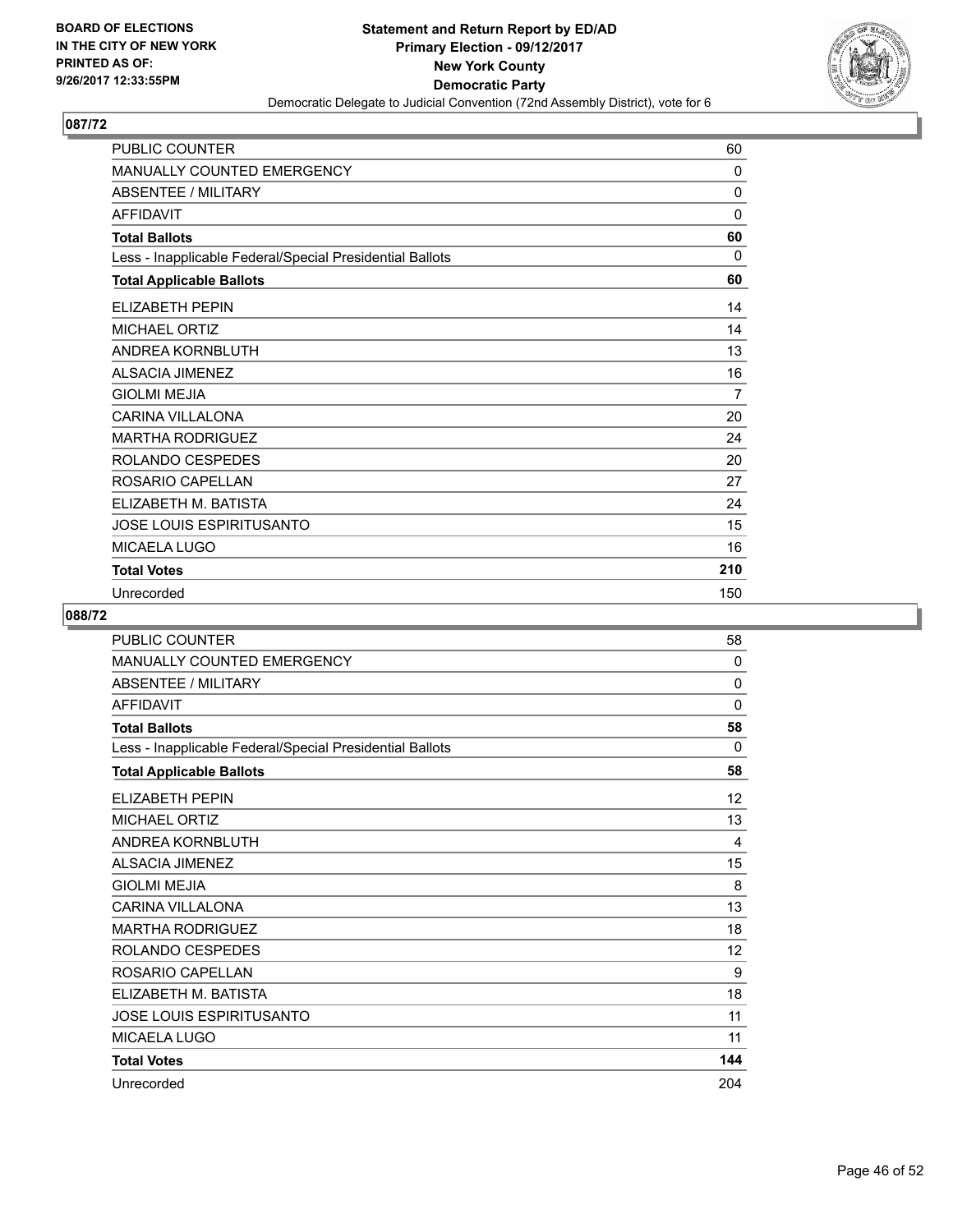

| <b>PUBLIC COUNTER</b>                                    | 92       |
|----------------------------------------------------------|----------|
| <b>MANUALLY COUNTED EMERGENCY</b>                        | 0        |
| <b>ABSENTEE / MILITARY</b>                               | $\Omega$ |
| <b>AFFIDAVIT</b>                                         | 3        |
| <b>Total Ballots</b>                                     | 95       |
| Less - Inapplicable Federal/Special Presidential Ballots | $\Omega$ |
| <b>Total Applicable Ballots</b>                          | 95       |
| <b>ELIZABETH PEPIN</b>                                   | 14       |
| <b>MICHAEL ORTIZ</b>                                     | 18       |
| ANDREA KORNBLUTH                                         | 11       |
| <b>ALSACIA JIMENEZ</b>                                   | 15       |
| <b>GIOLMI MEJIA</b>                                      | 8        |
| <b>CARINA VILLALONA</b>                                  | 17       |
| <b>MARTHA RODRIGUEZ</b>                                  | 17       |
| <b>ROLANDO CESPEDES</b>                                  | 14       |
| ROSARIO CAPELLAN                                         | 12       |
| ELIZABETH M. BATISTA                                     | 16       |
| JOSE LOUIS ESPIRITUSANTO                                 | 5        |
| <b>MICAELA LUGO</b>                                      | 8        |
| UNATTRIBUTABLE WRITE-IN (WRITE-IN)                       | 1        |
| <b>Total Votes</b>                                       | 156      |
| Unrecorded                                               | 414      |

| <b>PUBLIC COUNTER</b>                                    | 83           |
|----------------------------------------------------------|--------------|
| <b>MANUALLY COUNTED EMERGENCY</b>                        | 0            |
| <b>ABSENTEE / MILITARY</b>                               | 0            |
| <b>AFFIDAVIT</b>                                         | 1            |
| <b>Total Ballots</b>                                     | 84           |
| Less - Inapplicable Federal/Special Presidential Ballots | $\mathbf{0}$ |
| <b>Total Applicable Ballots</b>                          | 84           |
| <b>ELIZABETH PEPIN</b>                                   | 30           |
| <b>MICHAEL ORTIZ</b>                                     | 27           |
| ANDREA KORNBLUTH                                         | 25           |
| <b>ALSACIA JIMENEZ</b>                                   | 22           |
| <b>GIOLMI MEJIA</b>                                      | 17           |
| <b>CARINA VILLALONA</b>                                  | 22           |
| <b>MARTHA RODRIGUEZ</b>                                  | 30           |
| ROLANDO CESPEDES                                         | 24           |
| ROSARIO CAPELLAN                                         | 28           |
| ELIZABETH M. BATISTA                                     | 29           |
| <b>JOSE LOUIS ESPIRITUSANTO</b>                          | 16           |
| <b>MICAELA LUGO</b>                                      | 19           |
| UNATTRIBUTABLE WRITE-IN (WRITE-IN)                       | 1            |
| <b>Total Votes</b>                                       | 290          |
| Unrecorded                                               | 214          |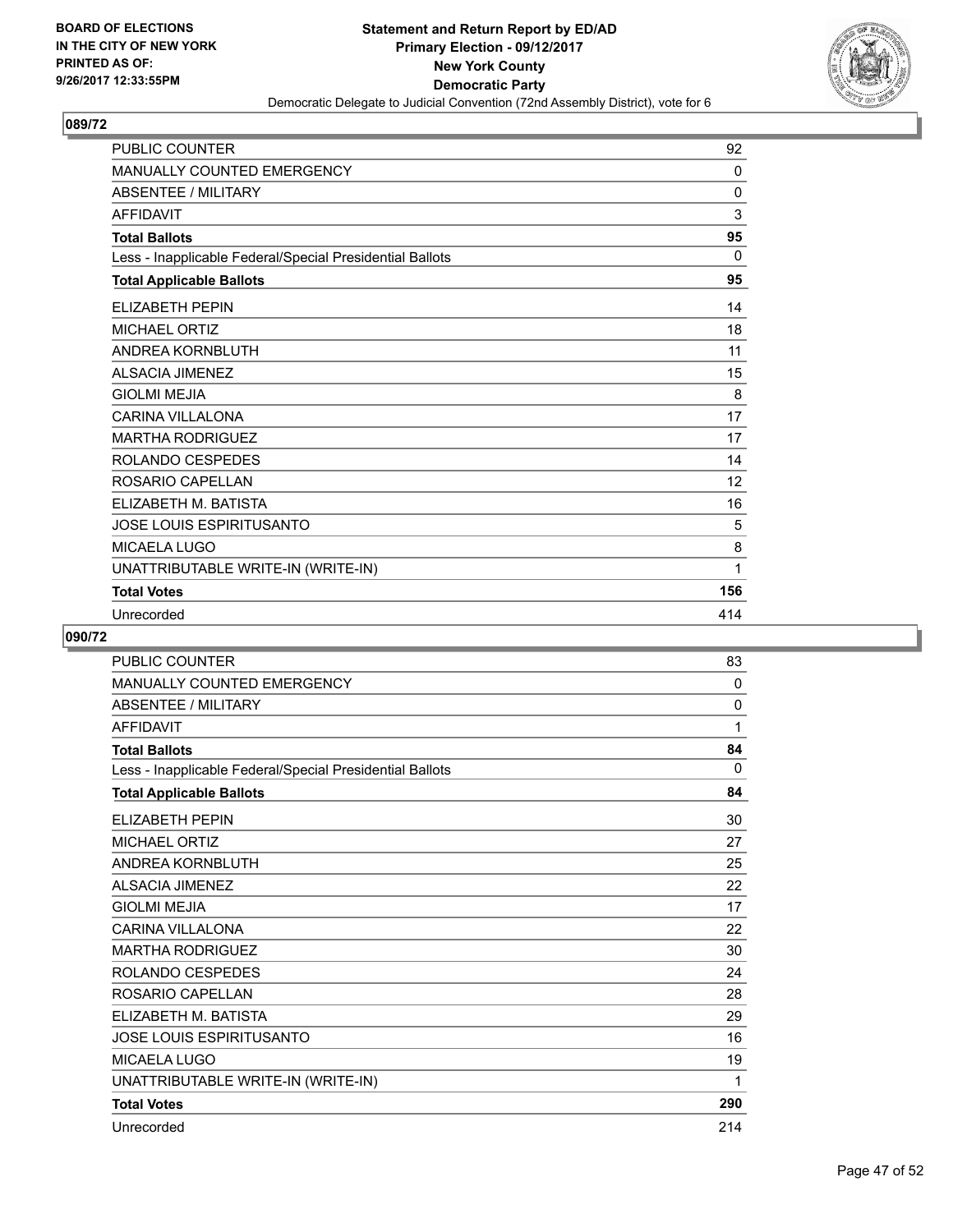

| <b>PUBLIC COUNTER</b>                                    | 132          |
|----------------------------------------------------------|--------------|
| <b>MANUALLY COUNTED EMERGENCY</b>                        | 0            |
| <b>ABSENTEE / MILITARY</b>                               | 5            |
| <b>AFFIDAVIT</b>                                         | $\mathbf{0}$ |
| <b>Total Ballots</b>                                     | 137          |
| Less - Inapplicable Federal/Special Presidential Ballots | 0            |
| <b>Total Applicable Ballots</b>                          | 137          |
| <b>ELIZABETH PEPIN</b>                                   | 50           |
| <b>MICHAEL ORTIZ</b>                                     | 34           |
| <b>ANDREA KORNBLUTH</b>                                  | 52           |
| <b>ALSACIA JIMENEZ</b>                                   | 35           |
| <b>GIOLMI MEJIA</b>                                      | 27           |
| <b>CARINA VILLALONA</b>                                  | 46           |
| <b>MARTHA RODRIGUEZ</b>                                  | 39           |
| ROLANDO CESPEDES                                         | 12           |
| ROSARIO CAPELLAN                                         | 20           |
| ELIZABETH M. BATISTA                                     | 34           |
| <b>JOSE LOUIS ESPIRITUSANTO</b>                          | 6            |
| MICAELA LUGO                                             | 21           |
| <b>Total Votes</b>                                       | 376          |
| Unrecorded                                               | 446          |

| PUBLIC COUNTER                                           | 114 |
|----------------------------------------------------------|-----|
| <b>MANUALLY COUNTED EMERGENCY</b>                        | 0   |
| <b>ABSENTEE / MILITARY</b>                               | 1   |
| <b>AFFIDAVIT</b>                                         | 3   |
| <b>Total Ballots</b>                                     | 118 |
| Less - Inapplicable Federal/Special Presidential Ballots | 0   |
| <b>Total Applicable Ballots</b>                          | 118 |
| ELIZABETH PEPIN                                          | 33  |
| <b>MICHAEL ORTIZ</b>                                     | 34  |
| ANDREA KORNBLUTH                                         | 25  |
| <b>ALSACIA JIMENEZ</b>                                   | 25  |
| <b>GIOLMI MEJIA</b>                                      | 19  |
| <b>CARINA VILLALONA</b>                                  | 26  |
| <b>MARTHA RODRIGUEZ</b>                                  | 28  |
| ROLANDO CESPEDES                                         | 18  |
| ROSARIO CAPELLAN                                         | 25  |
| ELIZABETH M. BATISTA                                     | 32  |
| <b>JOSE LOUIS ESPIRITUSANTO</b>                          | 17  |
| <b>MICAELA LUGO</b>                                      | 19  |
| <b>Total Votes</b>                                       | 301 |
| Unrecorded                                               | 407 |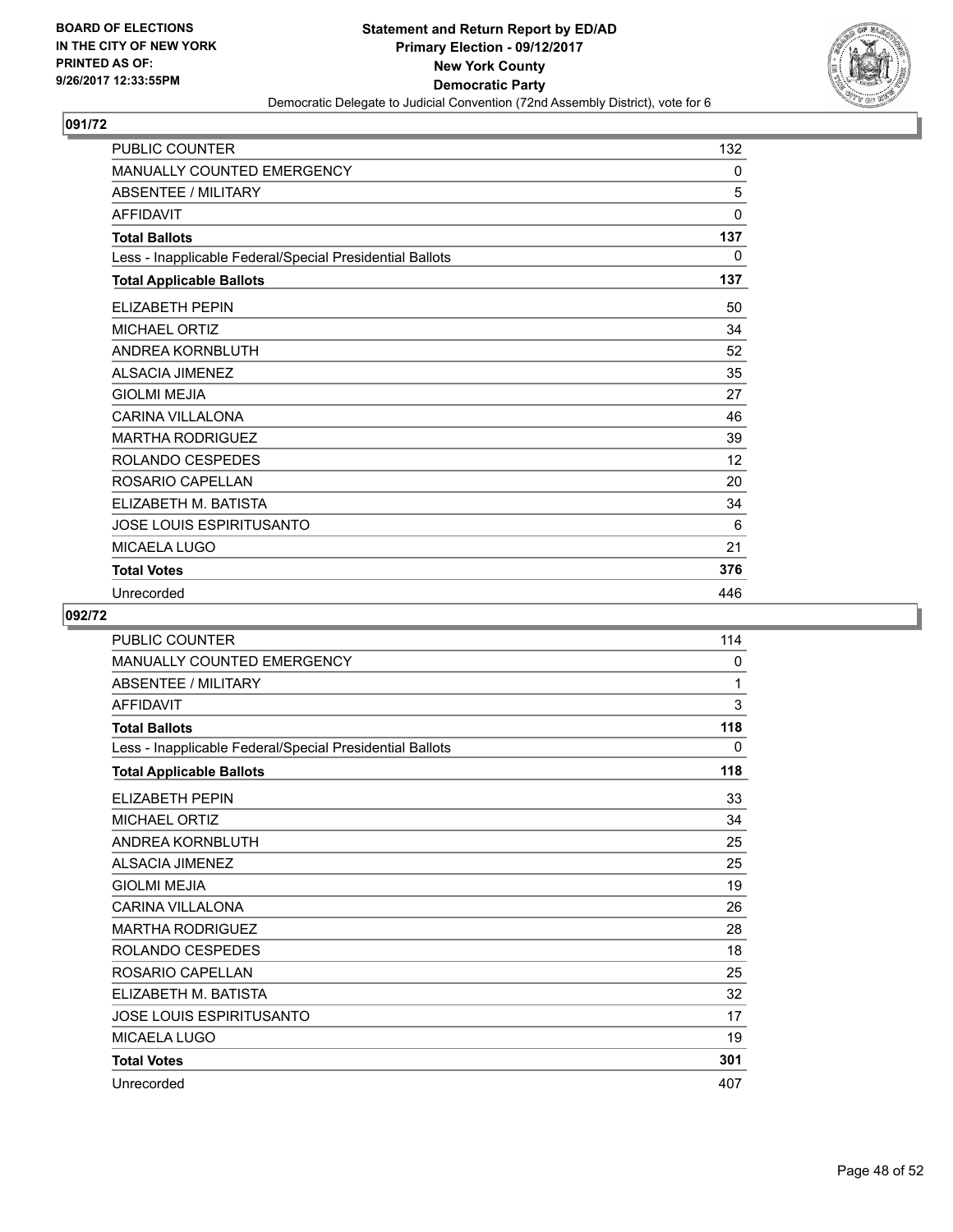

| <b>PUBLIC COUNTER</b>                                    | 86           |
|----------------------------------------------------------|--------------|
| <b>MANUALLY COUNTED EMERGENCY</b>                        | $\mathbf{0}$ |
| <b>ABSENTEE / MILITARY</b>                               | 2            |
| <b>AFFIDAVIT</b>                                         | 1            |
| <b>Total Ballots</b>                                     | 89           |
| Less - Inapplicable Federal/Special Presidential Ballots | $\mathbf{0}$ |
| <b>Total Applicable Ballots</b>                          | 89           |
| <b>ELIZABETH PEPIN</b>                                   | 32           |
| <b>MICHAEL ORTIZ</b>                                     | 16           |
| <b>ANDREA KORNBLUTH</b>                                  | 9            |
| <b>ALSACIA JIMENEZ</b>                                   | 15           |
| <b>GIOLMI MEJIA</b>                                      | 5            |
| <b>CARINA VILLALONA</b>                                  | 26           |
| <b>MARTHA RODRIGUEZ</b>                                  | 25           |
| ROLANDO CESPEDES                                         | 28           |
| ROSARIO CAPELLAN                                         | 16           |
| ELIZABETH M. BATISTA                                     | 21           |
| <b>JOSE LOUIS ESPIRITUSANTO</b>                          | 12           |
| <b>MICAELA LUGO</b>                                      | 10           |
| <b>Total Votes</b>                                       | 215          |
| Unrecorded                                               | 319          |

| PUBLIC COUNTER                                           | 88             |
|----------------------------------------------------------|----------------|
| <b>MANUALLY COUNTED EMERGENCY</b>                        | $\mathbf{0}$   |
| <b>ABSENTEE / MILITARY</b>                               | 1              |
| <b>AFFIDAVIT</b>                                         | 1              |
| <b>Total Ballots</b>                                     | 90             |
| Less - Inapplicable Federal/Special Presidential Ballots | 0              |
| <b>Total Applicable Ballots</b>                          | 90             |
| <b>ELIZABETH PEPIN</b>                                   | 16             |
| <b>MICHAEL ORTIZ</b>                                     | 17             |
| ANDREA KORNBLUTH                                         | 10             |
| <b>ALSACIA JIMENEZ</b>                                   | 6              |
| <b>GIOLMI MEJIA</b>                                      | $\overline{7}$ |
| <b>CARINA VILLALONA</b>                                  | 14             |
| <b>MARTHA RODRIGUEZ</b>                                  | 19             |
| ROLANDO CESPEDES                                         | 3              |
| ROSARIO CAPELLAN                                         | 6              |
| ELIZABETH M. BATISTA                                     | 14             |
| <b>JOSE LOUIS ESPIRITUSANTO</b>                          | 5              |
| <b>MICAELA LUGO</b>                                      | 3              |
| <b>Total Votes</b>                                       | 120            |
| Unrecorded                                               | 420            |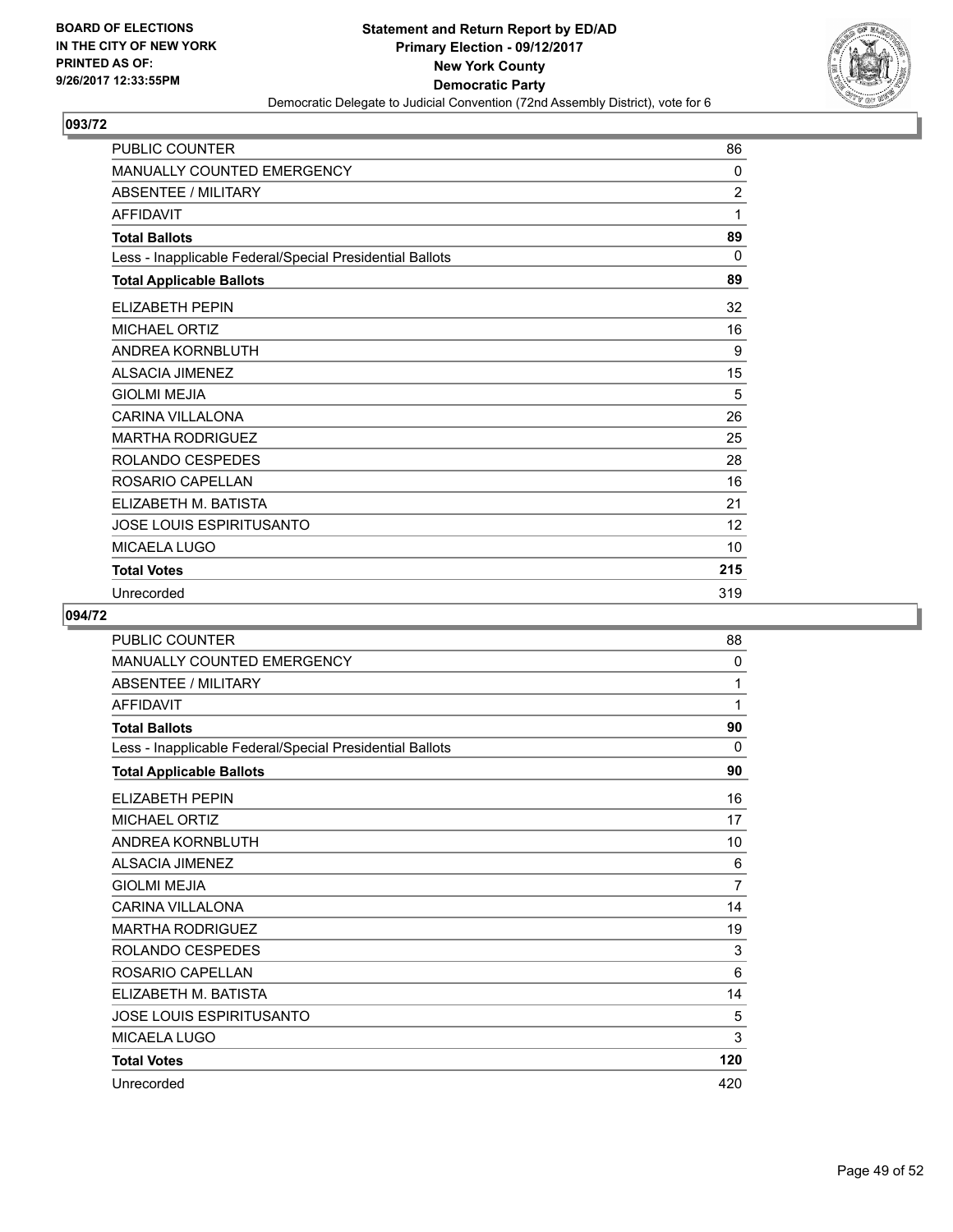

| <b>PUBLIC COUNTER</b>                                    | 60             |
|----------------------------------------------------------|----------------|
| MANUALLY COUNTED EMERGENCY                               | $\mathbf{0}$   |
| <b>ABSENTEE / MILITARY</b>                               | $\overline{2}$ |
| <b>AFFIDAVIT</b>                                         | $\Omega$       |
| <b>Total Ballots</b>                                     | 62             |
| Less - Inapplicable Federal/Special Presidential Ballots | 0              |
| <b>Total Applicable Ballots</b>                          | 62             |
| ELIZABETH PEPIN                                          | 16             |
| <b>MICHAEL ORTIZ</b>                                     | 19             |
| <b>ANDREA KORNBLUTH</b>                                  | 17             |
| <b>ALSACIA JIMENEZ</b>                                   | 13             |
| <b>GIOLMI MEJIA</b>                                      | 11             |
| <b>CARINA VILLALONA</b>                                  | 15             |
| <b>MARTHA RODRIGUEZ</b>                                  | 22             |
| ROLANDO CESPEDES                                         | 9              |
| ROSARIO CAPELLAN                                         | 14             |
| ELIZABETH M. BATISTA                                     | 12             |
| <b>JOSE LOUIS ESPIRITUSANTO</b>                          | 8              |
| <b>MICAELA LUGO</b>                                      | 9              |
| FRANKLIN ORTIZ (WRITE-IN)                                | 2              |
| <b>Total Votes</b>                                       | 167            |
| Unrecorded                                               | 205            |

| <b>PUBLIC COUNTER</b>                                    | 62           |
|----------------------------------------------------------|--------------|
| MANUALLY COUNTED EMERGENCY                               | $\mathbf{0}$ |
| <b>ABSENTEE / MILITARY</b>                               | 0            |
| <b>AFFIDAVIT</b>                                         | 0            |
| <b>Total Ballots</b>                                     | 62           |
| Less - Inapplicable Federal/Special Presidential Ballots | $\Omega$     |
| <b>Total Applicable Ballots</b>                          | 62           |
| <b>ELIZABETH PEPIN</b>                                   | 13           |
| <b>MICHAEL ORTIZ</b>                                     | 16           |
| ANDREA KORNBLUTH                                         | 5            |
| <b>ALSACIA JIMENEZ</b>                                   | 15           |
| <b>GIOLMI MEJIA</b>                                      | 6            |
| <b>CARINA VILLALONA</b>                                  | 16           |
| <b>MARTHA RODRIGUEZ</b>                                  | 19           |
| ROLANDO CESPEDES                                         | 11           |
| ROSARIO CAPELLAN                                         | 9            |
| ELIZABETH M. BATISTA                                     | 16           |
| <b>JOSE LOUIS ESPIRITUSANTO</b>                          | 11           |
| <b>MICAELA LUGO</b>                                      | 10           |
| <b>Total Votes</b>                                       | 147          |
| Unrecorded                                               | 225          |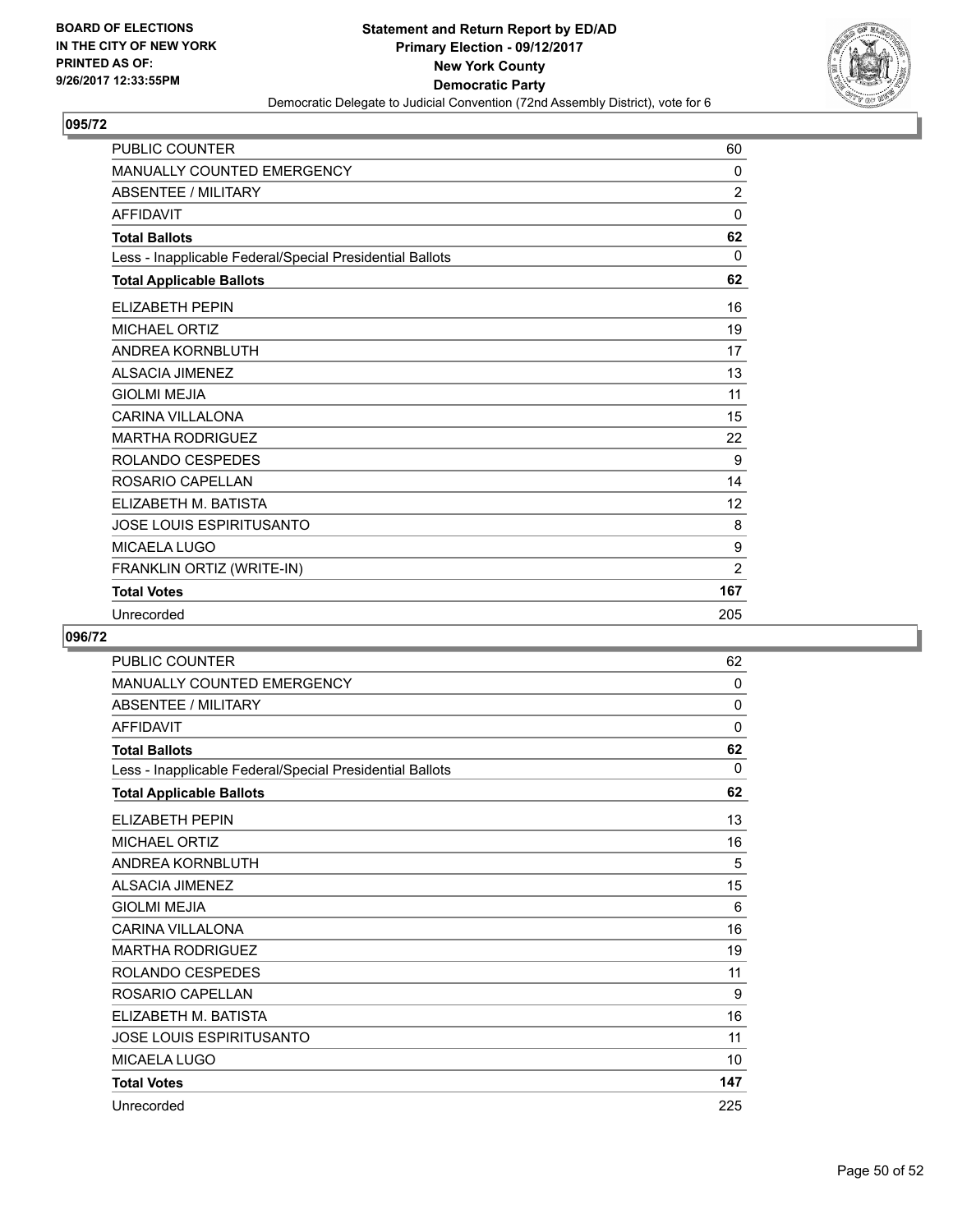

| <b>PUBLIC COUNTER</b>                                    | 41             |
|----------------------------------------------------------|----------------|
| MANUALLY COUNTED EMERGENCY                               | $\Omega$       |
| <b>ABSENTEE / MILITARY</b>                               | $\overline{2}$ |
| <b>AFFIDAVIT</b>                                         | 0              |
| <b>Total Ballots</b>                                     | 43             |
| Less - Inapplicable Federal/Special Presidential Ballots | $\Omega$       |
| <b>Total Applicable Ballots</b>                          | 43             |
| <b>ELIZABETH PEPIN</b>                                   | 10             |
| <b>MICHAEL ORTIZ</b>                                     | 11             |
| <b>ANDREA KORNBLUTH</b>                                  | 3              |
| <b>ALSACIA JIMENEZ</b>                                   | $\overline{7}$ |
| <b>GIOLMI MEJIA</b>                                      | 3              |
| CARINA VII LAI ONA                                       | 11             |
| <b>MARTHA RODRIGUEZ</b>                                  | 14             |
| ROLANDO CESPEDES                                         | 10             |
| ROSARIO CAPELLAN                                         | 8              |
| ELIZABETH M. BATISTA                                     | 15             |
| <b>JOSE LOUIS ESPIRITUSANTO</b>                          | 6              |
| MICAELA LUGO                                             | 9              |
| <b>Total Votes</b>                                       | 107            |
| Unrecorded                                               | 151            |